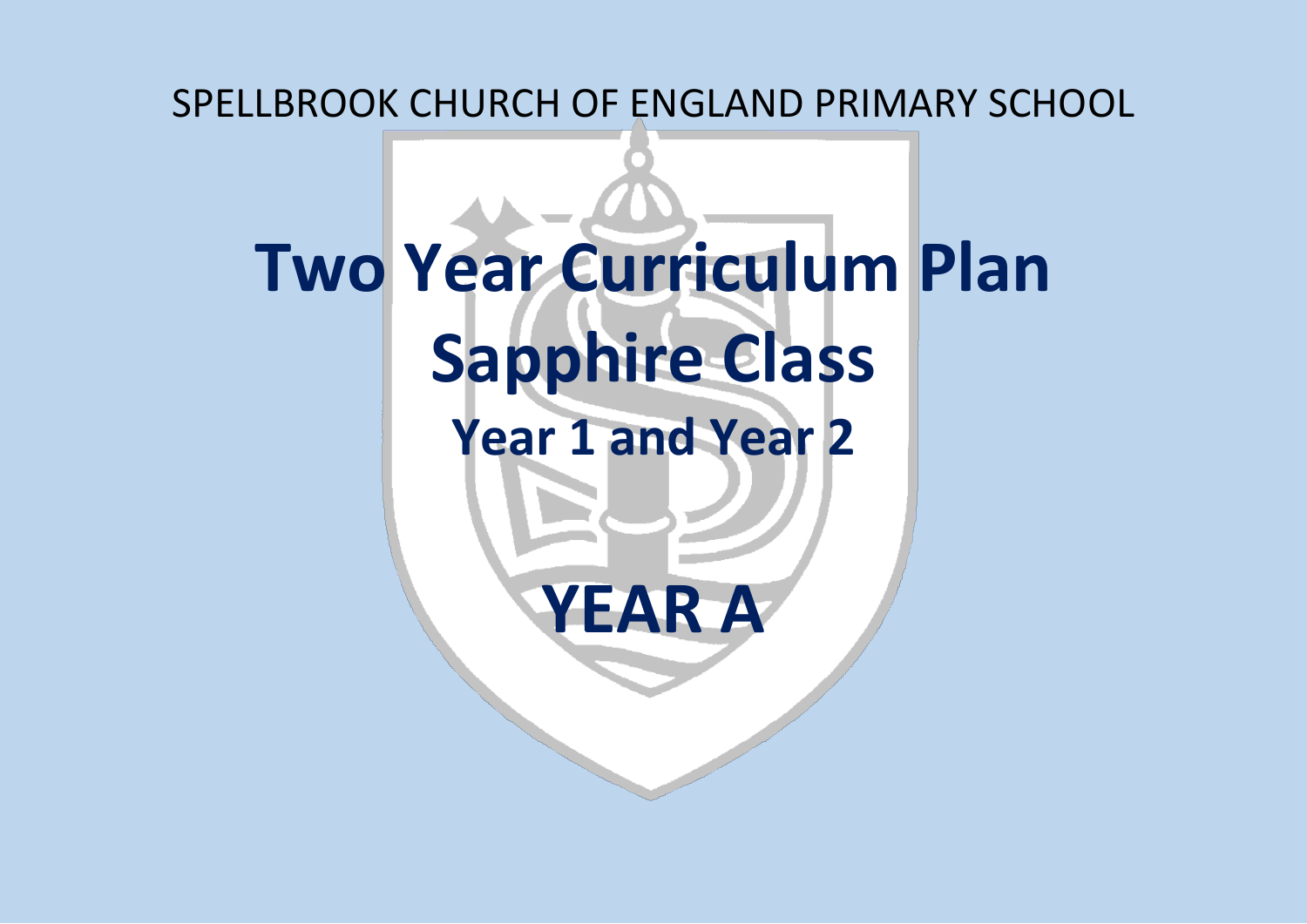| <b>Year A</b>                                      | Autumn 1                                                                                                                                                                                                                                                                | Autumn 2                                                                                                                                                                                                                                   |                                                                                                          | Spring <sub>1</sub>                                                                                                                                                                                                            | Spring <sub>2</sub>                                                                                                                                                                                                                                                                                                                                 | Summer 1                                                                                                                                                                 |                                                                                  | <b>Summer 2</b>                                                                                                                                                                                                |
|----------------------------------------------------|-------------------------------------------------------------------------------------------------------------------------------------------------------------------------------------------------------------------------------------------------------------------------|--------------------------------------------------------------------------------------------------------------------------------------------------------------------------------------------------------------------------------------------|----------------------------------------------------------------------------------------------------------|--------------------------------------------------------------------------------------------------------------------------------------------------------------------------------------------------------------------------------|-----------------------------------------------------------------------------------------------------------------------------------------------------------------------------------------------------------------------------------------------------------------------------------------------------------------------------------------------------|--------------------------------------------------------------------------------------------------------------------------------------------------------------------------|----------------------------------------------------------------------------------|----------------------------------------------------------------------------------------------------------------------------------------------------------------------------------------------------------------|
| Topic                                              | Yum, Yum!                                                                                                                                                                                                                                                               | The Lady with                                                                                                                                                                                                                              |                                                                                                          | Home and Away                                                                                                                                                                                                                  | Home and Away                                                                                                                                                                                                                                                                                                                                       | Fire, Fire!                                                                                                                                                              |                                                                                  | Beside the                                                                                                                                                                                                     |
| <b>Titles</b>                                      |                                                                                                                                                                                                                                                                         | the Lamp                                                                                                                                                                                                                                   |                                                                                                          |                                                                                                                                                                                                                                |                                                                                                                                                                                                                                                                                                                                                     |                                                                                                                                                                          |                                                                                  | Seaside                                                                                                                                                                                                        |
| <b>English</b>                                     | Narrative: Science Fiction -<br>The Way Back Home Y1<br>Non-fiction: Biography -<br>Bold Women in Black<br>History <sub>Y1</sub>                                                                                                                                        | Narrative: Traditional tale<br>with a twist - Little Red<br>Reading Hood Y2<br>Poetry: Humorous poems -<br>Desk Diddler Y2                                                                                                                 |                                                                                                          | Narrative: Adventure -<br>Grandad's Island Y1<br>Non-fiction: Persuasive<br>letter - The Day the<br>Crayons Quit Y2                                                                                                            | Non-fiction: Non-<br>chronological report - Big<br>Cats <sub>Y2</sub><br>Poetry: Rhyming Poem -<br>When I am by Myself Y1                                                                                                                                                                                                                           | Narrative: Story - The<br>Marvellous Fluggy Squishy<br>Itty Bitty Y2<br>Instructions - How to Wash<br>a Woolly Mammoth (HLL<br>Y2)                                       |                                                                                  | Narrative: Irish myth -<br>Song of the Sea Y1<br>Non-fiction: Non-<br>chronological report - Pirates<br>Y2                                                                                                     |
| Topic:<br>Hook/<br>Visit/<br><b>Wow</b><br>moments | Historical food pictures<br>stuck up around the room -<br>Guess the food!<br>Parents invited - 100 Years<br>of Food                                                                                                                                                     | Turn the classroom into a<br>Crimean War hospital.<br>Christmas Decorating Day /<br>Play                                                                                                                                                   |                                                                                                          | Receive a postcard from a<br>familiar storybook character<br>- Where have they been?<br>Trip to London or Zoo                                                                                                                  | Trip to London or Ζοσ                                                                                                                                                                                                                                                                                                                               | Firefighter visit<br>Parents invited for D&T<br>afternoon                                                                                                                |                                                                                  | Show old photos of our<br>local area. Can they tell<br>where it is?<br>Trip to the Seaside                                                                                                                     |
| <b>Maths</b>                                       | <b>Y2</b><br>Number and Place Value<br>(10)<br>Addition and Subtraction<br>(12)<br>Addition and Subtraction<br>(9)<br>Money (9)<br>Y1<br>Numbers to 10 (12)<br>Part-whole within 10 (6)<br>Addition and subtractions<br>within $10(6)$                                  | Y2<br>Money cont.<br>Multiplication and Division<br>(9)<br>Multiplication and Division<br>(9)<br>Statistics (7)<br>Length and Height (5)<br>Y1<br>Addition and subtractions<br>within 10 (12)<br>2D and 3D shapes (5)<br>Numbers to 20 (7) |                                                                                                          | Y2<br>Properties of Shapes (12)<br>Fractions (14)<br>Position and Direction (4)<br>Y1<br>Addition within 20 (6)<br>Subtraction within 20 (8)                                                                                   | Y <sub>2</sub><br>Problem Solving and<br>Efficient Methods (12)<br>Time $(9)$<br>Weight, Volume and<br>Temperature (10)<br>Y1<br>Numbers to 50 (11)<br>Introducing length and<br>height (5)<br>Introducing weight and<br>volume (7)                                                                                                                 | Y2<br>Weight, Volume and<br>Temperature Cont.<br>Revisit and Master<br>Y1<br>Multiplication (6)<br>Division (5)<br>Halves and quarters (5)<br>Position and direction (3) |                                                                                  | Y2<br>Revisit and Master<br>Y1<br>Numbers to 100 (9)<br>Time $(7)$<br>Money $(3)$                                                                                                                              |
| <b>Science</b>                                     | Seasonal Changes<br>I can observe and comment on changes in<br>the seasons.<br>I can name the seasons and suggest the<br>type of weather in each season.<br>Working scientifically<br>I can use simple equipment to make<br>observation<br>I can carry out simple tests |                                                                                                                                                                                                                                            | Everyday Materials (Yr1)<br>the material it is made from.<br>made from.<br>water and rock.<br>materials. | I can distinguish between an object and<br>I can explain the materials that an object is<br>I can name wood, plastic, glass, metal,<br>I can describe the properties of everyday<br>I can group objects based on the materials | Uses of Everyday Materials (Yr2)<br>I can identify and name a range of<br>materials, including wood, metal, plastic,<br>glass, brick, rock, paper and cardboard.<br>I can suggest why a material might or<br>might not be used for a specific job.<br>I can explore how shapes can be changed<br>by squashing, bending, twisting and<br>stretching. |                                                                                                                                                                          | Plants (Yr2)<br>into plants.<br>suitable temperature).<br>Working scientifically | I can describe how seeds and bulbs grow<br>I can describe what plants need in order to<br>grow and stay healthy (water, light &<br>I can ask simple scientific questions<br>I can use simple equipment to make |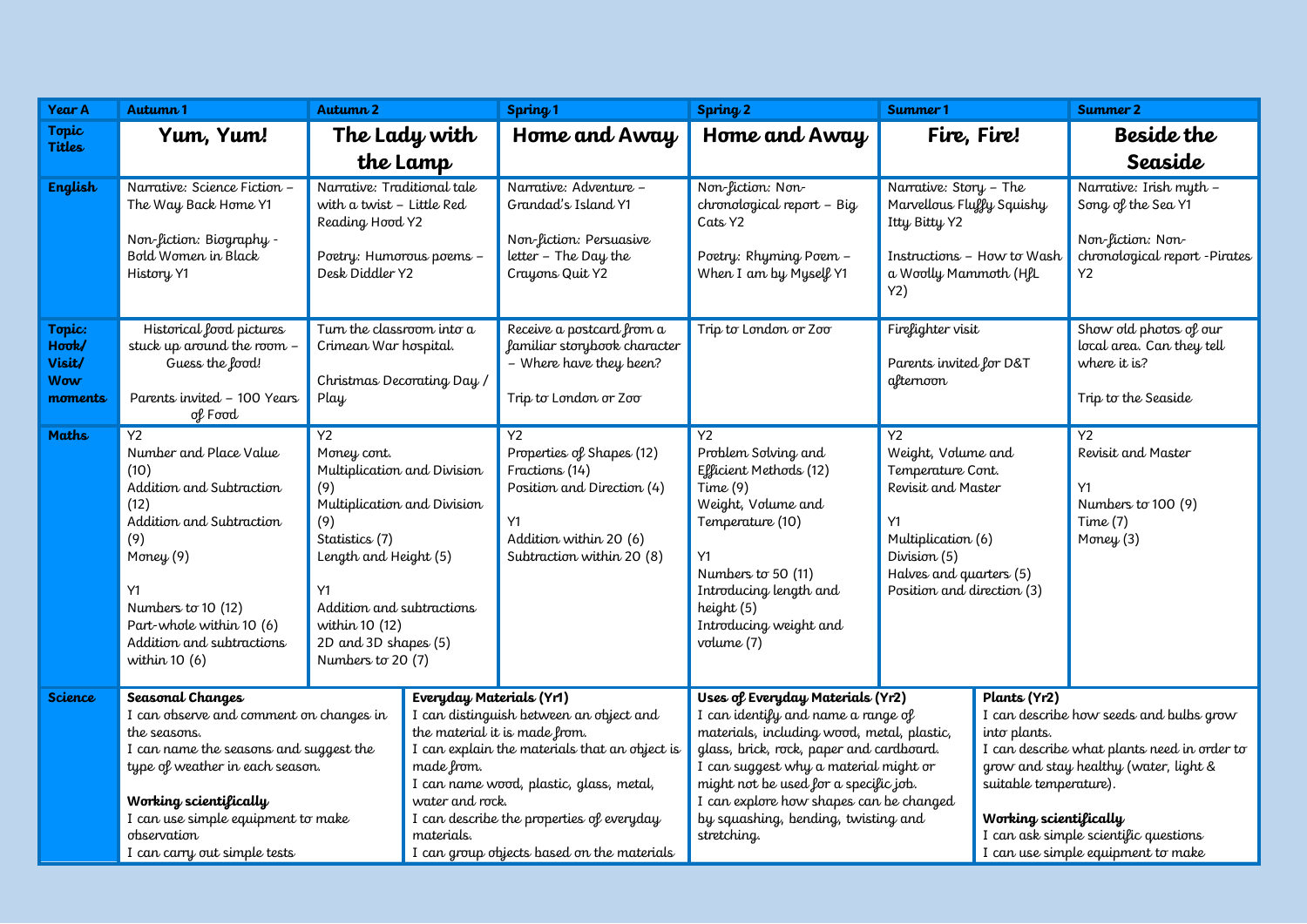|           | I can use simple data to answer question        |                  | they are made from.          |                                            |                       |                                         | Working scientifically                      |                         | observations                              |                       |  |
|-----------|-------------------------------------------------|------------------|------------------------------|--------------------------------------------|-----------------------|-----------------------------------------|---------------------------------------------|-------------------------|-------------------------------------------|-----------------------|--|
|           |                                                 |                  |                              |                                            |                       |                                         | I can identify and classify things          |                         | I can carry out simple test               |                       |  |
|           | Vocab: season, spring, summer, autumn,          |                  | Working scientifically       |                                            |                       |                                         | I can suggest what I have found out         |                         | I can identify and classify things        |                       |  |
|           | winter, weather, hot, warm, cool cold,          |                  |                              | I can ask simple scientific questions      |                       |                                         | I can use simple data to answer questions   |                         | I can suggest what I have found out       |                       |  |
|           | sunny, cloudy, windy, rainy, snowing,           |                  |                              | I can use simple equipment to make         |                       |                                         |                                             |                         | I can use simple data to answer questions |                       |  |
|           | hailing, sleet, frost, fog, mist, icy, rainbow, |                  | observations                 |                                            |                       |                                         | Vocab: Suitable/unsuitable, use, object,    |                         |                                           |                       |  |
|           | thunder, lightning, storm, light, dark, day,    |                  | I can carry out simple tests |                                            |                       |                                         | material, property, wood, plastic, glass,   |                         | Vocab: Seeds, Bulbs, Water, Light,        |                       |  |
|           | night                                           |                  |                              |                                            |                       | metal water, rock, fabrics, hard, soft, |                                             |                         | Temperature, Growth, healthy, shoot,      |                       |  |
|           |                                                 |                  |                              | Vocab: Object, material, wood, plastic,    |                       |                                         | stretchy, flexible, waterproof, absorbent,  |                         | seedling.                                 |                       |  |
|           |                                                 |                  |                              | glass, metal, water, rock, brick, paper,   |                       |                                         | transparent, translucent, opaque, shape,    |                         |                                           |                       |  |
|           |                                                 |                  |                              | fabric, elastic, foil, cardboard, rubber,  |                       |                                         | change, twist, squash, bend, stretch, roll, |                         |                                           |                       |  |
|           |                                                 |                  |                              | wool, clay, hard, soft, stretchy, stiff,   |                       | squeeze                                 |                                             |                         |                                           |                       |  |
|           |                                                 |                  |                              | bendy, waterproof, absorbent, tear, rough, |                       |                                         |                                             |                         |                                           |                       |  |
|           |                                                 |                  |                              | smooth, shiny, dull, see through, not see  |                       |                                         |                                             |                         |                                           |                       |  |
|           |                                                 |                  | through                      |                                            |                       |                                         |                                             |                         |                                           |                       |  |
| Computing | Internet safety                                 | Effective        | <b>Lego Builders</b>         | <b>Creating Art</b>                        | Pictures and          |                                         | Grouping,                                   | <b>Presenting</b> Ideas | Coding                                    | Coding                |  |
|           | 3 weeks: Jessie and                             | <b>Searching</b> | Unit $1.4$                   | <b>Unit 2.6</b>                            | Text                  |                                         | sorting and                                 | Unit $2.8$              | Unit $1.7$                                | Unit $2.1$            |  |
|           | Friends -                                       | <b>Unit 2.5</b>  | - 2DIY Lessons 2             | Programs -                                 | Link to topics        |                                         | making Graphs                               | Programs -              | Weeks $-6$                                | Weeks $-5$            |  |
|           | ThinkUknow                                      |                  | and 3                        | 2PaintAPicture                             | and English           |                                         |                                             | Various                 | Programs -                                | Programs -            |  |
|           | Y1                                              | Research         | 2 weeks                      |                                            |                       |                                         | 2 count                                     | Link to a story         | 2Code                                     | 2Code                 |  |
|           | I will always follow                            | linked to        | Beebots 2 weeks              | Pointillists                               | 2 publish             |                                         | 2 graph                                     | 4 weeks                 | 4-6 weeks<br>Basic block code             | 3-5 weeks<br>includes |  |
|           | the computer and                                | topic            | Algorithms and               | Mondrian, Morris                           | Choose from           |                                         |                                             |                         |                                           |                       |  |
|           | internet rules                                  | <b>1week</b>     | Instructions<br>Y1           |                                            | • My character is     |                                         | Making                                      | Y1                      | to move                                   | debugging             |  |
|           | I can log in using my<br>username and           | Use a            | I can say what               | 5 weeks                                    | · I have found        |                                         | pictograms,<br>pie charts and               | I can create            | characters                                | <b>Y2</b>             |  |
|           | password and I know                             | <b>browser</b>   | an algorithm is              | Y1                                         | out                   |                                         | bar charts <i>linked</i>                    | digital content. -      | <b>Y1</b>                                 | I understand that     |  |
|           | not to share it with                            | To find and      | I can create a               | I can create                               | $\bullet$ What I have |                                         | to topic, science                           | text, graphics,         | I can say what                            | algorithms are        |  |
|           | others                                          | save pictures    | series of                    | digital content.-                          | learned               |                                         | <u>or maths</u>                             | I can save my           | an algorithm is                           | used on digital       |  |
|           | I know where to go                              |                  | instructions.                | graphics                                   | $\bullet$ Card        |                                         |                                             | work in my folder       | I can create a                            | devices.              |  |
|           | for help if I am                                | Y1               | I can control a              | I can save my                              | Y1                    |                                         | Y1                                          | I can open my           | series of                                 | I understand that     |  |
|           | concerned.                                      | I know which     | programmable                 | work in my folder                          | I can create          |                                         | I can create                                | saved work from         | instructions.                             | programs require      |  |
|           | I can identify that                             | devices can      | device (Beebot               | I can open my                              | digital content. -    |                                         | digital content. -                          | my folder               | I can control a                           | precise               |  |
|           | some people behave                              | use the          | etc)                         | saved work from                            | text, graphics,       |                                         | text, graphics,                             | <b>Y2</b>               | programmable                              | instructions.         |  |
|           | different when online                           | internet and     | Y2                           | my folder                                  | I can save my         |                                         | I can save my                               | I can retrieve and      | device (Beebot                            | I can use a range     |  |
|           | Y <sub>2</sub>                                  | world wide       | I understand that            | Y2                                         | work in my folder     |                                         | work in my folder                           | manipulate              | etc)                                      | of instructions       |  |
|           | I can use a number                              | web              | algorithms are               | I can retrieve and                         | I can open my         |                                         | I can open my                               | digital content.        |                                           | (e.g. direction,      |  |
|           | of passwords and                                | I can use a      | used on digital              | manipulate                                 | saved work from       |                                         | saved work from                             | (save and retrieve      | Vocab: coding,                            | angles, turns).       |  |
|           | keep them secure                                | web site and     | devices.                     | digital content.                           | my folder             |                                         | my folder                                   | from different          | collision,                                | I can predict         |  |
|           | I could tell someone                            | open a           | I understand that            | (save and retrieve                         | I can take a          |                                         |                                             | folders)                | background,                               | what the outcome      |  |
|           | else what to do if                              | specific page    | programs require             | from different                             | photo                 |                                         | Y2                                          |                         | detection, action,                        | of a simple           |  |
|           | they are concerned                              | $\overline{Y2}$  | precise                      | folders)                                   | Y2                    |                                         | I can retrieve and                          | Vocab: Node,            | algorithm,                                | program will be       |  |
|           | about something                                 | I can            | instructions.                | Vocab: palette,                            | I can retrieve and    |                                         | manipulate                                  | Presentation,           | command,                                  | (logical              |  |
|           | online                                          | navigate the     | I can use a range            | template, digital,                         | manipulate            |                                         | digital content.                            | Narrative,              | debug, design,                            | reasoning).           |  |
|           | I can say what is the                           | web to           | of instructions              | retrieve                                   | digital content.      |                                         | (save and retrieve                          | Audience,               | character,                                | I can write a         |  |
|           | right way to behave                             | complete         | (e.g. direction,             |                                            | (save and retrieve    |                                         | from different                              | animated,               |                                           | simple program        |  |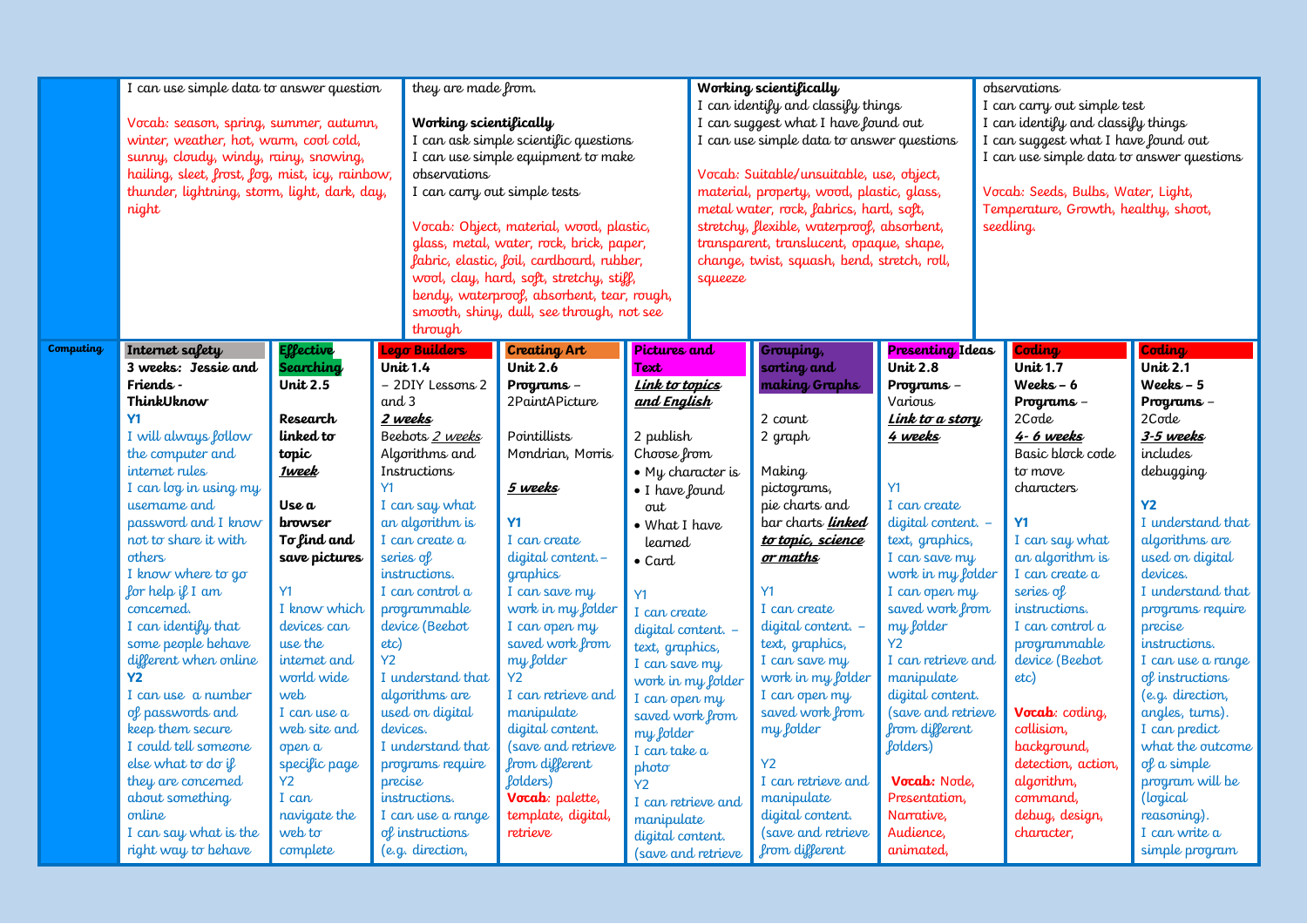|     | online<br>I understand that it<br>can be difficult to<br>know what people are<br>really like when we<br>only see them online<br>I understand that<br>what we put online<br>can be seen by people<br>we don't know<br>Vocab: Permission,<br>intent, secure,<br>personal information<br>Intro to Purple Mash<br>Unit 1,1 2 weeks<br>Y1<br>I can use technology<br>purposefully<br>Y2<br>I can identify<br>different types of<br>digital content and<br>know some of the<br>ways it is stored<br>Vocab: login | simple<br>searches.<br>Vocab:<br>internet,<br>network,<br>browser,<br>connected,<br>search,<br>search engine | angles, turns).<br>I can predict<br>what the<br>outcome of a<br>simple program<br>will be (logical<br>reasoning).<br>Vocab:<br>instruction,<br>algorithm,<br>program, debug                                                                                                                                                                                                               | from different<br>folders)<br>Vocab: text,<br>graphics, save,<br>open, network | folders)<br>Vocab: data,<br>graphic,<br>pictogram, bar<br>chart, pie chart |                                                                                                                                                                                                                                                                                                                                                                                                              |                                                                             | and test it.<br>I can find errors<br>and amend.<br>(debug)<br>Vocab: coding,<br>collision,<br>background,<br>detection, action,<br>algorithm,<br>command, debug,<br>design, character                                                                                     |
|-----|------------------------------------------------------------------------------------------------------------------------------------------------------------------------------------------------------------------------------------------------------------------------------------------------------------------------------------------------------------------------------------------------------------------------------------------------------------------------------------------------------------|--------------------------------------------------------------------------------------------------------------|-------------------------------------------------------------------------------------------------------------------------------------------------------------------------------------------------------------------------------------------------------------------------------------------------------------------------------------------------------------------------------------------|--------------------------------------------------------------------------------|----------------------------------------------------------------------------|--------------------------------------------------------------------------------------------------------------------------------------------------------------------------------------------------------------------------------------------------------------------------------------------------------------------------------------------------------------------------------------------------------------|-----------------------------------------------------------------------------|---------------------------------------------------------------------------------------------------------------------------------------------------------------------------------------------------------------------------------------------------------------------------|
| ory | password avatar<br>Yum, Yum!<br>(History of food)<br>Constructing the Past<br>End of Year 1, expected:<br>In discussion, I can recall<br>some of the key events and<br>people associated with<br>themes studied within<br>family, local, national and<br>global history.<br>I can demonstrate some<br>understanding of the<br>characteristic features of the<br>period studied, e.g.<br>technology available.                                                                                              | global history.                                                                                              | The Lady with the Lamp<br>(Florence Nightingale)<br>Constructing the Past<br>End of Year 1, expected:<br>In discussion, I can recall<br>some of the key events and<br>people associated with<br>themes studied within<br>family, local, national and<br>I can demonstrate some<br>understanding of the<br>characteristic features of the<br>period studied, e.g.<br>technology available. |                                                                                |                                                                            | Great Fire of London<br>Constructing the Past<br>End of Year 1, expected:<br>In discussion, I can recall<br>some of the key events and<br>people associated with<br>themes studied within<br>family, local, national and<br>global history.<br>I can demonstrate some<br>understanding of the<br>characteristic features of the<br>period studied, e.g.<br>technology available.<br>End of Year 2, expected: | Geography)<br>Significance and<br><b>Interpretations</b><br>'significance'. | Beside the seaside (UK and<br>Local history and<br>History Statements<br>End of Year 1, expected:<br>I can demonstrate through<br>examples and discussion an<br>understanding of the term<br>I can give some valid<br>reasons why someone or<br>something is significant. |

**History Yum, Yum!**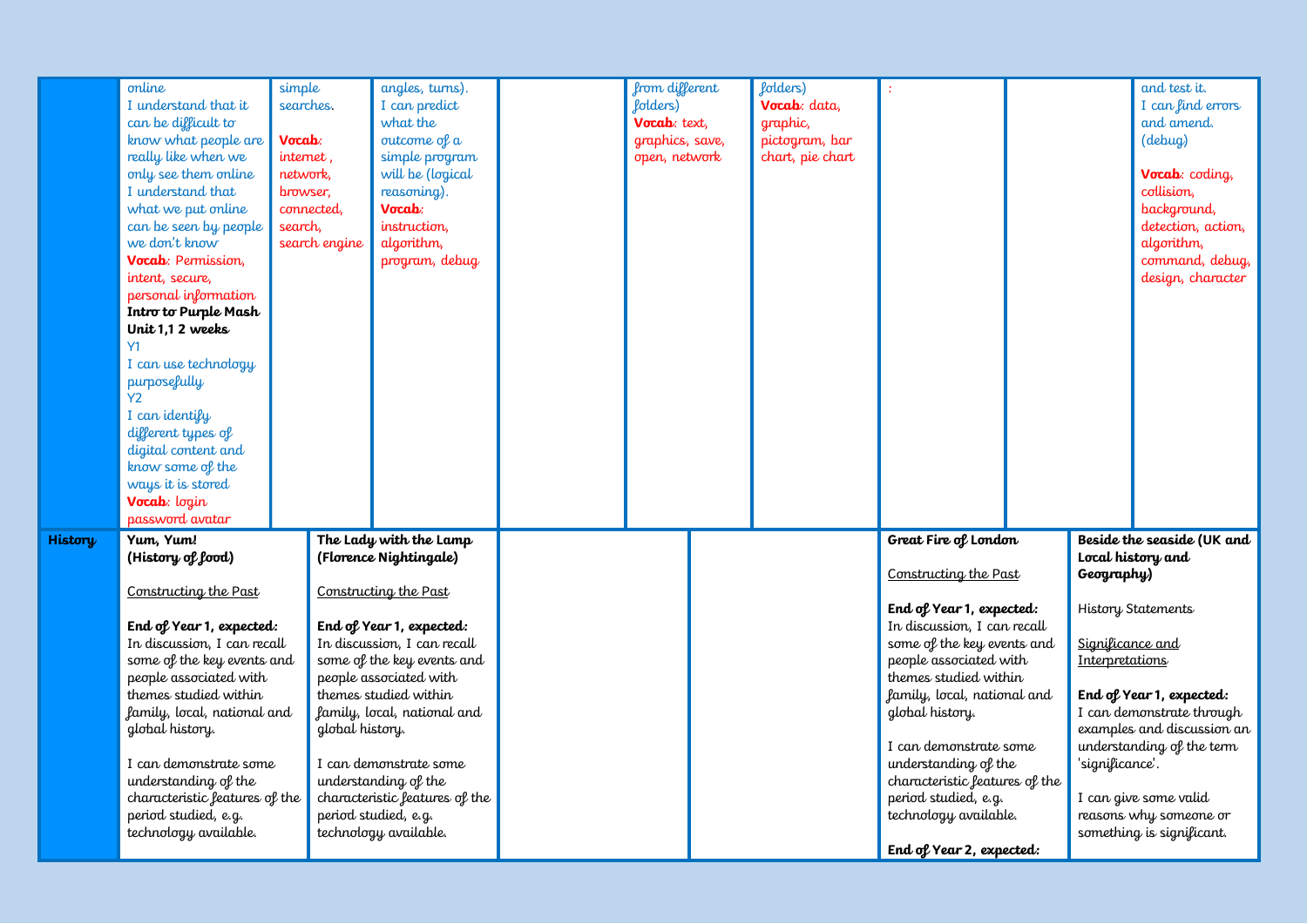### **End of Year 2, expected:** I can confidently and accurately retell the story of events, etc. associated with themes studied within family, local, national and global history. I can demonstrate an understanding of the characteristic features of the period studied. Cause and Effect **End of Year 1, expected:** I can identify at least one relevant cause for, and effect of, several events covered. **End of Year 2, expected:** I can confidently and accurately retell the story of events, etc. associated with themes studied within family, local, national and global history. I can demonstrate an understanding of the characteristic features of the period studied, e.g. technology available or religion. Change and Development **End of Year 1, expected:** I can identify independently I can confidently and accurately retell the story of events, etc. associated with themes studied within family, local, national and global history. I can demonstrate an understanding of the characteristic features of the period studied, e.g. technology available or religion. Sequencing the past **End of Year 1, expected :** I can depict on a timeline the sequence of a few objects or images and/or I will begin to make connections between significant events or people. **End of Year 2, expected:** I can give a broad range of valid reasons why someone or something is significant. I can demonstrate a secure understanding of the term significance. I can give some valid reasons why one aspect of a person's life or event is of particular importance in making them/it significant.

I can make valid connections and judgements between significant events or people.

pieces of information related to a topic.

**End of Year 2, expected:**

I can begin to explain why I have placed the items in

**End of Year 1, expected:** I can begin to use a range of common words relating to the passage of time e.g. now, then, new old, when,

I can demonstrate a secure

I can sequence on an annotated timeline independently and with some confidence a number of objects or events related to an aspect of a topic

studied.

this sequence.

before, etc.

Planning and Carruing out a Historical Enquiry

**End of Year 1, expected:** I can plan a small enquiry by asking relevant questions.

I can find relevant information to answer questions using at least one story and another type of  $s$ murce.

I can use appropriate historical vocabulary.

**End of Year 2, expected:** I can pose a range of valid questions independently.

a range of similarities, differences and changes within a specific time period.

## **End of Year 2, expected:**

I can describe<br>independently, confidently and accurately similarities, differences and changes both within and across time periods and topics.

Significance and **Interpretations** 

**End of Year 1, expected:** I can demonstrate through examples and discussion an understanding of the term 'significance'.

I can give some valid reasons why someone or something is significant.

that some of the causes and/or effects are of particular importance.

Using Sources as Evidence

I will begin to understand

**End of Year 2, expected:** I can identify several causes and effects of events

covered.

### **End of Year 1, expected:**

I can extract some information from more than one type of source to find out about an aspect of the past. These sources could include written, visual, oral sources and artefacts including the environment.

**End of Year 2, expected:** I can select key information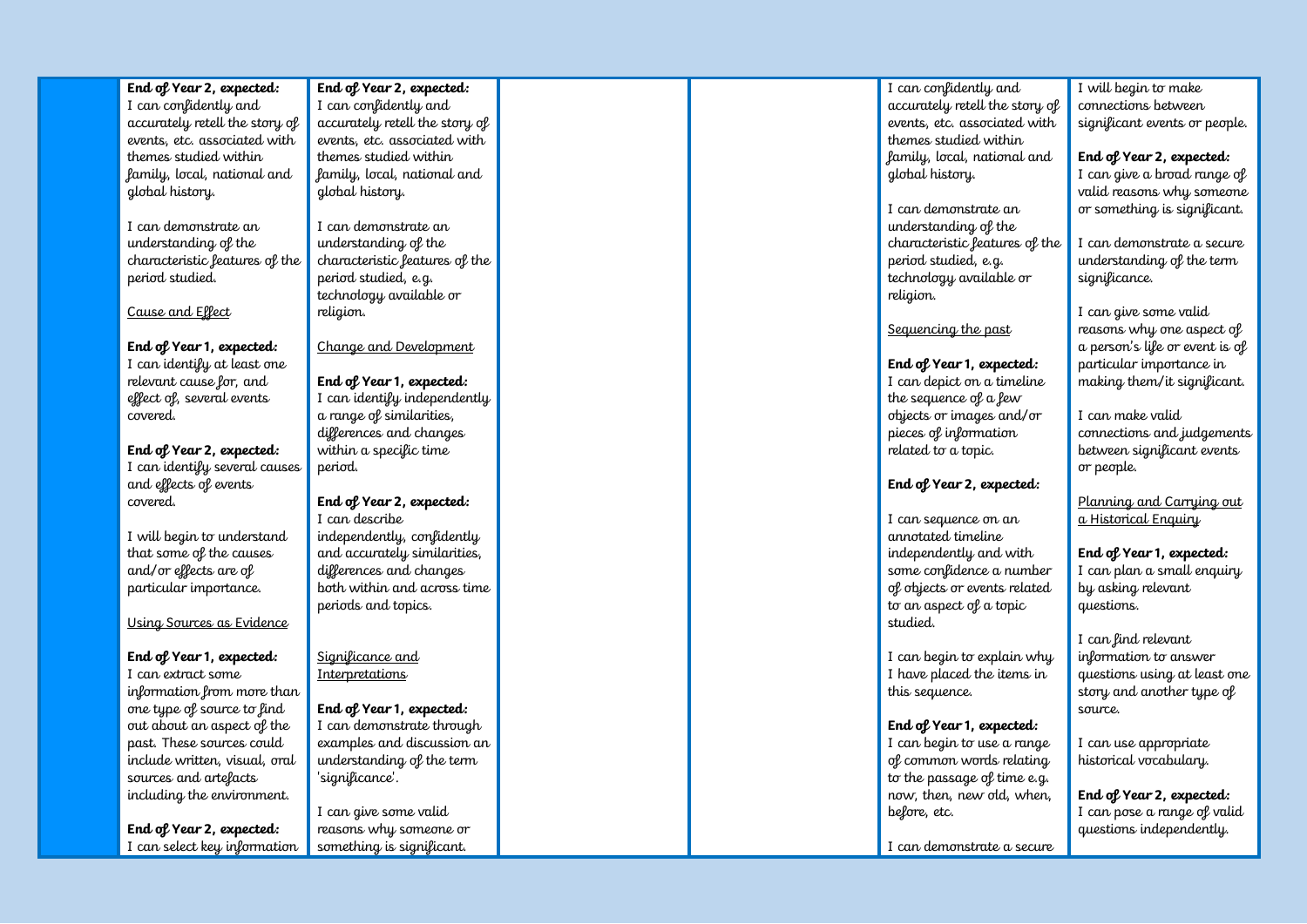independently from several different types of source including written, visual, oral sources and artefacts, etc. to answer historical questions.

I can demonstrate an understanding that some sources are more useful than others in providing information to answer a historical question.

Planning and Carruing out a Historical Enquiry

**End of Year 1, expected:** I can plan a small enquiry by asking relevant questions.

I can find relevant information to answer questions using at least one story and another type of source.

I can use appropriate historical vocabulary.

**End of Year 2, expected:** I can pose a range of valid questions independently.

I can find relevant information from more than one source to confidently answer these questions.

I can use a range of appropriate vocabulary in both their questions and answers.

I will begin to make connections between significant events or people.

**End of Year 2, expected:**

I can give a broad range of valid reasons why someone or something is significant.

I can demonstrate a secure understanding of the term significance.

I can give some valid reasons why one aspect of a person's life or event is of particular importance in making them/it significant.

I can make valid connections and judgements between significant events or people.

Planning and Carruing out a Historical Enquiry

**End of Year 1, expected:** I can plan a small enquiry by asking relevant questions.

I can find relevant information to answer questions using at least one story and another type of source.

I can use appropriate historical vocabulary.

**End of Year 2, expected:** I can pose a range of valid questions independently.

understanding of the words used.

I will require little prompting to use these words.

**End of Year 2, expected:** I can use a wider range of terms and phrases, e.g. nowadays, in the past, previously, and depending on the context and opportunities be able to use more complex terms, e.g. last century, decade, and those related to time. periods.

I can demonstrate secure understanding of the terms used.

I can independently use the terms appropriately.

### Cause and Effect

**End of Year 1, expected:** I can identify at least one relevant cause for, and effect of, several events covered.

**End of Year 2, expected:** I can identify several causes and effects of events covered.

I will begin to understand that some of the causes and/or effects are of particular importance, e.g. for the Great Fire of London I can find relevant information from more than one source to confidently answer these questions.

I can use a range of appropriate vocabulary in both their questions and answers.

Using Sources as Evidence

### **End of Year 1, expected:**

I can extract some information from more than one type of source to find out about an aspect of the past. These sources could include written, visual, oral sources and artefacts including the environment.

**End of Year 2, expected:**

I can select key information independently from several different tupes of source including written, visual, oral sources and artefacts, etc. to answer historical questions.

I can demonstrate an understanding that some sources are more useful than others in providing information to answer a historical question.

Vocab: Holiday, recent past, twentieth century, seaside resort, accommodation, leisure, souvenir, bank holiday, recent past, infer, promenade, entertainment, deckchair, pier, Punch and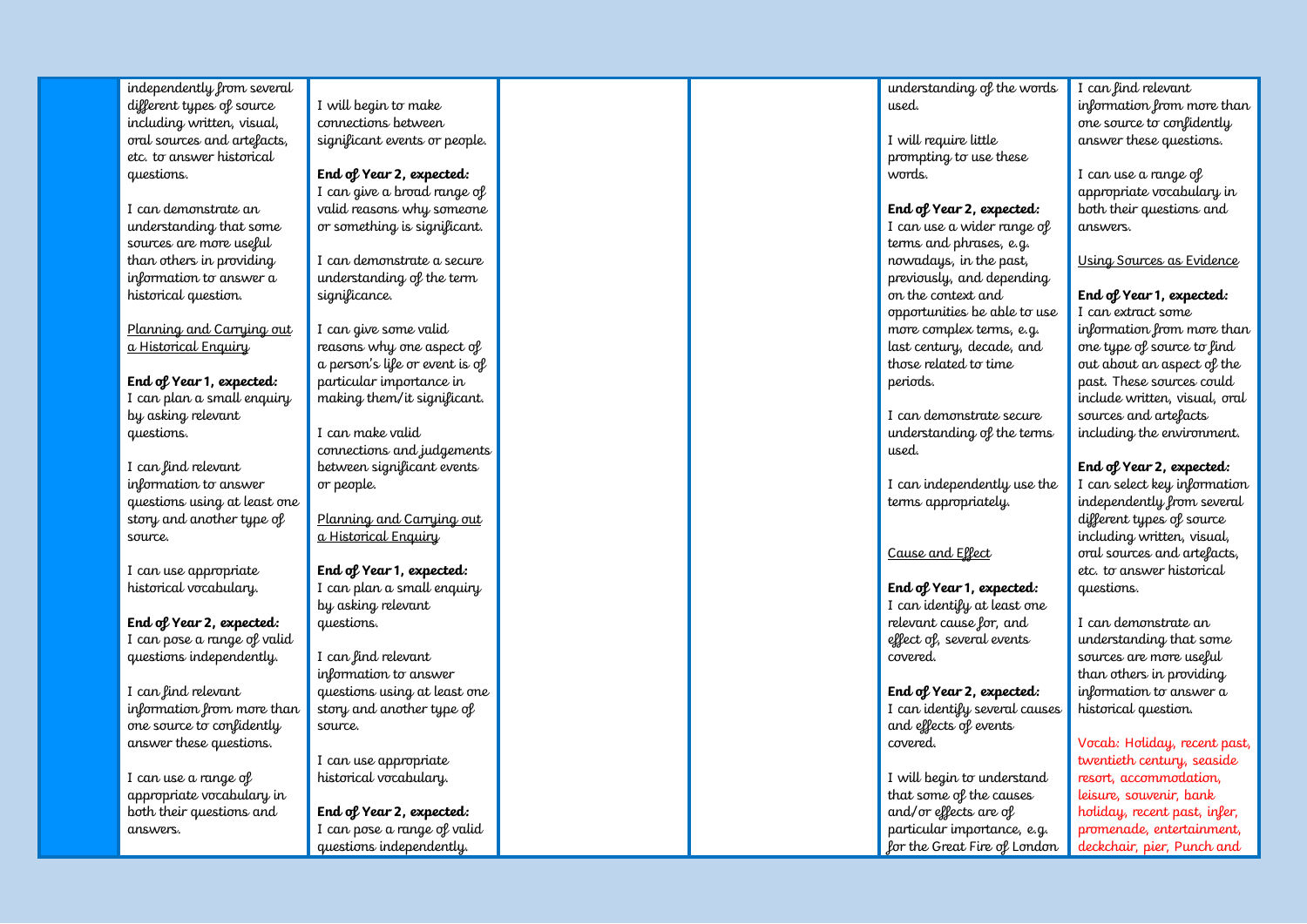|           | Vocab: same, different,<br>compare, before, after, past,<br>now, timeline, 20th<br>century, 1950s, 1960s, 21st<br>century, grandparent,<br>growing up, year, clue,<br>object/artefact, matching,<br>modern, old, recent, similar,<br>generation, traditional, | I can find relevant<br>information from more than<br>one source to confidently<br>answer these questions.<br>I can use a range of<br>appropriate vocabulary in<br>both their questions and<br>answers.<br>Vocab: Florence<br>Nightingale, care, sick,<br>charity, hospital, medal,<br>lamp, Red Cross, Crimean<br>War, injured, solider,<br>cleaning, Turkey, hero,<br>significant, courage, past,<br>sequence, chronological<br>order, source, image,<br>photograph, observe,<br>evidence, clues, artefact |                                                                                                                                        |                                                                                                                           | taking place.<br>Vocab: Bakery, St. Paul's<br>Cathedral, diary, firebreak,<br>Stuart period, King Charles<br>II, earlier, evidence, sources,<br>water squirt, fire bucket, fire<br>hook, eyewitness, diary,<br>interpretation,<br>consequences, impact,<br>benefit. | Judy, bandstand, seawall,<br>value, fiction, fact, research,<br>continuity, change, same,<br>different, tourist, tourism,<br>anachronism,<br>reconstruction, modern,<br>interpretation |
|-----------|---------------------------------------------------------------------------------------------------------------------------------------------------------------------------------------------------------------------------------------------------------------|-------------------------------------------------------------------------------------------------------------------------------------------------------------------------------------------------------------------------------------------------------------------------------------------------------------------------------------------------------------------------------------------------------------------------------------------------------------------------------------------------------------|----------------------------------------------------------------------------------------------------------------------------------------|---------------------------------------------------------------------------------------------------------------------------|---------------------------------------------------------------------------------------------------------------------------------------------------------------------------------------------------------------------------------------------------------------------|----------------------------------------------------------------------------------------------------------------------------------------------------------------------------------------|
| Geography |                                                                                                                                                                                                                                                               |                                                                                                                                                                                                                                                                                                                                                                                                                                                                                                             | Home and Away<br>(Hot and Cold Places)<br>Human and Physical                                                                           | Home and Away<br>(African Location<br>compared to UK location)                                                            |                                                                                                                                                                                                                                                                     | Beside the seaside (UK and<br>Local history and<br>Geography)                                                                                                                          |
|           |                                                                                                                                                                                                                                                               |                                                                                                                                                                                                                                                                                                                                                                                                                                                                                                             | Geography                                                                                                                              | Place Knowledge                                                                                                           |                                                                                                                                                                                                                                                                     | Locational Knowledge                                                                                                                                                                   |
|           |                                                                                                                                                                                                                                                               |                                                                                                                                                                                                                                                                                                                                                                                                                                                                                                             | End of Year 1, expected:<br>I show limited awareness of<br>weather differences.<br>I can describe which<br>continents have significant | I can describe in some<br>detail the local area and<br>distant locations' features<br>using images to support<br>answers. |                                                                                                                                                                                                                                                                     | End of Year 1, expected:<br>I can locate some major<br>cities, oceans and<br>continents on a UK and<br>world map.                                                                      |
|           |                                                                                                                                                                                                                                                               |                                                                                                                                                                                                                                                                                                                                                                                                                                                                                                             | hot or cold areas and relate<br>these to the poles and<br>equator.                                                                     | I can compare the local<br>area to distant locations.<br>This might be naming key<br>landmarks, e.g. the nearest          |                                                                                                                                                                                                                                                                     | I can use a world map,<br>atlas or globe to name and<br>locate the seven continents<br>and five oceans.                                                                                |
|           |                                                                                                                                                                                                                                                               |                                                                                                                                                                                                                                                                                                                                                                                                                                                                                                             | I can use a world map,<br>atlas or globe to locate the<br>continents and oceans<br>relative to the equator and<br>poles.               | local green space or<br>landmarks of other capital<br>cities.<br>I know that people do jobs<br>and that where they live   |                                                                                                                                                                                                                                                                     | End of Year 2, expected:<br>I can name the capitals of<br>the UK.<br>I can use an atlas to name                                                                                        |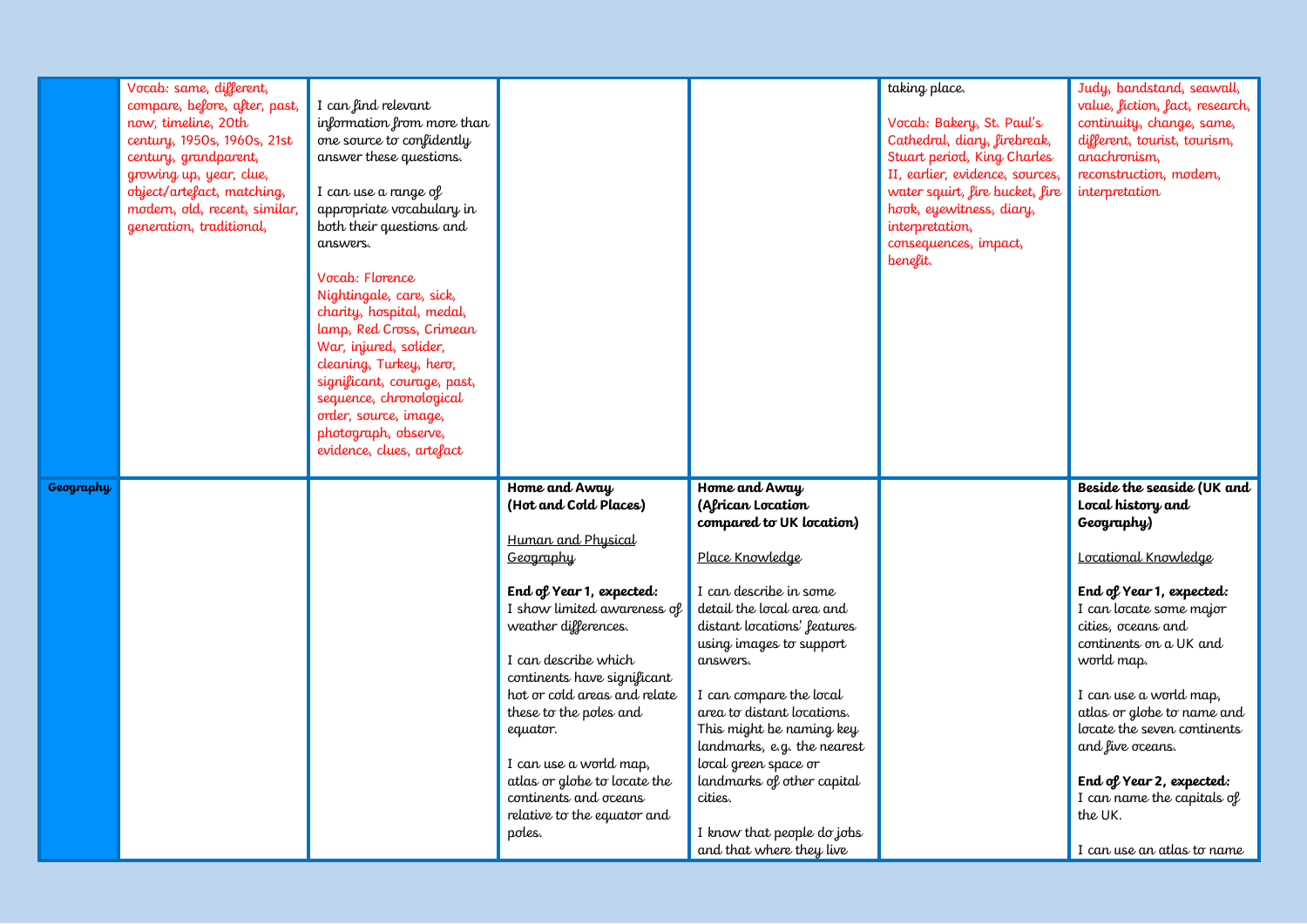|  | I can describe and ask        | (e.g. coastline) might affect | and locate on a map the         |
|--|-------------------------------|-------------------------------|---------------------------------|
|  | questions about seasonal      | this.                         | four countries and capital      |
|  | and daily weather patterns    |                               | cities of the UK.               |
|  | (UK and overseas) and         | I have some sense of what     |                                 |
|  | describe which continents     | animals eat and the           | Place Knowledge                 |
|  | have significant hot or cold  | dangers (human or             |                                 |
|  | areas and relate these to the | physical) animals might       | End of Year 1, expected:        |
|  | poles and equator.            | encounter.                    | I can describe in some          |
|  |                               |                               | detail the local area and       |
|  | Geographical Skills and       | Human and Physical            | distant locations' features     |
|  | Field Work                    | Geography                     | using images to support         |
|  |                               |                               | answers.                        |
|  | I can use a world map,        | I can describe and ask        |                                 |
|  | atlas or globe to recognise   | questions about seasonal      | I know that people do jobs      |
|  |                               |                               |                                 |
|  | and name some continents      | and daily weather patterns    | and that where they live        |
|  | and oceans.                   | (UK and overseas) and         | (e.g. coastline) might affect   |
|  |                               | describe which continents     | this.                           |
|  | I can use a UK wall map or    | have significant hot or cold  |                                 |
|  | atlas to locate and with      | areas and relate these to the | End of Year 2, expected:        |
|  | support identify the four     | poles and equator.            | I can demonstrate               |
|  | countries and capital cities  |                               | locational awareness, name      |
|  | of the UK.                    | Geographical Vocabulary       | my local area, and that         |
|  |                               |                               | they live in the UK.            |
|  | I can use a wall map or       | I can use appropriate         |                                 |
|  | atlas to locate and identify  | vocabulary in relation to the | I know that weather can be      |
|  | countries taught              | human and physical            | different in different parts of |
|  |                               | features of local and distant | the UK.                         |
|  | Vocab: Northern               | locations.                    |                                 |
|  | Hemisphere, Southern          |                               | I can describe a local          |
|  | Hemisphere, hot, cold,        | I can describe the physical   | natural environment             |
|  | climate zones,                | and human geography of a      | (animals and plants) and        |
|  | weather, climate:             |                               |                                 |
|  |                               | distant place.                | use a range of good quality     |
|  | cold/polar, temperate,        |                               | key vocabulary.                 |
|  | warm, tropical, adapt,        | I can recognise a natural     |                                 |
|  | habitats, rainforest,         | environment and describe it   | Geographical Vocabulary         |
|  | savannah, dry, desert,        | using geographical            |                                 |
|  | Arctic, Antarctica, ice,      | vocabulary.                   | End of Year 1, expected:        |
|  | snow, hibernate, Equator,     |                               | I know about the local area     |
|  | iceberg, tundra, North Pole,  | I can use appropriate         | and can name and locate         |
|  | South Pole                    | vocabulary in relation to the | key landmarks (e.g. create a    |
|  |                               | human and physical            | vocabulary list of the          |
|  |                               | features of local and distant | human and physical              |
|  |                               | locations.                    | features of the local area      |
|  |                               |                               | and describe these              |
|  |                               | Geographical Skills and       | features).                      |
|  |                               |                               |                                 |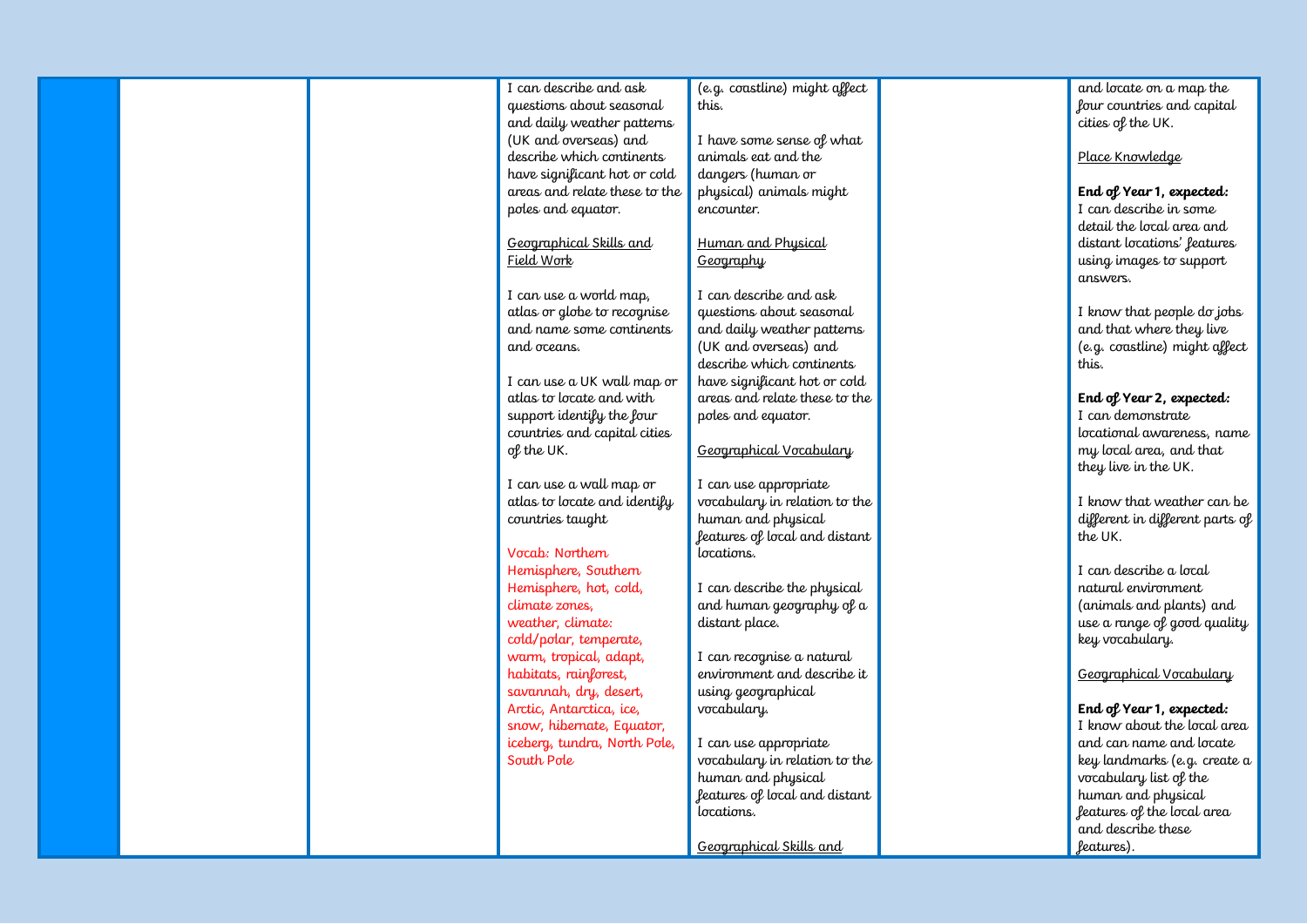### Field Work

I can use a world map, atlas or globe to recognise and name some continents and oceans.

I can use a UK wall map or atlas to locate and with support identify the four countries and capital cities of the UK.

I can use a wall map or atlas to locate and identify countries taught in the unit.

### Vocab: National park,

endangered, game reserve, habitat, migration, rural, savannah, tourists, equator, hot, humid, capital, river, Africa, wildlife, mud huts, houses, farmers, African animals (lion, elephant, buffalo, leopard, rhinoceros)

I can use appropriate vocabulary in relation to the human and physical features of local and distant locations.

### **End of Year 2, expected:**

I can talk with confidence about human and physical environments, such as farmland, the local area or further afield (e.g. a major UK city), naming features and using some key vocabulary.

I can correctly use most of the key vocabulary given in the unit.

### **End of Year 1, expected:**

I know about the local area and can name and locate key landmarks (e.g. create a vocabulary list of the human and physical features of the local area and describe these features and locate them on a map using images or drawings).

### Geographical Skills and Field Work

I can use a UK wall map or atlas to locate and with support identify the four countries and capital cities of the UK.

**End of Year 1, expected:** I know about the local area

and can name and locate key landmarks.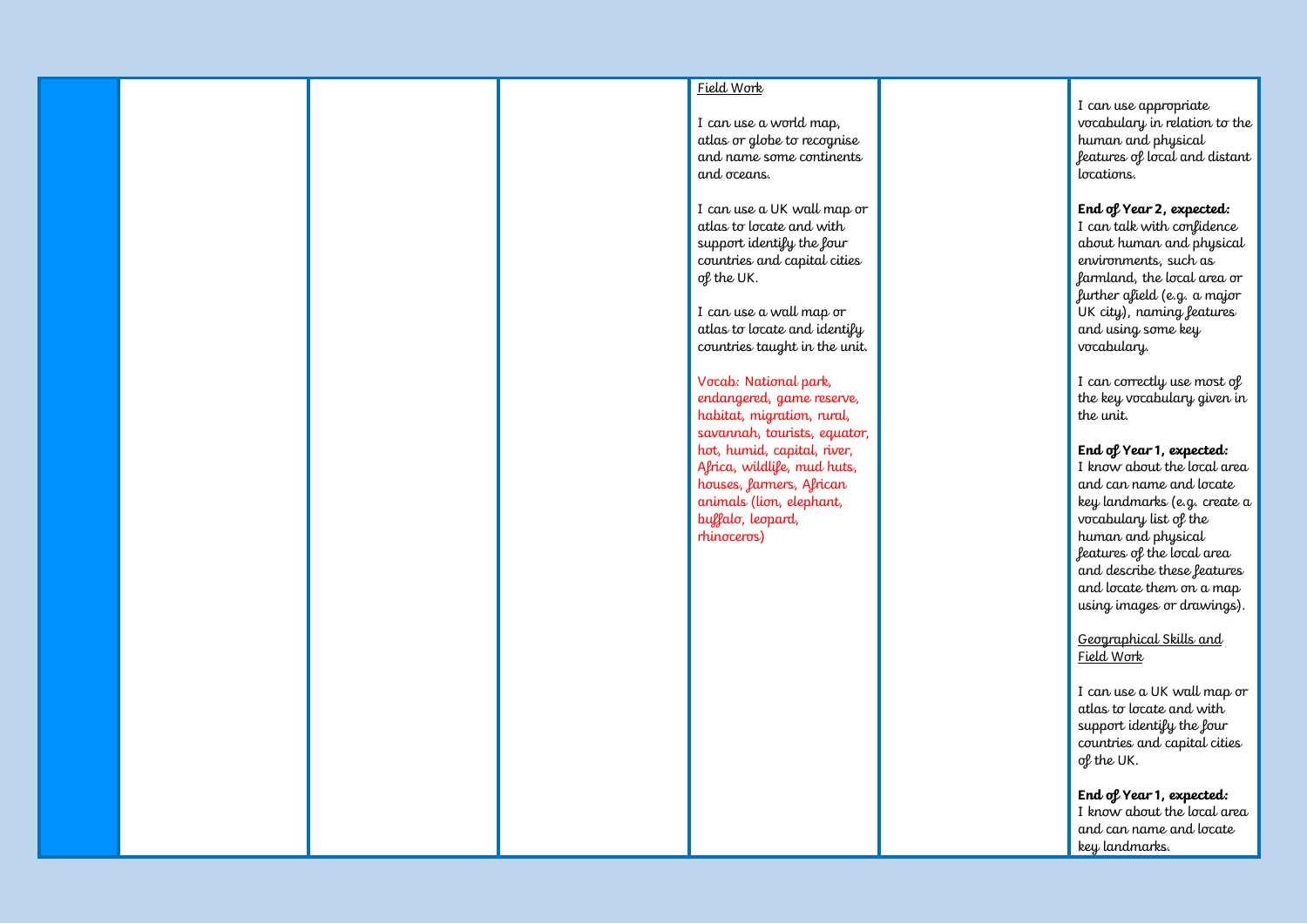|           |                                                                                                        |                                                                                                               |                                                                                              |                                                                                         |                                                                                                     | I can use appropriate<br>language when talking<br>about maps and locations.<br>I can describe a journey on<br>a map of the local area<br>using simple compass<br>directions and locational<br>and directional language. |
|-----------|--------------------------------------------------------------------------------------------------------|---------------------------------------------------------------------------------------------------------------|----------------------------------------------------------------------------------------------|-----------------------------------------------------------------------------------------|-----------------------------------------------------------------------------------------------------|-------------------------------------------------------------------------------------------------------------------------------------------------------------------------------------------------------------------------|
|           |                                                                                                        |                                                                                                               |                                                                                              |                                                                                         |                                                                                                     | End of Year 2, expected:<br>I can use a range of good<br>quality key vocabulary,<br>including directional<br>language, to describe a<br>local natural environment.                                                      |
|           |                                                                                                        |                                                                                                               |                                                                                              |                                                                                         |                                                                                                     | End of Year 1, expected:<br>I know about the local area<br>and can name and locate<br>key landmarks.                                                                                                                    |
|           |                                                                                                        |                                                                                                               |                                                                                              |                                                                                         |                                                                                                     | End of Year 2, expected:<br>I can use photographs and<br>plan perspectives to describe<br>and recognise landmarks<br>and basic human and<br>physical features.                                                          |
|           |                                                                                                        |                                                                                                               |                                                                                              |                                                                                         |                                                                                                     | Compass, direction,<br>fieldwork, map, symbol,<br>local area, national, resort,<br>tourist, feature, sea<br>bathing, attractions, bay,<br>harbour, climate, United<br>Kingdom, physical features,                       |
| <b>RE</b> |                                                                                                        |                                                                                                               | Christianity Understanding Christianity module Islam, Sikh/Hinduism, Judaism, Buddism, Mixed |                                                                                         |                                                                                                     | human features, pier,<br>promenade                                                                                                                                                                                      |
|           | Being thankful and harvest<br>traditions (Explore different<br>cultures)<br>Pupils find out how people | Giving to charity<br>Giving to charity<br>Explore a Christian (or other $\parallel$ What things are important | Belonging to family and<br>community.                                                        | 1.4 What is the good news<br>that Jesus brings? (Digging<br>Deeper)<br>The Easter story | Scared texts: who reads<br>them, when and why<br>Why is the Torah and<br>Qur'an and sacred for Jews | Big questions about God<br>Where is God?<br>1.2 Who made the world?)                                                                                                                                                    |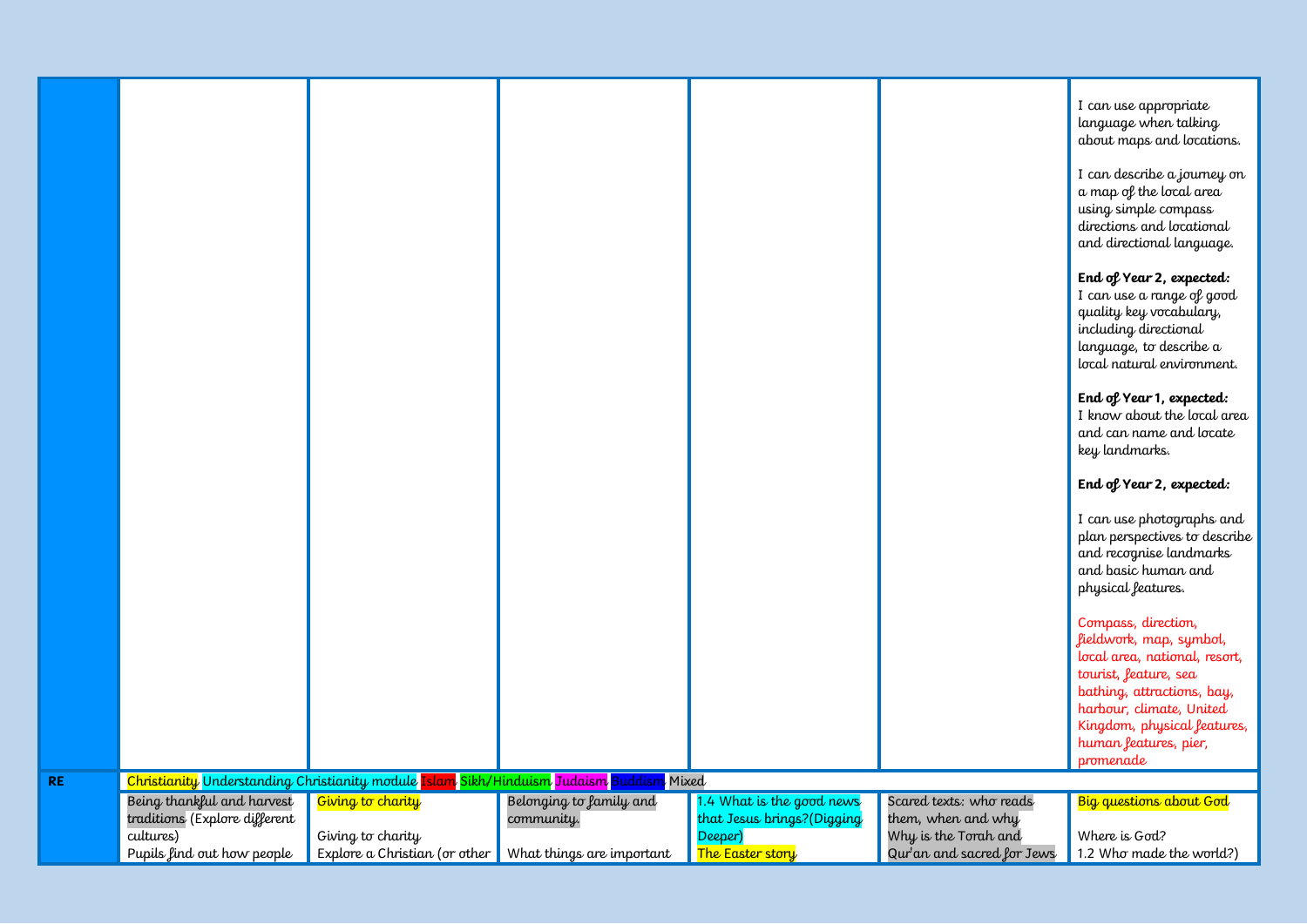| with different religious and        | faith) charity that focuses                          | to your family and to you?                             | Stories: Matthew and the                         | and Muslims Faith stories                              | Explore big questions in             |
|-------------------------------------|------------------------------------------------------|--------------------------------------------------------|--------------------------------------------------|--------------------------------------------------------|--------------------------------------|
| world                               | σn                                                   | Explore different religions                            | tax collector                                    |                                                        | 'Why is the Sky Blue?' by            |
| views celebrate the                 | justice and fairness.                                | from the children within the                           | The Easter Story                                 | Why is the Bible holy                                  | Sally Grindley                       |
| fruitfulness of the earth (eg       |                                                      | class.                                                 |                                                  | sacred for Christians? Why                             | Explore themes from the              |
| Harvest                             | UC 1.3 Why does Christmas                            | Understand the meaning of                              | What is the good news that                       | are                                                    | Spirited Arts competition            |
| traditions). How do some            | matter to Christians?                                | belonging in terms of                                  | Jesus brings? (UC Gospel,                        | the Torah and/or Qur'an                                | (www.natre.org.uk)                   |
| religious communities               | Digging Deeper for year 2                            | belonging to a community,                              | 1.4, Digging Deeper)                             | holy and sacred for Jews                               |                                      |
| express their                       | Stories: the Nativity story                          | school and clubs.                                      | What events are Christians                       | and/or                                                 | Who made the world?                  |
| thankfulness for our world?         |                                                      |                                                        | remembering and believing                        | Muslims? How do Jews and                               | (digging deeper) 1.2                 |
| For example, what is Sukkot         | Explore the story of                                 | Naming ceremonies-include                              | when they celebrate Easter?                      | Muslims look after and read                            | Showing care and concern             |
| and                                 | Christmas. Why does                                  | a visit to our local church.                           | (UC Salvation 1.5, Digging                       | their holy and sacred book?                            | Whose community?                     |
| how is it celebrated?               | Christmas matter                                     | Using artefacts to explore                             | Deeper)                                          | Which other religions use                              |                                      |
|                                     | to Christians? (*UC                                  | prayer and worship.                                    |                                                  | special texts?                                         | What makes human beings              |
| Festivals of light                  | Incarnation 1.3)                                     |                                                        | I can at least three                             | (Vedas/Sutras)                                         | so unique? How we can live           |
| Stories: <mark>Rama and Sita</mark> |                                                      | How and why do people                                  | examples of different beliefs                    |                                                        | together                             |
| Hanukkah                            | I can at least three                                 | have special ways of                                   | and practices, including                         | What do faith stories tell us                          | when we are all so                   |
| Loy Krathong                        | examples of different beliefs                        | welcoming                                              | festivals, worship, rituals                      | about the way people                                   | different? Pupils share ideas        |
|                                     | and practices, including                             | babies? Pupils role play a                             | and ways of life, and                            | should look after each other                           | on how we know                       |
| Explore symbols of two              | festivals, worship, rituals                          | baptism through drama and                              | explain some meanings                            | and the world? Think about                             | that people come from                |
| different religious traditions,     | and ways of life, and                                | song. Invite local Christian                           | behind them.                                     | whether everyone shares the                            | different religions. Pupils          |
| looking                             | explain some meanings                                | ministers or lay people to                             | I can retell and suggest                         | same belief about how the                              | explore the                          |
| for similarities such as light      | behind them.                                         | talk                                                   | meanings to some religious                       | world began. Explore and                               | relationship between                 |
| (eg Hanukah and                     | I can retell and suggest                             | with the class about what it                           | and moral stories; think,                        | tell some parables through                             | humans, their environment            |
| Christmas:                          | meanings to some religious                           | means for them to belong to                            | talk and ask questions                           | drama. How have people of                              | and other living                     |
| Diwali and Christmas).              | and moral stories; think,                            | $\alpha$                                               | about some sacred writings                       | faith influenced the world                             | things How do the religious          |
| Pupils compare their own            | talk and ask questions                               | church - or a representative                           | and sources of wisdom and                        | by their actions? How can                              | groups in your local                 |
| <b>feelings</b>                     | about some sacred writings                           | from another faith.                                    | the traditions from which                        | faith stories guide people in                          | community look                       |
| when in light or in                 | and sources of wisdom and                            |                                                        | they come.                                       | their choices of what is                               | after people and the world?          |
| darkness, using a lit candle        | the traditions from which                            | Pupils explore examples of                             | I can tell stories and share                     | right or wrong?                                        | What is carried out locally          |
| as a focus.                         | they come.                                           | religious artefacts, asking                            | real life examples of how                        |                                                        | for the benefit of the whole         |
| I can at least three                | I can give at least three<br>examples of symbols and | questions, finding out their<br>meaning and use in the | people show care and<br>concern for humanity and | I can retell and suggest<br>meanings to some religious | community?<br>Should everyone in the |
| examples of different beliefs       | actions explaining how and                           | context of prayer and                                  | the world; think, talk and                       | and moral stories; think,                              | world take responsibility for        |
| and practices, including            | why they express religious                           | worship.                                               | ask questions about why                          | talk and ask questions                                 | looking after                        |
| festivals, worship, rituals         | meaning; notice some                                 |                                                        | people do this.                                  | about some sacred writings                             | each other?                          |
| and ways of life, and               | similarities between                                 | I can at least three                                   |                                                  | and sources of wisdom and                              | Why do we need rules                 |
| explain some meanings               | communities.                                         | examples of different beliefs                          | Vocab: Holy week, disciple,                      | the traditions from which                              | anyway? Pupils explore               |
| behind them.                        | I can talk with others about                         | and practices, including                               | death, peace                                     | they come.                                             | what rules                           |
| I can retell and suggest            | how groups express who                               | festivals, worship, rituals                            | (deeper) saviour, trust,                         | I can give at least three                              | an individual or                     |
| meanings to some religious          | they are and how                                     | and ways of life, and                                  | reflection                                       | examples of symbols and                                | organisation might need              |
| and moral stories; think,           | individuals belong to                                | explain some meanings                                  |                                                  | actions explaining how and                             | and why. How do we know              |
| talk and ask questions              | communities including faith                          | behind them.                                           |                                                  | why they express religious                             | how and when to be good?             |
| about some sacred writings          | groups. I can describe what                          | I can give at least three                              |                                                  | meaning; notice some                                   |                                      |
| and sources of wisdom and           | a leader does and why.                               | examples of symbols and                                |                                                  | similarities between                                   | I can explore how and                |
| the traditions from which           |                                                      | actions explaining how and                             |                                                  | communities.                                           | where worshippers connect            |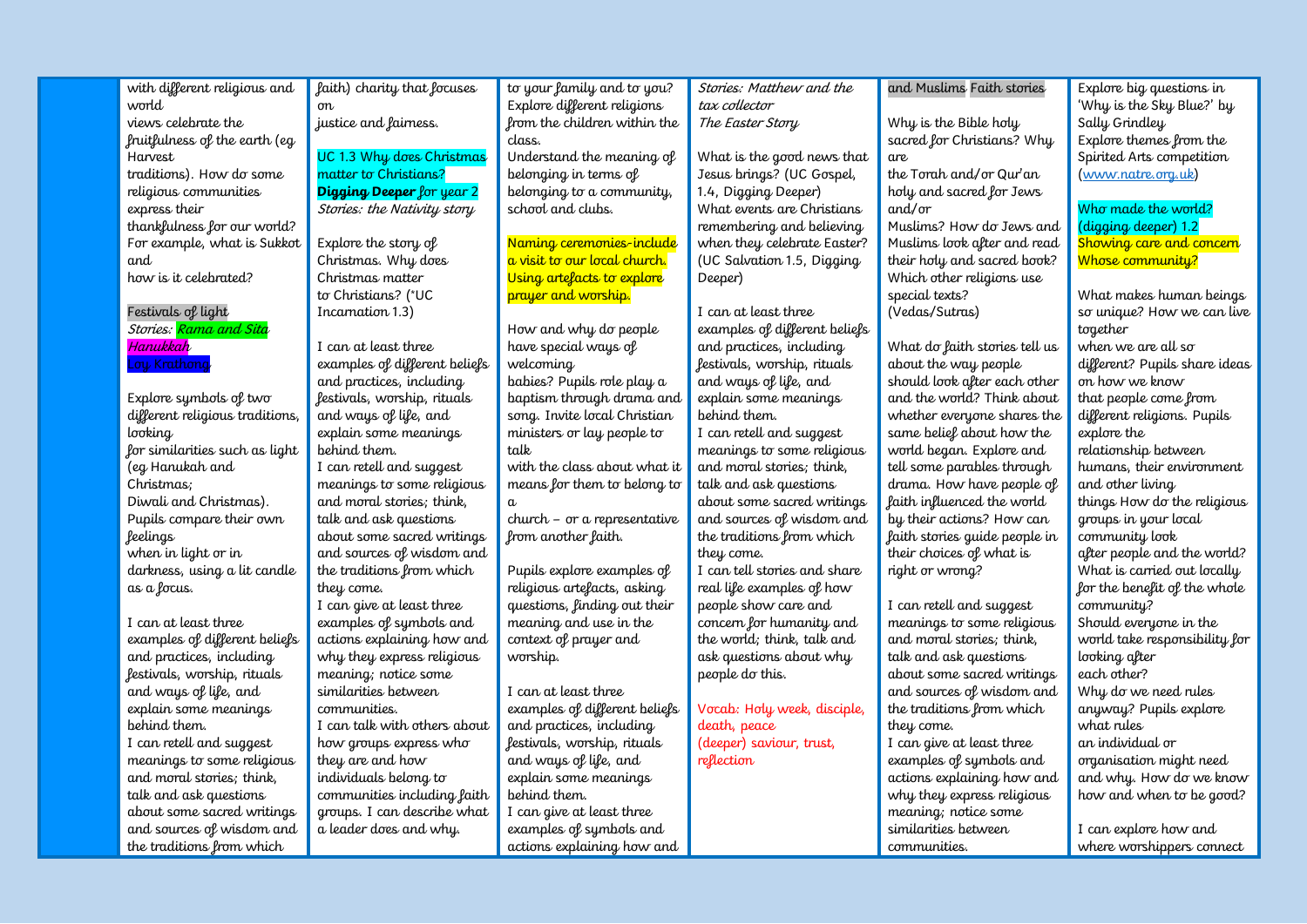|             | they come.<br>I can give at least three<br>examples of symbols and<br>actions explaining how and<br>why they express religious<br>meaning; notice some<br>similarities between<br>communities.<br>I can explore how and<br>where worshippers connect<br>to prayer and worship. I<br>can participate in periods of<br>stillness and reflection.<br>I can talk with others about<br>how groups express who<br>they are and how<br>individuals belong to<br>communities including faith<br>groups. I can describe what<br>a leader does and why.<br>I can ask and answer a<br>range of 'how' and 'why'<br>questions about belonging,<br>meaning and truth<br>expressing my own ideas<br>and opinions.<br>I can tell stories and share<br>real life examples of how<br>people show care and<br>concern for humanity and<br>the world; think, talk and<br>ask questions about why<br>people do this.<br>Vocab: Judaism, Hinduism,<br>Diwali, Hanukkah, belief,<br>tradition | Vocab: Charity, generosity,<br>gospel, nativity, advent,<br>manger                                                                                          | why they express religious<br>meaning; notice some<br>similarities between<br>communities.<br>I can talk with others about<br>how groups express who<br>they are and how<br>individuals belong to<br>communities including faith<br>groups. I can describe what<br>a leader does and why.<br>Vocab: Belonging,<br>ceremony, baptism,<br>artefact, symbol, |                                                                                                                                                                            | I can tell stories and share<br>real life examples of how<br>people show care and<br>concern for humanity and<br>the world; think, talk and<br>ask questions about why<br>people do this.<br>Vocab: Sacred, Islam,<br>Muslim, Torah, Qur'an,<br>faith, worship, moral | to prayer and worship. I<br>can participate in periods of<br>stillness and reflection.<br>I can explore questions<br>about belonging, meaning<br>and truth so that I can<br>express my own ideas and<br>opinions using creative<br>media.<br>I can ask and answer a<br>range of 'how' and 'why'<br>questions about belonging,<br>meaning and truth<br>expressing my own ideas<br>and opinions.<br>Vocab: Unique, duty,<br>responsibility, benefit,<br>creation, Genesis |
|-------------|------------------------------------------------------------------------------------------------------------------------------------------------------------------------------------------------------------------------------------------------------------------------------------------------------------------------------------------------------------------------------------------------------------------------------------------------------------------------------------------------------------------------------------------------------------------------------------------------------------------------------------------------------------------------------------------------------------------------------------------------------------------------------------------------------------------------------------------------------------------------------------------------------------------------------------------------------------------------|-------------------------------------------------------------------------------------------------------------------------------------------------------------|-----------------------------------------------------------------------------------------------------------------------------------------------------------------------------------------------------------------------------------------------------------------------------------------------------------------------------------------------------------|----------------------------------------------------------------------------------------------------------------------------------------------------------------------------|-----------------------------------------------------------------------------------------------------------------------------------------------------------------------------------------------------------------------------------------------------------------------|-------------------------------------------------------------------------------------------------------------------------------------------------------------------------------------------------------------------------------------------------------------------------------------------------------------------------------------------------------------------------------------------------------------------------------------------------------------------------|
|             | Me and my relationships                                                                                                                                                                                                                                                                                                                                                                                                                                                                                                                                                                                                                                                                                                                                                                                                                                                                                                                                                | Valuing difference                                                                                                                                          | Keeping myself safe                                                                                                                                                                                                                                                                                                                                       | Rights and responsibilities                                                                                                                                                | Being my best                                                                                                                                                                                                                                                         | Growing and changing                                                                                                                                                                                                                                                                                                                                                                                                                                                    |
| <b>PSHE</b> | Year 1<br>I can name a variety of<br>different feelings and<br>explain how these might<br>make me behave.<br>I can think of some<br>different ways of dealing                                                                                                                                                                                                                                                                                                                                                                                                                                                                                                                                                                                                                                                                                                                                                                                                          | Year 1<br>I can say ways in which<br>people are similar as well<br>as different.<br>I can say why things<br>sometimes seem unfair,<br>even if they are not. | Year 1<br>I can say what I can do if I<br>have strong, but not so<br>good feelings, to help me<br>stay safe (e.g. sad - talk to<br>someone).<br>I can give examples of how                                                                                                                                                                                | Year 1<br>I can give some examples<br>of how I look after myself<br>and my environment - at<br>school or at home.<br>I can also say some ways<br>that we look after money. | Year 1<br>I can name a few different<br>ideas of what I can do if I<br>find something difficult.<br>I can say why certain foods<br>are healthy and why it's<br>important to eat at least                                                                              | Year 1<br>I can identify an adult I<br>can talk to at both home<br>and school. If I need help<br>I can tell you some things I<br>can do now that I couldn't<br>do when I was a toddler.                                                                                                                                                                                                                                                                                 |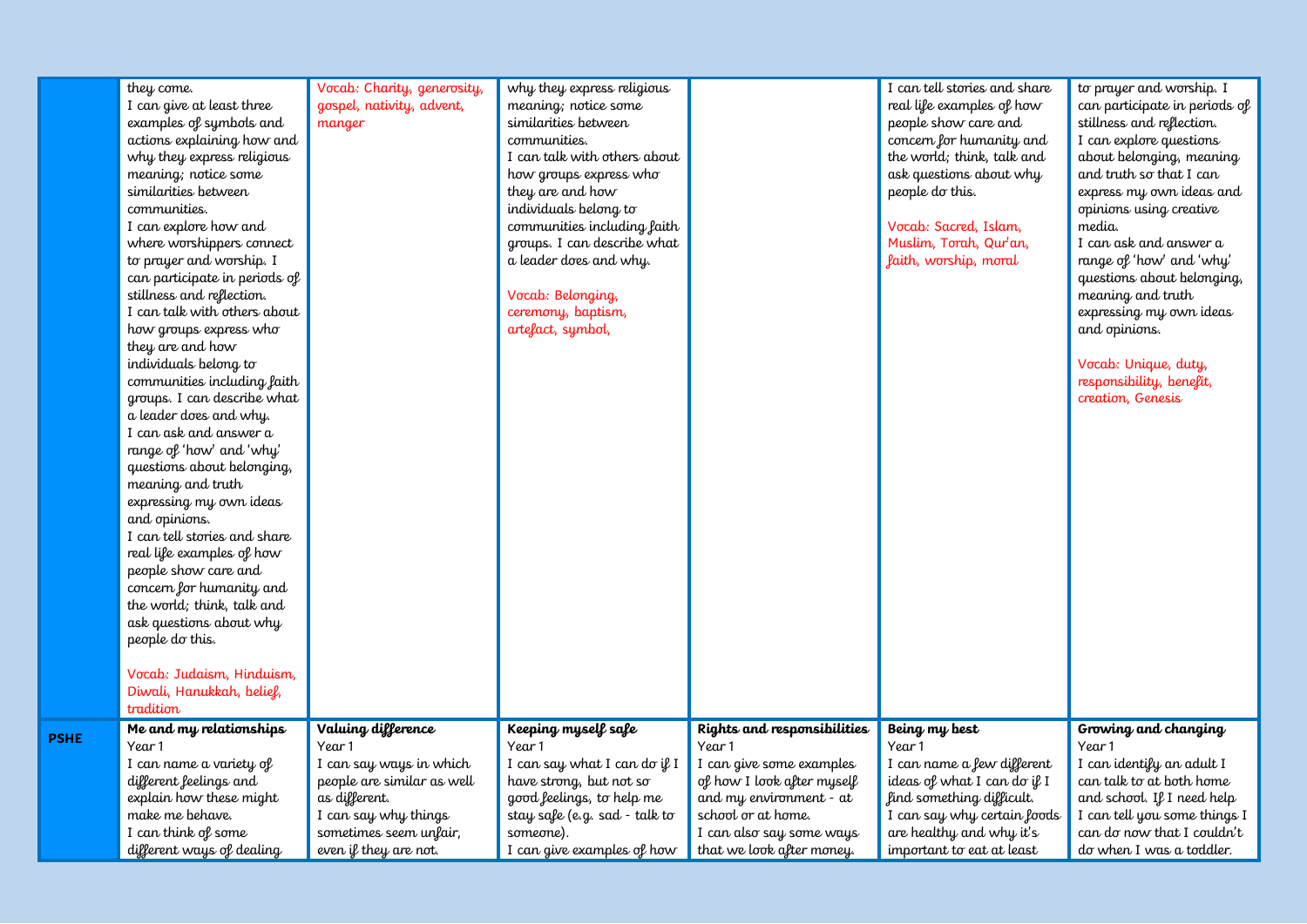| with 'not so good' feelings.<br>I know when I need help<br>and who to go to for help.<br>I can tell you some different<br>classroom rules.<br>Year 2<br>I can tell you some ways<br>that I can get help, $if$ I am<br>being bullied and what I<br>can do if someone teases<br>me.<br>I can suggest rules that will<br>help to keep us happy and<br>friendly and what will help<br>me keep to these rules. I<br>can also tell you about                                                                                                                                                          | Year 2<br>I can say how I could help<br>myself if I was being left<br>out.<br>I can give a few examples<br>of good listening skills and<br>I can explain why listening<br>skills help to understand a<br>different point of view.<br>Vocab: similarity, same as,<br>different from, difference,<br>bullying, bullying<br>behaviour, deliberate, on<br>purpose, unfair, included, | I keep myself healthy.<br>Year 2<br>I can give some examples of<br>safe and unsafe secrets and<br>I can think of safe people<br>who can help if something<br>feels wrong.<br>I can give other examples of<br>touches that are ok or not<br>ok (even if they haven't<br>happened to me) and I can<br>identify a safe person to tell<br>if I felt 'not OK' about<br>something.<br>I can explain that they can | Year 2<br>I can give examples of<br>when I've used some of<br>these ideas to help me<br>when I am not settled.<br>Vocab: Class rules, learning<br>charter, rewards, proud,<br>consequences,<br>Spellbrook golden rules | five portions of<br>vegetables/fruit a day.<br>Year 2<br>I can name different parts<br>of my body that are inside<br>me and help to turn food<br>into energy. I know what I<br>need to get energy.<br>I can explain how setting a<br>goal or goals will help me<br>to achieve what I want to<br>be able to do.<br>Vocab: healthy, unhealthy,<br>balanced, exercise, sleep, | I can tell you what some of<br>my body parts do.<br>Year 2<br>I can tell you who helps us<br>grow (people who look after<br>us) and what things I can<br>now do myself that I<br>couldn't when I was<br>younger.<br>I can give examples of how<br>it feels when you have to<br>say goodbye to someone or<br>something (e.g. move<br>house).<br>I can give examples of how |
|-------------------------------------------------------------------------------------------------------------------------------------------------------------------------------------------------------------------------------------------------------------------------------------------------------------------------------------------------------------------------------------------------------------------------------------------------------------------------------------------------------------------------------------------------------------------------------------------------|----------------------------------------------------------------------------------------------------------------------------------------------------------------------------------------------------------------------------------------------------------------------------------------------------------------------------------------------------------------------------------|-------------------------------------------------------------------------------------------------------------------------------------------------------------------------------------------------------------------------------------------------------------------------------------------------------------------------------------------------------------------------------------------------------------|------------------------------------------------------------------------------------------------------------------------------------------------------------------------------------------------------------------------|----------------------------------------------------------------------------------------------------------------------------------------------------------------------------------------------------------------------------------------------------------------------------------------------------------------------------------------------------------------------------|---------------------------------------------------------------------------------------------------------------------------------------------------------------------------------------------------------------------------------------------------------------------------------------------------------------------------------------------------------------------------|
| some classroom rules we<br>have made together.<br>I can give you lots of ideas<br>about being what makes a<br>good friend and also tell<br>you how I try to be a good<br>friend.<br>Most of the time I can<br>express my feelings in a<br>safe, controlled way.<br>Vocab: family, belong,<br>same, different, friends,<br>friendship, qualities, caring,<br>sharing, kind, greeting,<br>touch, feel, texture, like,<br>dislike, help, helpful,<br>community, feelings,<br>confidence, praise, skills,<br>self-belief, incredible,<br>proud, celebrate,<br>relationships, special,<br>appreciate | bully, bullied, celebrations,<br>special, unique                                                                                                                                                                                                                                                                                                                                 | be helpful or harmful, and<br>say some examples of how<br>they can be used safely.<br>Vocab: safe, special, calm,<br>belonging, special, rights,<br>responsibilities, rewards,<br>proud, consequences, upset,<br>disappointed, illustration                                                                                                                                                                 |                                                                                                                                                                                                                        | choices, clean, body parts,<br>keeping clean, toiletry items<br>(e.g. toothbrush, shampoo,<br>soap), hygienic, safe<br>medicines, trust, safe,<br>safety, green cross code,<br>eyes, ears, look, listen, wait                                                                                                                                                              | to give feedback to<br>someone.<br>Vocab: changes, life cycles,<br>baby, adult, adulthood,<br>grown-up, mature, male,<br>female, vagina, penis,<br>testicles, vulva, anus, learn,<br>new, grow, feelings,<br>anxious, worried, excited,<br>coping                                                                                                                         |
| Hands, feet, heart                                                                                                                                                                                                                                                                                                                                                                                                                                                                                                                                                                              | $H\sigma$ ho ho                                                                                                                                                                                                                                                                                                                                                                  | I wanna play in a band                                                                                                                                                                                                                                                                                                                                                                                      | Zootime                                                                                                                                                                                                                | Friendship song                                                                                                                                                                                                                                                                                                                                                            | Reflect, rewind, replay                                                                                                                                                                                                                                                                                                                                                   |
| Listen<br>I can begin to answer<br>questions about the music I<br>listen to.                                                                                                                                                                                                                                                                                                                                                                                                                                                                                                                    | Listen<br>I can begin to answer<br>questions about the music I<br>listen to.                                                                                                                                                                                                                                                                                                     | Listen<br>I can begin to answer<br>questions about the music I<br>listen to.                                                                                                                                                                                                                                                                                                                                | Listen<br>I can begin to answer<br>questions about the music I<br>listen to.                                                                                                                                           | Listen<br>I can begin to answer<br>questions about the music I<br>listen to.                                                                                                                                                                                                                                                                                               | Listen<br>I can begin to answer<br>questions about the music I<br>listen to.                                                                                                                                                                                                                                                                                              |

**Music**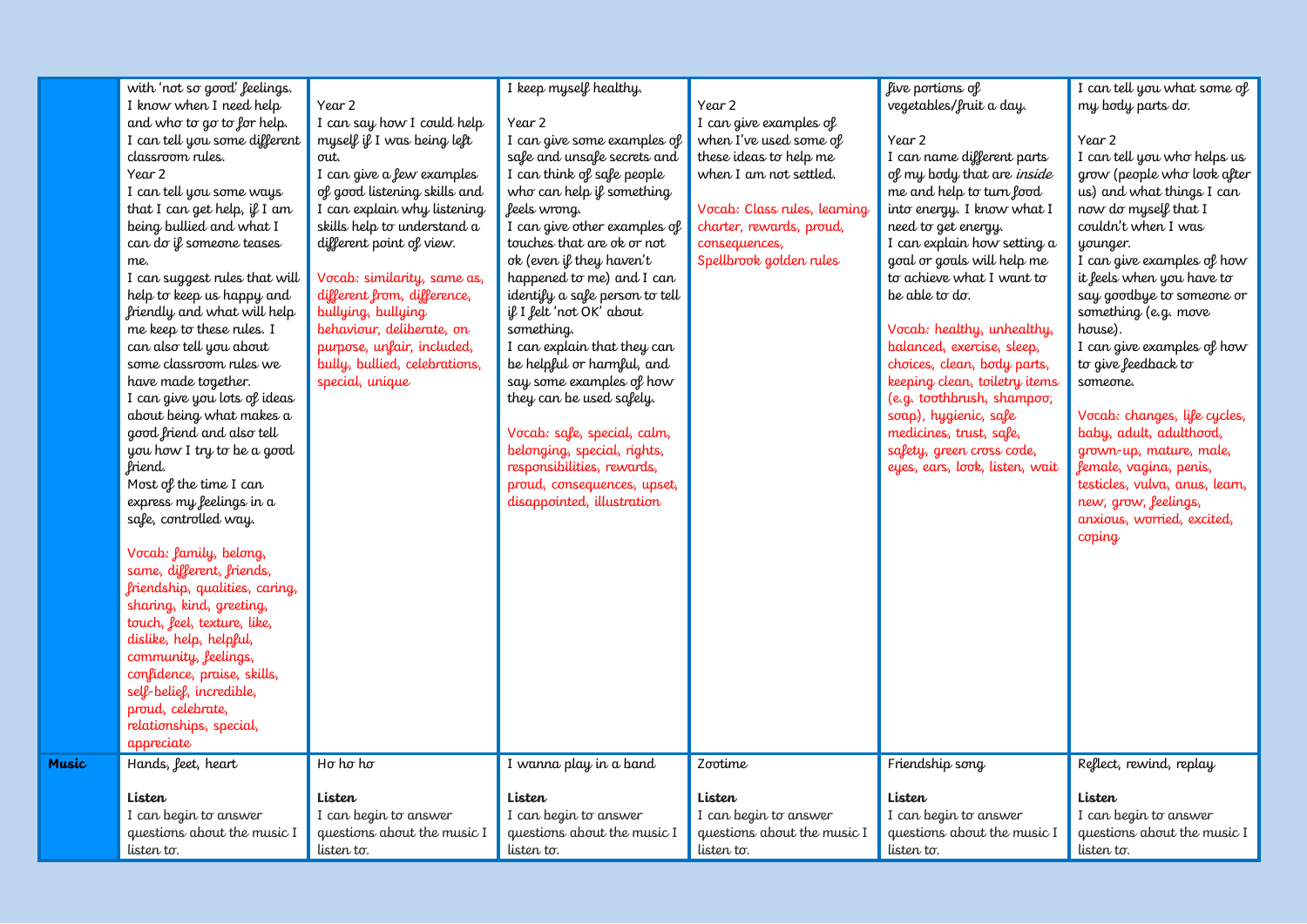|     | Pulse                        | Pulse                        | Pulse                        | Pulse                          | Pulse                        | Pulse                        |
|-----|------------------------------|------------------------------|------------------------------|--------------------------------|------------------------------|------------------------------|
|     | I can find the pulse.        | I can find the pulse.        | I can find the pulse.        | I can find the pulse.          | I can find the pulse.        | I can find the pulse.        |
|     | I know that the pulse is the | I know that the pulse is the | I know that the pulse is the | I know that the pulse is the   | I know that the pulse is the | I know that the pulse is the |
|     | heartheat of the music.      | heartheat of the music.      | heartheat of the music.      | heartheat of the music.        | heartheat of the music.      | heartheat of the music.      |
|     | I can be an animal, a pop    | I can be an animal, a pop    | I can be an animal, a pop    | I can be an animal, a pop      | I can be an animal, a pop    | I can be an animal, a pop    |
|     | star or march when finding   | star or march when finding   | star or march when finding   | star or march when finding     | star or march when finding   | star or march when finding   |
|     | the pulse of the music.      | the pulse of the music.      | the pulse of the music.      | the pulse of the music.        | the pulse of the music.      | the pulse of the music.      |
|     | Rhythm                       | Rhythm                       | Rhythm                       | Rhythm                         | Rhythm                       | Rhythm                       |
|     | I can copy rhythms when      | I can copy rhythms when      | I can copy rhythms when      | I can copy rhythms when        | I can copy rhythms when      | I can copy rhythms when      |
|     | playing Warm-up Games.       | playing Warm-up Games.       | playing Warm-up Games.       | playing Warm-up Games.         | playing Warm-up Games.       | playing Warm-up Games.       |
|     | I can clap the rhythm of     | I can clap the rhythm of     | I can clap the rhythm of     | I can clap the rhythm of       | I can clap the rhythm of     | I can clap the rhythm of     |
|     | my name and favourite        | my name and favourite        | my name and favourite        | my name and favourite          | my name and favourite        | my name and favourite        |
|     | colour when playing Warm-    | colour when playing Warm-    | colour when playing Warm-    | colour when playing Warm-      | colour when playing Warm-    | colour when playing Warm-    |
|     | up Games.                    | up Games.                    | up Games.                    | up Games.                      | up Games.                    | up Games.                    |
|     | Play                         | Play                         | Play                         | Play                           | Play                         | Play                         |
|     | I can play the glockenspiel  | I can play the glockenspiel  | I can play the glockenspiel  | I can play the glockenspiel    | I can play the glockenspiel  | I can play the glockenspiel  |
|     | along to some of the songs   | along to some of the songs   | along to some of the songs   | along to some of the songs     | along to some of the songs   | along to some of the songs   |
|     | we sang this year.           | we sang this year.           | we sang this year.           | we sang this year.             | we sang this year.           | we sang this year.           |
|     | Improvise                    | Improvise                    | Improvise                    | Improvise                      | Improvise                    | Improvise                    |
|     | I can improvise with the     | I can improvise with the     | I can improvise with the     | I can improvise with the       | I can improvise with the     | I can improvise with the     |
|     | songs we sang this year.     | songs we sang this year.     | songs we sang this year.     | songs we sang this year.       | songs we sang this year.     | songs we sang this year.     |
|     | Compose                      | Compose                      | Compose                      | Compose                        | Compose                      | Compose                      |
|     | I composed a simple          | I composed a simple          | I composed a simple          | I composed a simple            | I composed a simple          | I composed a simple          |
|     | melody with some of the      | melody with some of the      | melody with some of the      | melody with some of the        | melody with some of the      | melody with some of the      |
|     | songs we sang this year.     | songs we sang this year.     | songs we sang this year.     | songs we sang this year.       | songs we sang this year.     | songs we sang this year.     |
|     |                              |                              |                              |                                |                              |                              |
|     | Vocab: Keyboard, drums,      | Vocab: Keyboard, bass,       | Vocab: Keyboard, drums,      | Vocab: Keyboard, drums,        | Vocab: Keyboard, drums,      |                              |
|     | bass, electric guitars,      | guitar, percussion,          | bass, electric guitar, rock, | bass, electric guitar, reggae, | bass, glockenspiel, pulse,   |                              |
|     | saxophone, trumpet, pulse,   | trumpets, saxophones,        | pulse, rhythm, pitch,        | pulse, rhythm, pitch,          | rhythm, pitch, improvise,    |                              |
|     | rhythm, pitch, improvise,    | pulse, rhythm, pitch,        | improvise, compose,          | improvise, compose,            | compose, perform,            |                              |
|     | compose, perform,            | perform, audience, rap,      | perform, audience, melody,   | perform, audience, melody,     | audience, melody,            |                              |
|     | audience, question and       | improvise, dynamics, tempo   | dynamics, tempo              | dynamics, tempo                | dynamics, tempo              |                              |
|     | answer, melody, dynamics,    |                              |                              |                                |                              |                              |
|     | tempo                        |                              |                              |                                |                              |                              |
| Art |                              | Yum Yum! History of Food     |                              | Home and Away                  |                              | Art inspired by the seaside  |
|     |                              | (continued from last half    |                              | African tribal art and         |                              |                              |
|     |                              | term)-                       |                              | landscapes                     |                              | The Great Wave – Hokusai     |
|     |                              | Vegetable printing           |                              | Examining artefacts            |                              | Van Gogh                     |
|     |                              | IT - Creating Pictures using |                              | Mask making                    |                              | Collage                      |
|     |                              | stamps, paintbrush tool      |                              | African print clay pots        |                              | Sand art                     |
|     |                              | and printed online pictures. |                              | IT - Creating Pictures         |                              |                              |
|     |                              | RE-Harvest Festival          |                              |                                |                              | I can create texture in art  |
|     |                              | Clay fruit or veg            |                              | I can choose and use three     |                              | work.                        |
|     |                              | Giuseppe Arcimboldo          |                              | different grades of pencil     |                              | I can draw on personal       |
|     |                              |                              |                              | when drawing.                  |                              | experience to create art     |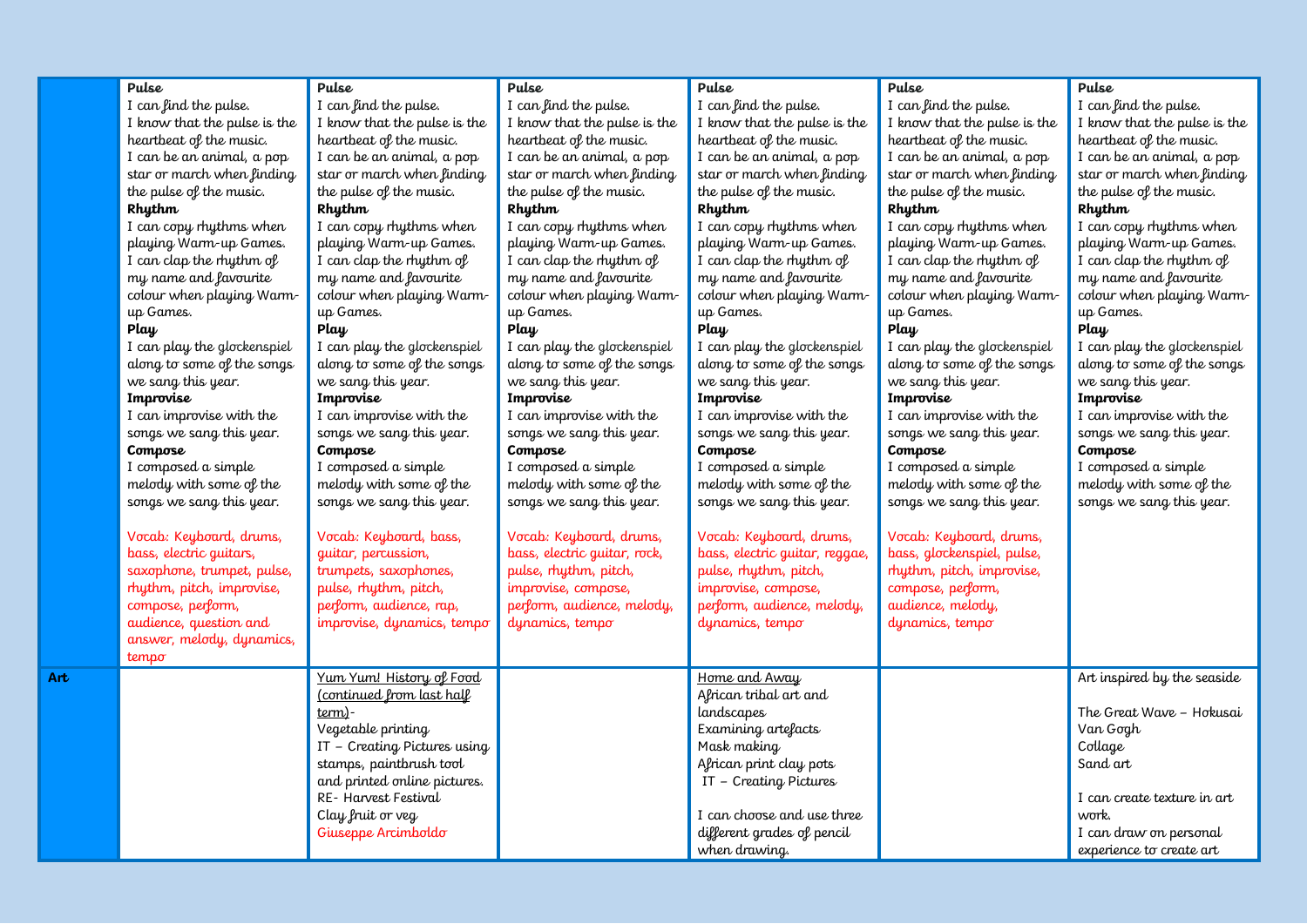|           |                                                  | I can name the primary and   |                              | I can use charcoal, pencil     |                              | work.                          |
|-----------|--------------------------------------------------|------------------------------|------------------------------|--------------------------------|------------------------------|--------------------------------|
|           |                                                  |                              |                              | and pastel to create art.      |                              | I can describe what I can      |
|           |                                                  | secondary colours            |                              |                                |                              |                                |
|           |                                                  | I can create moods in art    |                              | I can use a viewfinder to      |                              | see and give an opinion        |
|           |                                                  | work.                        |                              | focus on a specific part of    |                              | about the work of an artist.   |
|           |                                                  | I can create a repeating     |                              | an artefact before drawing     |                              | I can ask questions about a    |
|           |                                                  | pattern in print.            |                              | it.                            |                              | piece of art.                  |
|           |                                                  | I can show how people feel   |                              | I can mix paint to create all  |                              | I can suggest how artists      |
|           |                                                  | in paintings and drawing     |                              | the secondary colours.         |                              | have used colour, pattern      |
|           |                                                  | I can use IT to create a     |                              | I can create brown with        |                              | and shape.                     |
|           |                                                  | picture.                     |                              | paint.                         |                              | I can create a piece of art in |
|           |                                                  | I can describe what I can    |                              | I can create tints with paint  |                              | response to the work of        |
|           |                                                  | see and give an opinion      |                              | by adding white.               |                              | another artist.                |
|           |                                                  | about the work of an artist. |                              | I can create tones with        |                              |                                |
|           |                                                  | I can ask questions about a  |                              | paint by adding black.         |                              |                                |
|           |                                                  | piece of art.                |                              | I can create a printed piece   |                              |                                |
|           |                                                  | I can cut, roll and coil     |                              | of art by pressing, rolling,   |                              |                                |
|           |                                                  | material.                    |                              | rubbing and stamping.          |                              |                                |
|           |                                                  |                              |                              | I can make a clay pot.         |                              |                                |
|           |                                                  |                              |                              | I can join two clay finger     |                              |                                |
|           |                                                  |                              |                              | pots together.                 |                              |                                |
|           |                                                  |                              |                              | I can use different effects    |                              |                                |
|           |                                                  |                              |                              | within an IT paint package.    |                              |                                |
|           |                                                  |                              |                              | I can suggest how artists      |                              |                                |
|           |                                                  |                              |                              | have used colour, pattern      |                              |                                |
|           |                                                  |                              |                              | and shape.                     |                              |                                |
|           |                                                  |                              |                              | I can create a piece of art in |                              |                                |
|           |                                                  |                              |                              | response to the work of        |                              |                                |
|           |                                                  |                              |                              | another artist.                |                              |                                |
| <b>DT</b> | Food - Preparing fruit and                       |                              | Mechanisms - Wheels and      |                                | Structures - Freestanding    |                                |
|           | vegetables (celebrating                          |                              | Axles (safari jeep)          |                                | Structures - (Tudor houses)  |                                |
|           | Harvest/Seasonality and                          |                              |                              |                                |                              |                                |
|           | food from the past)                              |                              | Prior learning               |                                | Prior learning               |                                |
|           |                                                  |                              | · Assembled vehicles with    |                                | · Experience of using        |                                |
|           | Prior learning                                   |                              | moving wheels using          |                                | construction kits to build   |                                |
|           | · Experience of common                           |                              | construction kits.           |                                | walls, towers and            |                                |
|           | fruit and vegetables,                            |                              | · Explore moving vehicles    |                                | frameworks.                  |                                |
|           | undertaking sensory                              |                              | through play.                |                                | • Experience of using of     |                                |
|           | activities i.e. appearance                       |                              | · Gained some experience of  |                                | basic tools e.g. scissors or |                                |
|           |                                                  |                              | designing, making and        |                                | hole punches with            |                                |
|           | taste and smell.<br>· Experience of cutting soft |                              | evaluating products for a    |                                | construction materials e.g.  |                                |
|           |                                                  |                              |                              |                                |                              |                                |
|           | fruit and vegetables using                       |                              | specified user and purpose.  |                                | plastic, card.               |                                |
|           | appropriate utensils.                            |                              | · Developed some cutting,    |                                | · Experience of different    |                                |
|           |                                                  |                              | joining and finishing skills |                                | methods of joining card and  |                                |
|           | Designing                                        |                              | with card.                   |                                | paper.                       |                                |
|           | · Design appealing products                      |                              |                              |                                |                              |                                |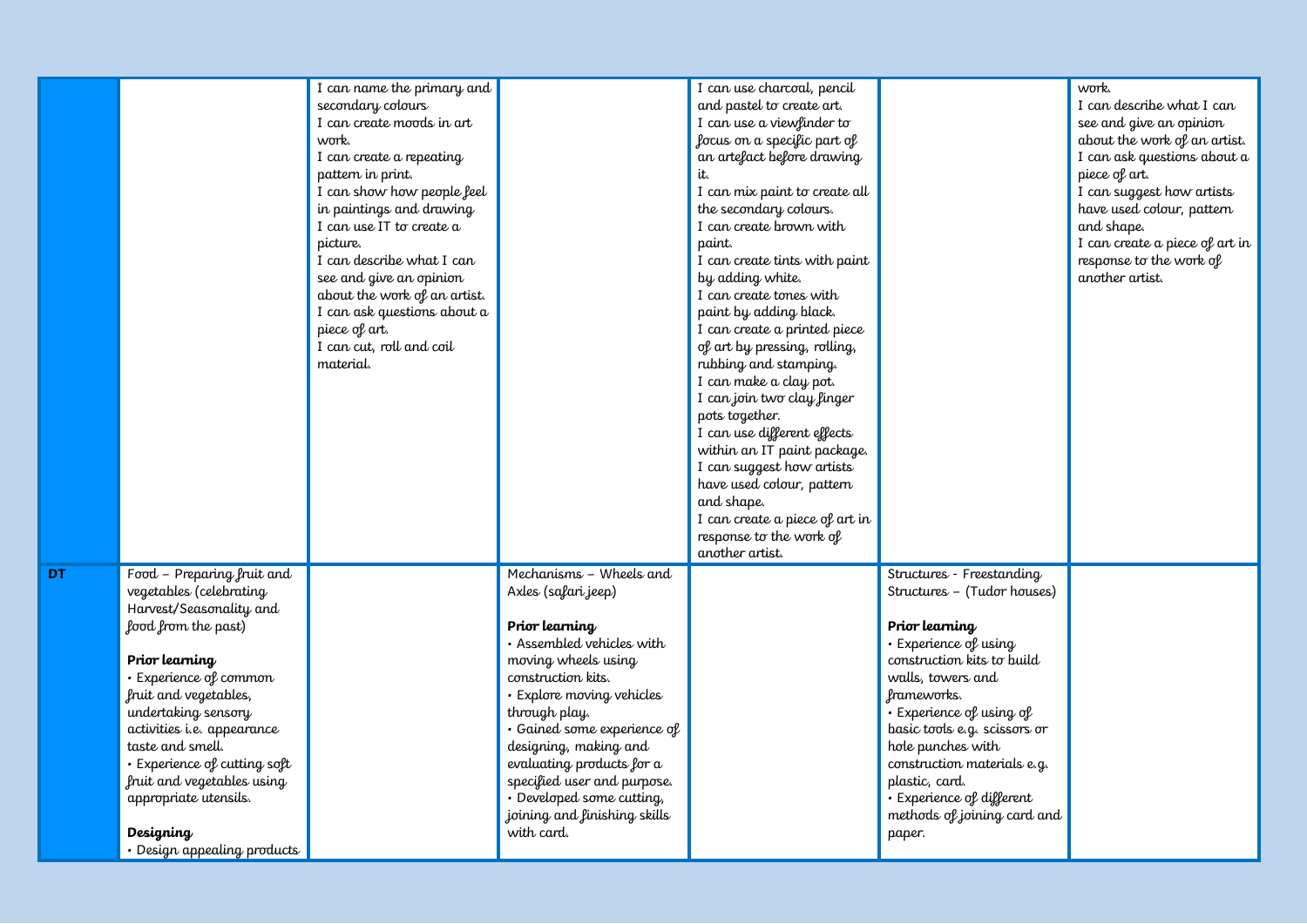for a particular user based on simple design criteria. • Generate initial ideas and design criteria through investigating a variety of fruit and vegetables. • Communicate these ideas through talk and drawings.

### **Making**

• Use simple utensils and equipment to e.g. peel, cut, slice, squeeze, grate and chop safely.

• Select from a range of fruit and vegetables according to their characteristics e.g. colour, texture and taste to create a chosen product.

### **Evaluating**

• Taste and evaluate a range of fruit and vegetables to determine the intended user's preferences. • Evaluate ideas and finished products against design criteria, including intended user and purpose.

### **Technical knowledge and understanding**

• Understand where a range of fruit and vegetables come from e.g. farmed or grown at home.

• Understand and use basic principles of a healthy and varied diet to prepare dishes, including how fruit and vegetables are part of The eatwell plate.

• Know and use technical and sensory vocabulary

### **Designing**

• Generate initial ideas and simple design criteria through talking and using own experiences. • Develop and communicate ideas through drawings and mock-ups.

### **Making**

• Select from and use a range of tools and equipment to perform practical tasks such as cutting and joining to allow movement and finishing. • Select from and use a range of materials and components such as paper, card, plastic and wood according to their characteristics.

### **Evaluating**

• Explore and evaluate a range of products with wheels and axles. • Evaluate their ideas throughout and their products against original criteria.

### **Technical knowledge and understanding**

• Explore and use wheels, axles and axle holders. • Distinguish between fixed and freely moving axles. • Know and use technical vocabulary relevant to the project.

LO: Evaluate existing toy vehicles with wheels and axles.

### **Designing**

• Generate ideas based on their own experiences. explaining what they could make. • Develop, model and communicate their ideas through talking, mock-ups and drawings.

### **Making**

• Plan by suggesting what to do next.

• Select and use tools, skills and techniques, explaining their choices.

• Select new and reclaimed materials and construction kits to build their structures. • Use simple finishing

techniques suitable for the structure they are creating.

### **Evaluating**

• Explore a range of existing freestanding structures in the school and local environment e.g. everyday products and buildings. • Evaluate their product by discussing how well it works in relation to the purpose, the user and whether it meets the original design criteria.

### **Technical knowledge and understanding**

• Know how to make freestanding structures stronger, stiffer and more stable. • Know and use technical vocabulary relevant to the project.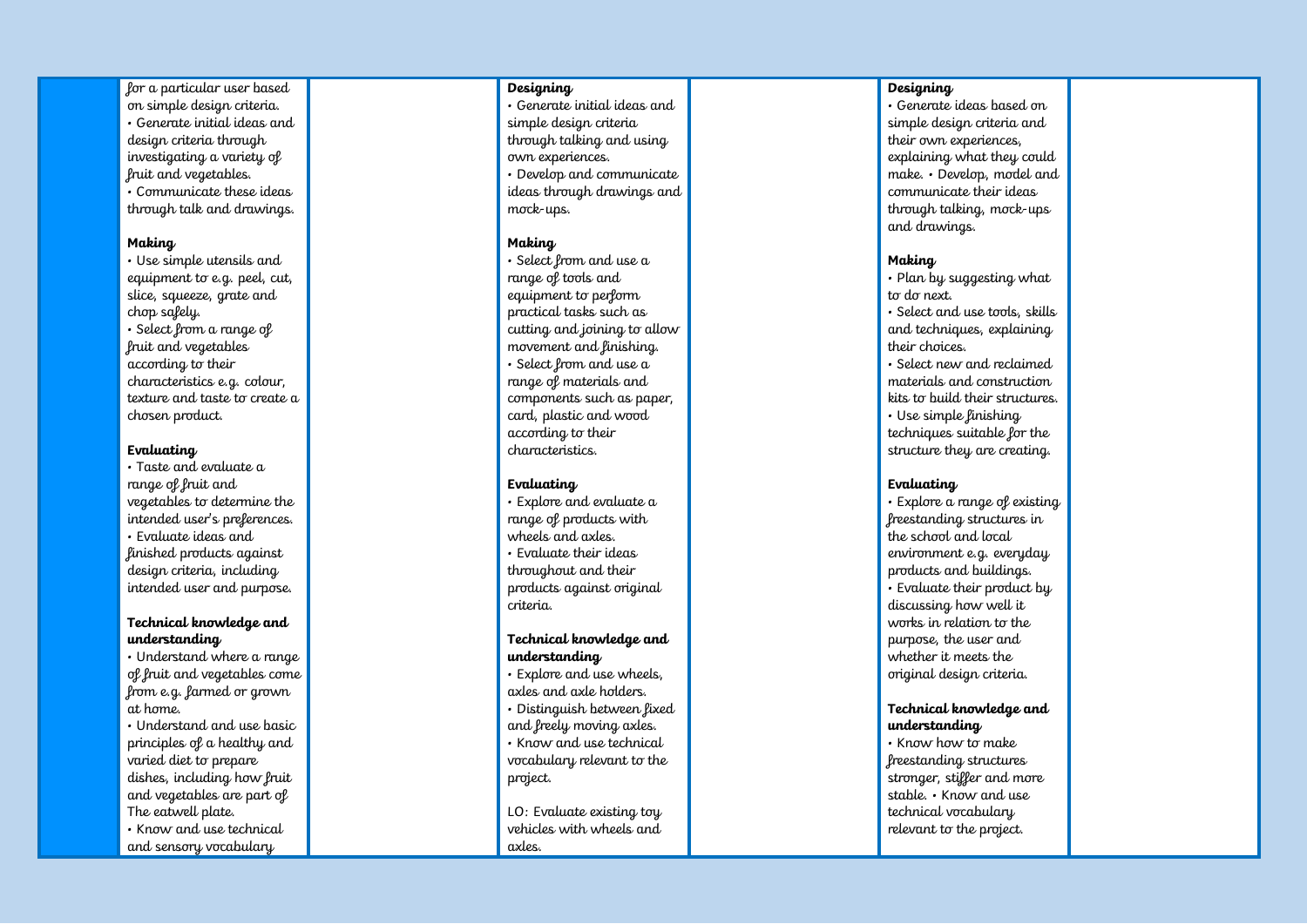| relevant to the project.                     |                                            | LO: Explore and practise                |                                          | LO: Evaluate the look and                |                                              |
|----------------------------------------------|--------------------------------------------|-----------------------------------------|------------------------------------------|------------------------------------------|----------------------------------------------|
|                                              |                                            | different skills needed to              |                                          | structure of Tudor houses                |                                              |
| LO: Understand where food                    |                                            | make wheels and axles.                  |                                          | LO: Explore and practise                 |                                              |
| comes from and find out                      |                                            | LO: Make a prototype                    |                                          | different skills needed to               |                                              |
| about food from the past                     |                                            | LO: Design a safari jeep                |                                          | build strong freestanding                |                                              |
| LO: Use the basic principles                 |                                            | LO: Make a safari jeep                  |                                          | <i>structures</i>                        |                                              |
| of a healthy and varied diet                 |                                            | LO: Evaluate safari jeep                |                                          | LO: Design a Tudor house                 |                                              |
| to prepare dishes                            |                                            | against the design criteria             |                                          | LO: Make a Tudor house                   |                                              |
| LO: Taste and evaluate                       |                                            |                                         |                                          | LO: Evaluate the Tudor                   |                                              |
| different ingredients                        |                                            | Vocab: vehicle, wheel, axle,            |                                          | house against the design                 |                                              |
| LO: Use different skills to                  |                                            | axle holder, chassis,                   |                                          | criteria for freestanding                |                                              |
| prepare food                                 |                                            | body, cab                               |                                          | structures                               |                                              |
| LO: Create an exploded                       |                                            |                                         |                                          |                                          |                                              |
| diagram to plan a dish                       |                                            | assembling, cutting,                    |                                          | Vocab: cut, fold, join, fix              |                                              |
| LO: Make a dish from the                     |                                            | joining, shaping, finishing,            |                                          |                                          |                                              |
| past                                         |                                            | fixed, free, moving,                    |                                          | structure, wall, tower,                  |                                              |
| LO: Evaluate the dish                        |                                            | mechanism                               |                                          | framework, weak, strong,                 |                                              |
| against the design criteria                  |                                            |                                         |                                          | base, top, underneath, side,             |                                              |
|                                              |                                            | names of tools, equipment               |                                          | edge, surface, thinner,                  |                                              |
| Vocab: fruit and vegetable                   |                                            | and materials used                      |                                          | thicker, corner, point,                  |                                              |
| names, names of equipment                    |                                            |                                         |                                          | straight, curved                         |                                              |
| and utensils                                 |                                            | design, make,<br>evaluate,              |                                          |                                          |                                              |
|                                              |                                            | user, criteria,<br>purpose,             |                                          | metal, wood, plastic                     |                                              |
| sensory vocabulary e.g.                      |                                            | functional                              |                                          |                                          |                                              |
| soft, juicy, crunchy, sweet,                 |                                            |                                         |                                          | circle, triangle, square,                |                                              |
| sticky, smooth, sharp,                       |                                            |                                         |                                          | rectangle, cuboid, cube,                 |                                              |
| crisp, sour, hard                            |                                            |                                         |                                          | cylinder                                 |                                              |
|                                              |                                            |                                         |                                          |                                          |                                              |
| flesh, skin, seed, pip,                      |                                            |                                         |                                          | design, make, evaluate,                  |                                              |
| core, slicing, peeling,                      |                                            |                                         |                                          | user, purpose, ideas, design             |                                              |
| cutting, squeezing, healthy                  |                                            |                                         |                                          | criteria, product, function              |                                              |
| diet, choosing,                              |                                            |                                         |                                          |                                          |                                              |
| ingredients, planning,                       |                                            |                                         |                                          |                                          |                                              |
| investigating tasting,                       |                                            |                                         |                                          |                                          |                                              |
| arranging, popular,                          |                                            |                                         |                                          |                                          |                                              |
| design, evaluate, criteria                   |                                            |                                         |                                          |                                          |                                              |
| Ball Skills                                  | Dance                                      | Gymnastics                              | Swimming                                 | Kwik Cricket                             | Athletics                                    |
|                                              |                                            |                                         |                                          |                                          |                                              |
| Can master basic                             | Move in time to the music                  | Can Master basic                        | Taught by teachers at<br>Grange Paddocks | Roll and stop a ball with                | Can Master basic                             |
| movements such as running                    | Perform movements with<br>control          | movements such as                       |                                          | some control<br>Throw underarm and catch | movements such as running                    |
| and begin to apply these                     |                                            | jumping and begin to                    |                                          |                                          | and begin to apply these                     |
| in a range of activities<br>Can master basic | Perform movements with<br>different levels | apply these in a range of<br>activities |                                          | with some control.                       | in a range of activities<br>Can Master basic |
|                                              |                                            |                                         |                                          | Bowl underarm towards a                  |                                              |
| movements such as                            | Perform movements using                    | Can demonstrate agility,                |                                          | target.                                  | movements such as                            |
| catching and begin to                        | different directions                       | balance, co-ordination                  |                                          | Throw a ball overarm with                | jumping and begin to                         |

 $PE$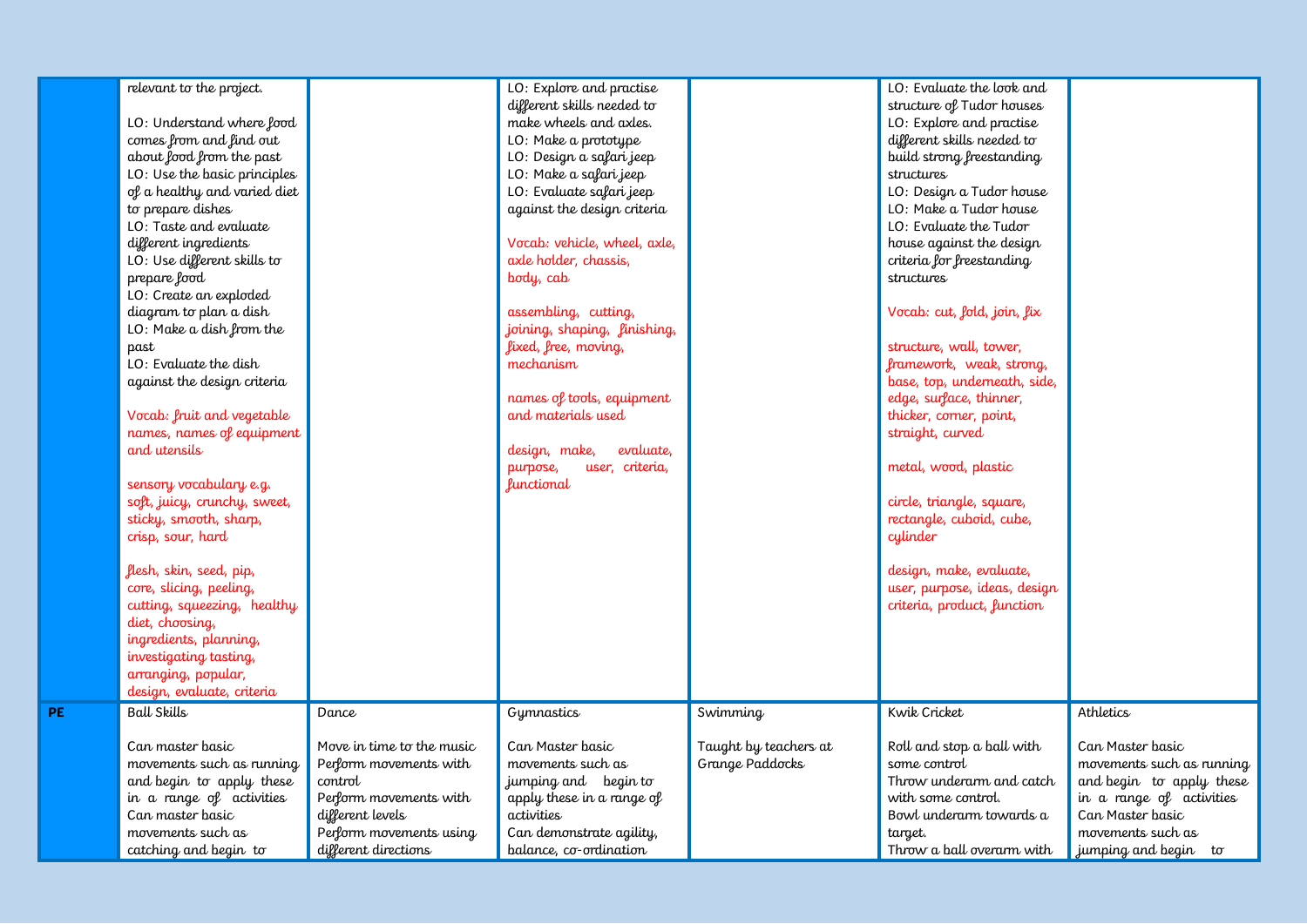| apply these in a range<br>of activities Can master<br>basic movements such as<br>throwing and begin to<br>apply these in a range<br>ol activities<br>Can demonstrate agility,<br>balance, co-ordination<br>In team games, has<br>developed simple tactics<br>for attacking and<br>defending | Co-operate with a partner<br>or group<br>Remember and perform a<br>dance with control<br>Vocab: move in time, step,<br>slide, turn, skip, jump,<br>control, levels | Can co-operative in<br>physical activities<br>Vocab: shape, space, jump,<br>roll, stretch, hop, control,<br>strong body, balance | some control.<br>Hold the bat correctly and<br>hit the ball off a tee with<br>some control.<br>Take part in batting and<br>fielding games.<br>Vocab: throw, catch, roll,<br>pass, speed, stop, bat,<br>bowl, tee, target, accurate,<br>underam, fielding, batting | apply these in a range<br>of activities<br>Can master basic<br>movements such as<br>throwing and begin to<br>apply these in a range<br>of activities<br>Can compete against self in<br>a range of increasingly<br>challenging situations.<br>Vocab: run, throw, jump, |
|---------------------------------------------------------------------------------------------------------------------------------------------------------------------------------------------------------------------------------------------------------------------------------------------|--------------------------------------------------------------------------------------------------------------------------------------------------------------------|----------------------------------------------------------------------------------------------------------------------------------|-------------------------------------------------------------------------------------------------------------------------------------------------------------------------------------------------------------------------------------------------------------------|-----------------------------------------------------------------------------------------------------------------------------------------------------------------------------------------------------------------------------------------------------------------------|
| Can co-operative in<br>physical activities<br>Can compete against self in<br>a range of increasingly<br>challenging situations.<br>Vocab: throw, catch, roll,<br>pass, speed, stop, kick,<br>inside foot                                                                                    |                                                                                                                                                                    |                                                                                                                                  |                                                                                                                                                                                                                                                                   | accuracy, bend, push off,<br>stance, speed, distance                                                                                                                                                                                                                  |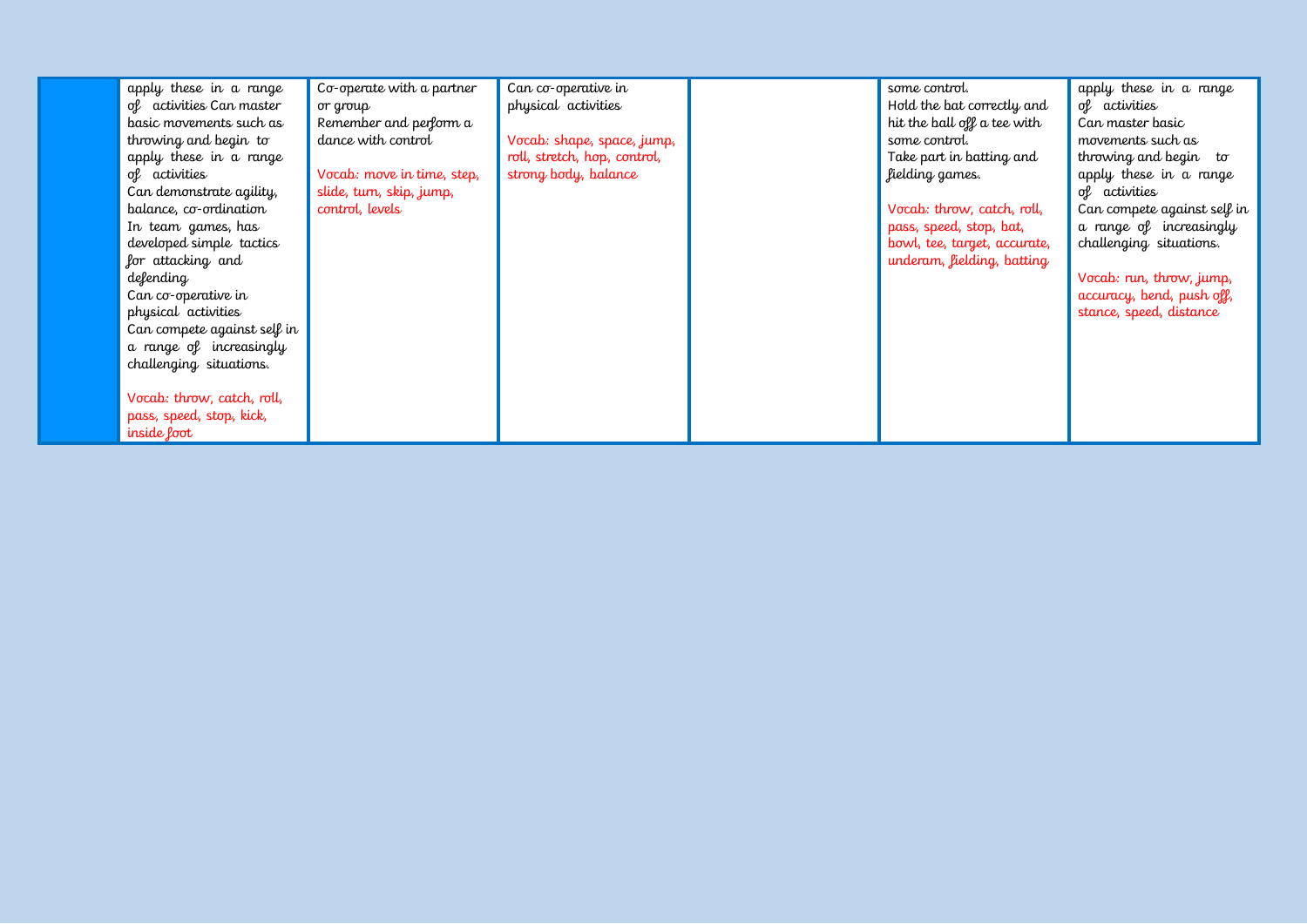# **Two Year Curriculum Plan Sapphire Class Year 1 and Year 2**

**YEAR B**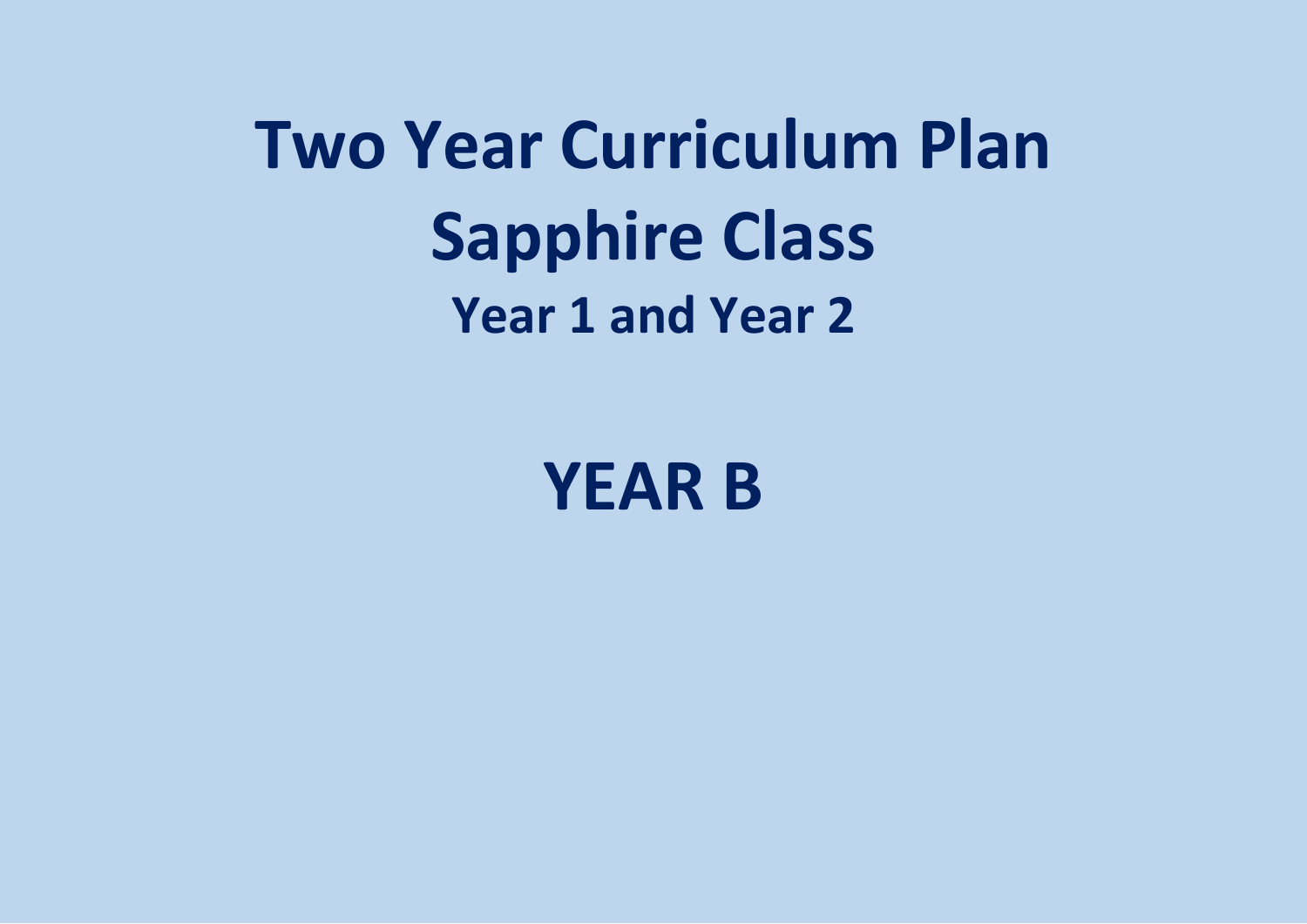| <b>YEAR B</b>                           | Autumn 1                                                                          | Autumn 2                                                                                                              |                                                                                         | Spring 1                                                                                                                                  | Spring <sub>2</sub>                                                                                                                                                          | Summer 1                                                                                     |                | Summer 2                                                                                                                                                                                                                                            |
|-----------------------------------------|-----------------------------------------------------------------------------------|-----------------------------------------------------------------------------------------------------------------------|-----------------------------------------------------------------------------------------|-------------------------------------------------------------------------------------------------------------------------------------------|------------------------------------------------------------------------------------------------------------------------------------------------------------------------------|----------------------------------------------------------------------------------------------|----------------|-----------------------------------------------------------------------------------------------------------------------------------------------------------------------------------------------------------------------------------------------------|
| <b>Topic</b>                            | The Gunpowder                                                                     | Jingle Bells                                                                                                          |                                                                                         | Around the World                                                                                                                          | Around the World                                                                                                                                                             | Great Explorers                                                                              |                | Art Attack                                                                                                                                                                                                                                          |
| <b>Titles</b>                           | Plot                                                                              |                                                                                                                       |                                                                                         | in 80 Days                                                                                                                                | in 80 Days                                                                                                                                                                   |                                                                                              |                |                                                                                                                                                                                                                                                     |
| Topic:<br>Hook/Vis<br>it/Wow<br>moments | Guy Fawkes wanted posters<br>up on classroom walls.<br>Royal Gunpowder Mills Trip | Bring in favourite toys.<br>Watch old toy adverts.<br>Christmas Decorating Day /<br>Parents to join in D&T<br>project |                                                                                         | Where in the world have<br>you been? Bring<br>photos/items from holidays<br>abr <del>o</del> ad.<br>Food tasting from around<br>the world | (Weather permitting) Scatter<br>papers on the floor and<br>around the door. What<br>could have caused this?<br>Parents to come in for Art<br>lesson and music<br>performance | Watch the moon landing.<br>Role play the lead up in a<br>family home.<br>Borrow the Moon box |                | Gather interesting natural<br>objects from outside and<br>arrange into a pattern on<br>the floor as children come<br>in form lunch. What else<br>could we do with them?<br>Introduce Andy<br>Goldsworthy.<br>Andy Goldsworthy inspired<br>big build |
| English                                 | Narrative: Adventure -                                                            |                                                                                                                       | Narrative: Story - Stardust<br>Narrative: Adventure - The<br>Narrative: Legend - George |                                                                                                                                           | Hatfield Forest Trip<br>Narrative: Fable - The                                                                                                                               |                                                                                              |                |                                                                                                                                                                                                                                                     |
|                                         | Wombat Goes Walkabout                                                             | Narrative: Traditional tale<br>Pinnochio Y1                                                                           |                                                                                         | Y2                                                                                                                                        | Building Boy Y2                                                                                                                                                              | and the Dragon Y2                                                                            |                | Crow's Tale Y2                                                                                                                                                                                                                                      |
|                                         | Y1<br>Poetry: List poem - Firework<br>Night Y1                                    | Non-fiction: Postcard -<br>Meerkat Christmas Y2                                                                       |                                                                                         | Non-fiction: Travel journal<br>- On Safari Y1                                                                                             | Non-fiction: Non-<br>chronological report -<br>Hibernation Y2                                                                                                                | Poetry: Free Verse - If I<br>Were in Charge of the<br>World                                  |                | Non-fiction: Recount - Our<br>Trip to the Woods Y1                                                                                                                                                                                                  |
| Maths                                   | Y2                                                                                | <b>Y2</b>                                                                                                             |                                                                                         | <b>Y2</b>                                                                                                                                 | Y2                                                                                                                                                                           | Y2                                                                                           |                | Y2                                                                                                                                                                                                                                                  |
|                                         | Number and Place Value<br>(10)                                                    | Money cont.<br>Multiplication and Division                                                                            |                                                                                         | Properties of Shapes (12)<br>Fractions (14)                                                                                               | Problem Solving and<br>Efficient Methods (12)                                                                                                                                | Weight, Volume and<br>Temperature Cont.                                                      |                | Revisit and Master                                                                                                                                                                                                                                  |
|                                         | Addition and Subtraction                                                          | (9)                                                                                                                   |                                                                                         | Position and Direction (4)                                                                                                                | Time $(9)$                                                                                                                                                                   | Revisit and Master                                                                           |                | Y1                                                                                                                                                                                                                                                  |
|                                         | (12)                                                                              | Multiplication and Division                                                                                           |                                                                                         |                                                                                                                                           | Weight, Volume and                                                                                                                                                           |                                                                                              |                | Numbers to 100 (9)                                                                                                                                                                                                                                  |
|                                         | Addition and Subtraction<br>(9)                                                   | (9)<br>Statistics (7)                                                                                                 |                                                                                         | Y1<br>Addition within 20 (6)                                                                                                              | Temperature (10)                                                                                                                                                             | Y1<br>Multiplication (6)                                                                     |                | Time $(7)$                                                                                                                                                                                                                                          |
|                                         | Money (9)                                                                         | Length and Height (5)                                                                                                 |                                                                                         | Subtraction within 20 (8)                                                                                                                 | Y1                                                                                                                                                                           | Division (5)                                                                                 |                | Money (3)                                                                                                                                                                                                                                           |
|                                         |                                                                                   |                                                                                                                       |                                                                                         |                                                                                                                                           | Numbers to 50 (11)                                                                                                                                                           | Halves and quarters (5)                                                                      |                |                                                                                                                                                                                                                                                     |
|                                         | Y1<br>Numbers to 10 (12)                                                          | Υ1<br>Addition and subtractions                                                                                       |                                                                                         |                                                                                                                                           | Introducing length and<br>height (5)                                                                                                                                         | Position and direction (3)                                                                   |                |                                                                                                                                                                                                                                                     |
|                                         | Part-whole within 10 (6)                                                          | within 10 (12)                                                                                                        |                                                                                         |                                                                                                                                           | Introducing weight and                                                                                                                                                       |                                                                                              |                |                                                                                                                                                                                                                                                     |
|                                         | Addition and subtractions                                                         | 2D and 3D shapes (5)                                                                                                  |                                                                                         |                                                                                                                                           | volume (7)                                                                                                                                                                   |                                                                                              |                |                                                                                                                                                                                                                                                     |
|                                         | within $10(6)$                                                                    | Numbers to 20 (7)                                                                                                     |                                                                                         |                                                                                                                                           |                                                                                                                                                                              |                                                                                              |                |                                                                                                                                                                                                                                                     |
| <b>Science</b>                          | Living things and Habitats (Yr2)                                                  |                                                                                                                       |                                                                                         | Animals including Humans (Yr1)                                                                                                            | Animals including Humans (Yr 2)                                                                                                                                              |                                                                                              | Plants (Yr1)   |                                                                                                                                                                                                                                                     |
|                                         | I can identify things that are living, dead                                       |                                                                                                                       |                                                                                         | I can name a variety of animals including                                                                                                 | I can explain the basic stages in a life cycle                                                                                                                               |                                                                                              |                | I can name a variety of common wild and                                                                                                                                                                                                             |
|                                         | and never lived.<br>I can describe how a specific habitat                         |                                                                                                                       | mammals.                                                                                | fish, amphibians, reptiles, birds and                                                                                                     | for animals, including humans.<br>I can describe what animals and humans                                                                                                     |                                                                                              | garden plants. | I can name the petals, stem, leaf and root                                                                                                                                                                                                          |
|                                         | provides for the basic needs of things living                                     |                                                                                                                       |                                                                                         | I can classify and name animals by what                                                                                                   | need to survive.                                                                                                                                                             |                                                                                              | of a plant.    |                                                                                                                                                                                                                                                     |
|                                         | there (plants and animals).                                                       |                                                                                                                       |                                                                                         | they eat (carnivore, herbivore and                                                                                                        | I can describe why exercise, a balanced                                                                                                                                      |                                                                                              |                | I can name the roots, trunk, branches and                                                                                                                                                                                                           |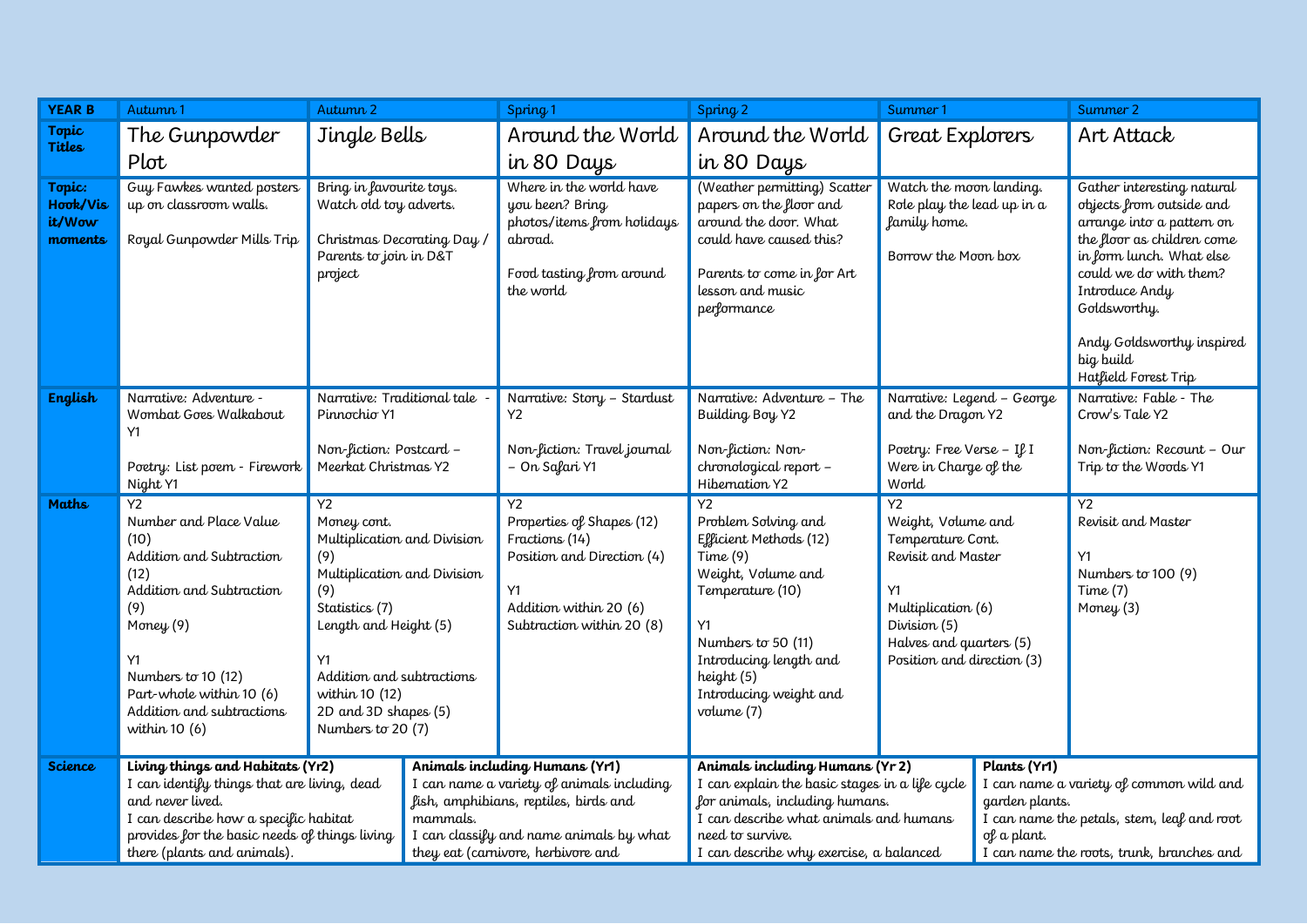|           | I can identify and name plants and          |                  | omnivore).             |                                                |                           |                    | diet and good hygiene are important for        |                          | leaves of a tree.                           |                         |
|-----------|---------------------------------------------|------------------|------------------------|------------------------------------------------|---------------------------|--------------------|------------------------------------------------|--------------------------|---------------------------------------------|-------------------------|
|           | animals in a range of habitats.             |                  |                        | I can sort animals into categories             |                           | humans.            |                                                |                          |                                             |                         |
|           | I can match living things to their habitat. |                  |                        | (including fish, amphibians, reptiles, birds   |                           |                    |                                                |                          | Working scientifically                      |                         |
|           | I can describe how animals find their food. |                  | and mammals).          |                                                |                           |                    | Working scientifically                         |                          | I can use simple equipment to make          |                         |
|           | I can name some different sources of food   |                  |                        | I can sort living and non-living things.       |                           |                    | I can carry out simple test                    |                          | observations                                |                         |
|           | for animals.                                |                  |                        | I can name the parts of the human body         |                           |                    | I can identify and classify things             |                          | I can suggest what I have found out         |                         |
|           | I can explain a simple food chain.          |                  | that I can see.        |                                                |                           |                    | I can suggest what I have found out            |                          | I can use simple data to answer questions   |                         |
|           |                                             |                  |                        | I can link the correct part of the human       |                           |                    | I can use simple data to answer questions      |                          |                                             |                         |
|           | Working scientifically                      |                  | body to each sense.    |                                                |                           |                    |                                                |                          | Vocab: Deciduous, Evergreen trees,          |                         |
|           | I can ask simple scientific questions       |                  |                        |                                                |                           |                    | Vocab: offspring, life cycles, grow, change,   |                          | Names of trees, wild plants, garden plants, |                         |
|           |                                             |                  |                        |                                                |                           |                    |                                                |                          |                                             |                         |
|           | I can identify and classify things          |                  | Working scientifically |                                                |                           |                    | adults, basic needs, water, food, air          |                          | flowering plants, trees, leaf, flower,      |                         |
|           |                                             |                  |                        | I can ask simple scientific questions          |                           |                    | survival, exercise, food types (fruit and veg, |                          | blossom, petal, fruit, berry, root, bulb,   |                         |
|           | Vocab: Living, dead, never been alive,      |                  |                        | I can use simple equipment to make             |                           |                    | bread, rice, pasta, milk, dairy, foods high    |                          | seed, trunk, branch, stem, bark, stalk,     |                         |
|           | names of local habitats, pond, woodland,    |                  | observations           |                                                |                           |                    | in fat and sugar, meat, fish, eggs, beans),    |                          | vegetable                                   |                         |
|           | meadow, name micro habitats, under log,     |                  |                        | I can suggest what I have found out            |                           | hygiene            |                                                |                          |                                             |                         |
|           | stony path, under bushes, suited, basic     |                  |                        |                                                |                           |                    |                                                |                          |                                             |                         |
|           | needs, depend, food, food chain, shelter.   |                  |                        | Vocab: Fish, Reptiles, Mammals, Birds,         |                           |                    |                                                |                          |                                             |                         |
|           |                                             |                  |                        | Amphibians (+ examples of each)                |                           |                    |                                                |                          |                                             |                         |
|           |                                             |                  |                        | Herbivore, Omnivore, Carnivore, Body,          |                           |                    |                                                |                          |                                             |                         |
|           |                                             |                  |                        | head, neck, arms, elbows, legs, knees, face,   |                           |                    |                                                |                          |                                             |                         |
|           |                                             |                  |                        | ears, eyes, eyebrows, eyelashes, nose, hair,   |                           |                    |                                                |                          |                                             |                         |
|           |                                             |                  |                        | mouth, teeth, tongue, feet, toes, fingers,     |                           |                    |                                                |                          |                                             |                         |
|           |                                             |                  |                        | nails, ankle, call, thigh, hips, waist, trunk, |                           |                    |                                                |                          |                                             |                         |
|           |                                             |                  |                        | chest, shoulders, back, hands, wrist, tail,    |                           |                    |                                                |                          |                                             |                         |
|           |                                             |                  |                        | wing, claw, fin, scales, feathers, fur, beak,  |                           |                    |                                                |                          |                                             |                         |
|           |                                             |                  |                        | senses, hearing, seeing, touching, smelling,   |                           |                    |                                                |                          |                                             |                         |
|           |                                             |                  |                        | tasting, smooth, bright, dim, loud, quiet,     |                           |                    |                                                |                          |                                             |                         |
|           |                                             |                  | high, low              |                                                |                           |                    |                                                |                          |                                             |                         |
| Computing | <b>Unit 2.2</b>                             | <b>CODING</b>    | <b>Questioning</b>     | Research and                                   | Pictures and              |                    | <b>Making Music</b>                            | <b>Creating digital</b>  | Pictograms and                              | <b>Presenting Ideas</b> |
|           | Online Safety                               | Maze             | <b>Binary Tress</b>    | present                                        | Text                      |                    | <b>Unit 2.7</b>                                | <b>paintings</b> related | graphs Unit 1.3                             | Unit $2.8$              |
|           |                                             |                  |                        | information                                    |                           |                    |                                                |                          |                                             |                         |
|           | Weeks - 4                                   | <b>Explorers</b> | and                    |                                                |                           | Link to topics and | Weeks $-3$                                     | to different topics      |                                             | Weeks - 4               |
|           | Lee and Kim                                 | Unit $1.5$       | <b>Databases</b>       | Research linked                                | English                   |                    | Programs -                                     | or artists               | Relating to                                 | Programs -              |
|           | ThinkUknow                                  | Weeks – 3        | <b>Unit 2.4</b>        | $t\sigma$                                      |                           |                    | 2Sequence                                      |                          | maths or topic                              | Various                 |
|           |                                             | Programs -       | $Weeks - 2-4$          | Topic                                          | 2 publish                 |                    |                                                | 2PaintAPicture           |                                             | Link to a story         |
|           | <b>Y1</b>                                   | $2G\sigma$       | Programs -             | Web browser                                    | Choose from               |                    | Investigating a                                |                          | Programs -                                  |                         |
|           | I will always follow                        | beebots          |                        | Y1                                             | $\bullet$ My character is |                    | Database                                       | <b>Y1</b>                | 2Count                                      | Y1                      |
|           | the computer and                            |                  | 2Question,             | I can use a web                                | • I have found            |                    |                                                | I can create             | Unit 3.3                                    | I can create            |
|           | internet rules                              | <b>Y1</b>        | 2Investigate           | site and open a                                | $\sigma$ ut               |                    | 2 investigate                                  | digital content-         | lesson 1                                    | digital content. -      |
|           | I can log in using my                       | I can say        |                        | specific page                                  | • What I have             |                    | instrument                                     | graphics                 |                                             | text, graphics,         |
|           | username and                                | what an          | <b>Y1</b>              | $\overline{Y2}$                                | learned                   |                    | database quiz                                  | I can save my            | <b>Y1</b>                                   | I can save my           |
|           | password and I know                         | algorithm is     | I can create           | I can navigate                                 | $\bullet$ Card            |                    |                                                | work in my folder        | I can create                                | work in my folder       |
|           | not to share it with                        | I can create a   | digital content.       | the web to                                     |                           |                    | <b>Y1</b>                                      | I can open my            | digital content. -                          | I can open my           |
|           | others                                      | series of        | - text,                | complete simple                                |                           |                    | I can create                                   | saved work from          | text, graphics,                             | saved work from         |
|           | I know where to go for                      | instructions.    | graphics,              | searches                                       | Y1                        |                    | digital content.                               | my folder                | I can save my                               | my folder               |
|           | help if I am concerned.                     | I can control a  |                        |                                                | I can create              |                    | sounds                                         | <b>Y2</b>                | work in my folder                           | <b>Y2</b>               |
|           |                                             |                  |                        |                                                |                           |                    |                                                |                          |                                             |                         |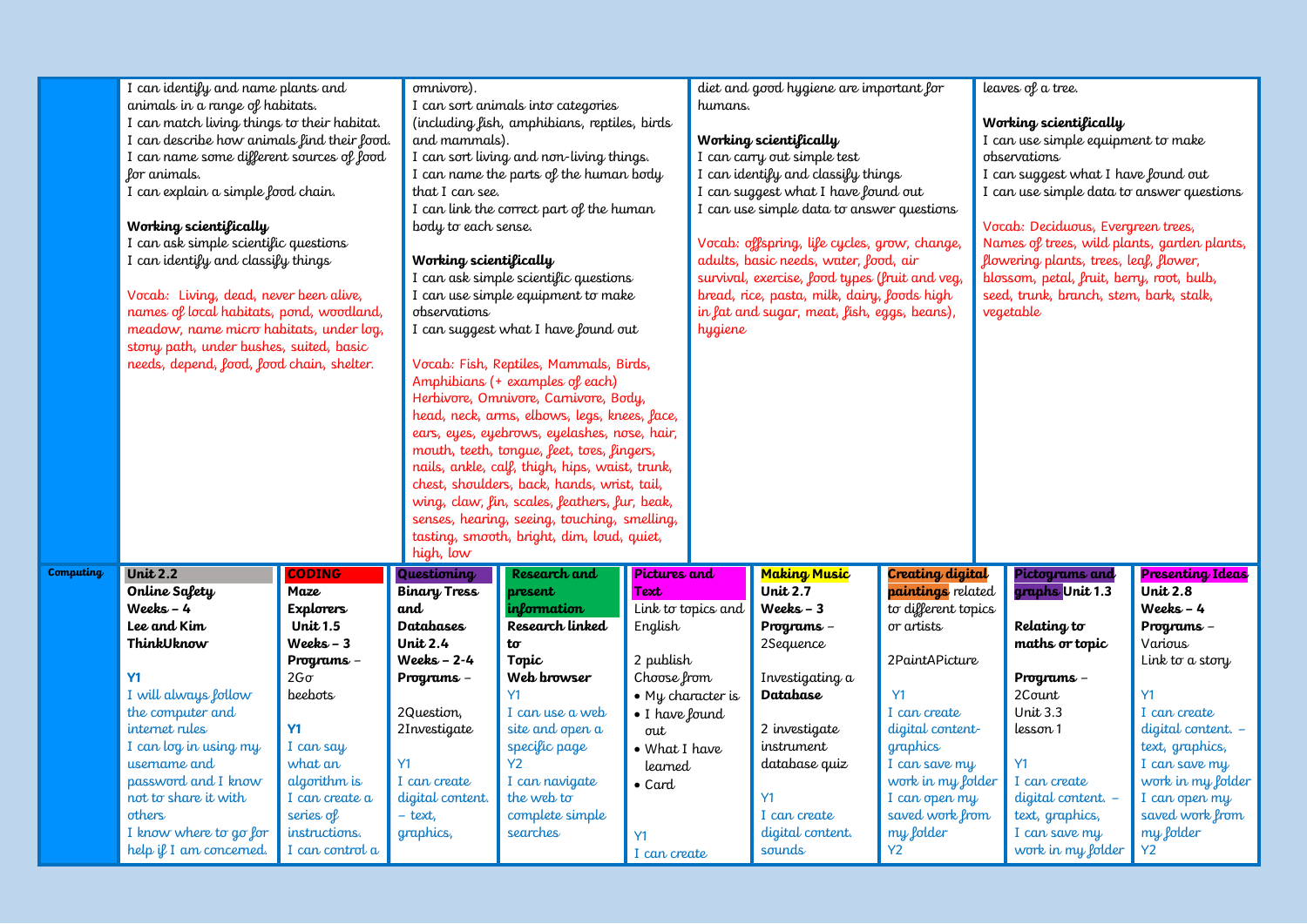|    | I can identify that                                     | programmable          | I can save my              | 2 publish using    | digital content. - | I can record       | I can retrieve and                                     | I can open my      | I can retrieve and |
|----|---------------------------------------------------------|-----------------------|----------------------------|--------------------|--------------------|--------------------|--------------------------------------------------------|--------------------|--------------------|
|    | some people behave                                      | device (Beebot        | work in my                 | pages: I have      | text, graphics,    | sound and play it  | manipulate                                             | saved work from    | manipulate         |
|    | different when online                                   | etc)                  | <b>folder</b>              | found out &        | I can save my      | back               | digital content.                                       | my folder          | digital content.   |
|    | $Y^2$                                                   | <b>Y2</b>             | I can open my              | What I have        | work in my folder  | <b>Y2</b>          | (save and retrieve                                     | Y <sub>2</sub>     | (save and retrieve |
|    | I can use a number of                                   | I understand          | saved work                 | learned            | I can open my      | I can identify     | from different                                         | I can retrieve and | from different     |
|    | passwords and keep                                      | that                  | from my folder             |                    | saved work from    | different types of | folders)                                               | manipulate         | folders)           |
|    | them secure                                             | algorithms are        | <b>Y2</b>                  | <b>Y1</b>          | my folder          | digital content    |                                                        | digital content.   |                    |
|    | I could tell someone                                    | used on digital       | I can retrieve             | I can create       | I can take a       | and know some      | Vocab: palette,                                        | (save and retrieve | Vocab: concept,    |
|    | else what to do if they                                 | devices.              | and                        | digital content. - | photo              | of the ways it is  | template, digital,                                     | from different     | map, organising,   |
|    | are concerned about                                     | I understand          | manipulate                 | text, graphics,    | Y2                 | stored             | retrieve                                               | folders)           | representing,      |
|    | something online                                        | that programs         | digital content.           | I can save my      | I can retrieve and |                    |                                                        |                    | presentation,      |
|    | I can say what is the                                   | require precise       | (save and                  | work in my folder  | manipulate         | Vocab: digital,    |                                                        | Vocab:             | informative,       |
|    | right way to behave                                     | instructions.         | retrieve from              | I can open my      | digital content.   | digitally,         |                                                        | Pictogram, data,   | narrative,         |
|    | online                                                  | I can use a           | different                  | saved work from    | (save and retrieve | composition,       |                                                        | collate            | audience,          |
|    | I understand that it                                    | range of              | folders)                   | my folder          | from different     | sound, effects,    |                                                        |                    | animated           |
|    | can be difficult to                                     | instructions          |                            | I can take a       | folders)           | instrument,        |                                                        |                    |                    |
|    | know what people are                                    | (e.g. direction,      | Vocab:                     | photo              |                    | instrumental,      |                                                        |                    |                    |
|    | really like when we                                     | angles, turns).       | Data,                      | <b>Y2</b>          | Vocab: text,       | soundtrack,        |                                                        |                    |                    |
|    | only see them online                                    | I can predict         | database,                  | I can retrieve and | graphics, save,    | tempo, vocal       |                                                        |                    |                    |
|    | I understand that what                                  | what the              | question,                  | manipulate         | open, network      |                    |                                                        |                    |                    |
|    | we put online can be                                    | outcome of a          | collate, binary            | digital content.   |                    |                    |                                                        |                    |                    |
|    | seen by people we                                       | simple                | tree                       | (save and retrieve |                    |                    |                                                        |                    |                    |
|    | don't know                                              | program will          |                            | from different     |                    |                    |                                                        |                    |                    |
|    | Vocab: Permission,                                      | be (logical           |                            | folders)           |                    |                    |                                                        |                    |                    |
|    | intent, courteous,                                      | reasoning)            |                            | Vocab: browser,    |                    |                    |                                                        |                    |                    |
|    | appropriate, secure,                                    |                       |                            | search, search     |                    |                    |                                                        |                    |                    |
|    | personal information                                    | Vocab:                |                            | engine             |                    |                    |                                                        |                    |                    |
|    |                                                         | algorithm,            |                            |                    |                    |                    |                                                        |                    |                    |
|    | Intro to Purple Mash                                    | instruction,          |                            |                    |                    |                    |                                                        |                    |                    |
|    | 1 week                                                  | direction,            |                            |                    |                    |                    |                                                        |                    |                    |
|    | I can use technology                                    | challenge,            |                            |                    |                    |                    |                                                        |                    |                    |
|    | purposefully                                            | undo, rewind          |                            |                    |                    |                    |                                                        |                    |                    |
|    | Vocab: login password                                   |                       |                            |                    |                    |                    |                                                        |                    |                    |
|    | avatar                                                  |                       |                            |                    |                    |                    |                                                        |                    |                    |
| my | The Gunpowder Plot                                      | Jingle Bells          |                            |                    |                    |                    | Great Explorers                                        |                    |                    |
|    |                                                         | (History of Tous)     |                            |                    |                    |                    |                                                        |                    |                    |
|    | Constructing the Past                                   |                       |                            |                    |                    |                    | Sequencing the past                                    |                    |                    |
|    |                                                         | Sequencing the past   |                            |                    |                    |                    |                                                        |                    |                    |
|    | End of Year 1, expected:<br>In discussion, I can recall |                       | End of Year 1, expected:   |                    |                    |                    | End of Year 1, expected:<br>I can depict on a timeline |                    |                    |
|    | some of the key events and                              |                       | I can depict on a timeline |                    |                    |                    | the sequence of a few                                  |                    |                    |
|    | people associated with                                  | the sequence of a few |                            |                    |                    |                    | objects or images and/or                               |                    |                    |
|    | themes studied within                                   |                       | objects or images and/or   |                    |                    |                    | pieces of information                                  |                    |                    |
|    | family, local, national and                             | pieces of information |                            |                    |                    |                    | related to a topic.                                    |                    |                    |
|    | global history.                                         | related to a topic.   |                            |                    |                    |                    |                                                        |                    |                    |
|    |                                                         |                       |                            |                    |                    |                    |                                                        |                    |                    |

**Hist**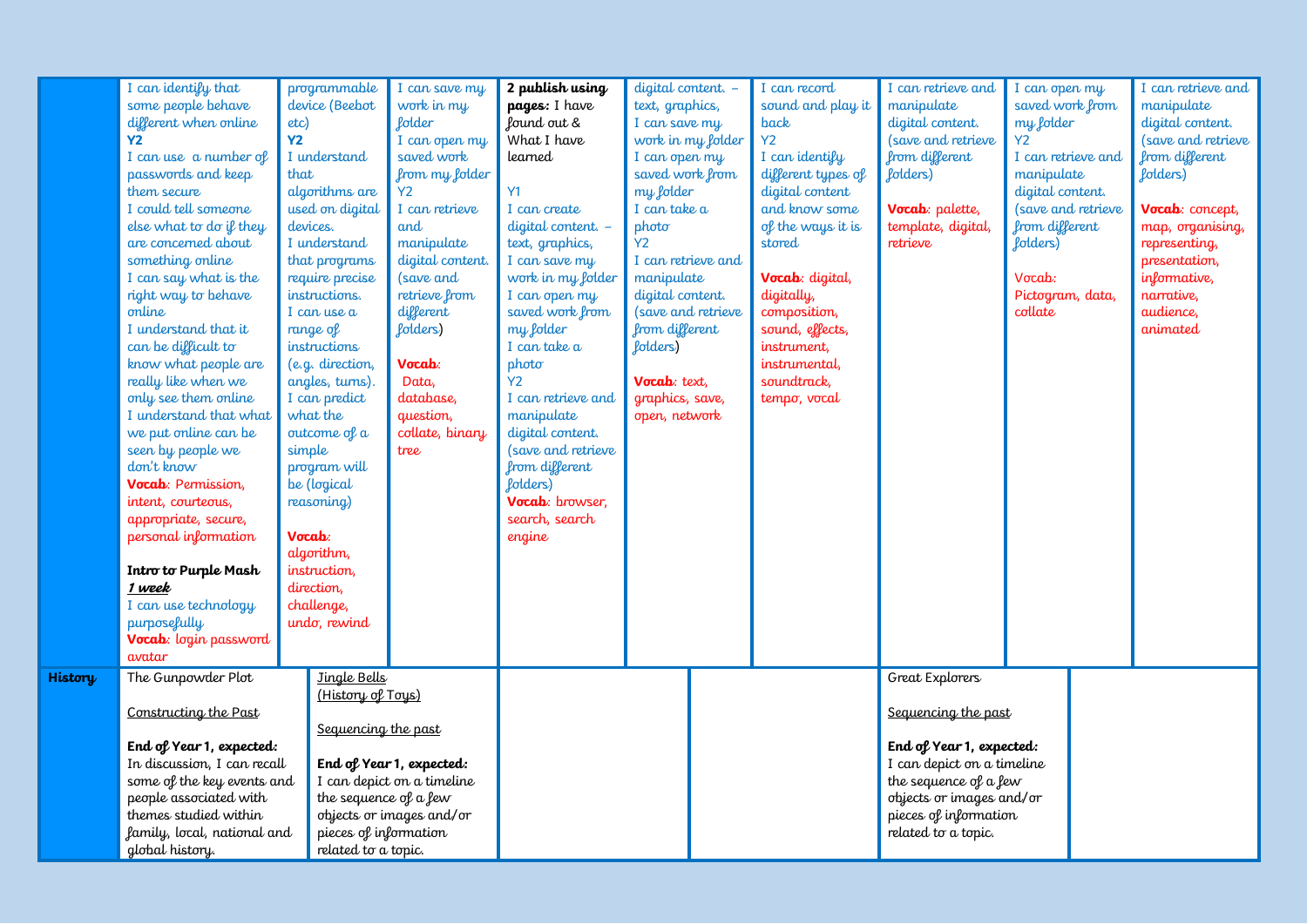I can demonstrate some understanding of the characteristic features of the period studied, e.g. technology available.

### **End of Year 2, expected:**

I can confidently and accurately retell the story of events, etc. associated with themes studied within family, local, national and global history.

I can demonstrate an understanding of the characteristic features of the period studied, e.g. technology available or religion.

### Sequencing the past

**End of Year 1, expected:** I can depict on a timeline the sequence of a few objects or images and/or pieces of information related to a topic.

### **End of Year 2, expected:**

I can sequence on an annotated timeline independently and with some confidence a number of objects or events related to an aspect of a topic studied.

I can begin to explain why they have placed the items in this sequence.

**End of Year 2, expected:** I can sequence on an annotated timeline independently and with some confidence a number of objects or events related to an aspect of a topic studied.

I can begin to explain why I have placed the items in this sequence. Change and Development

### **End of Year 1, expected:**

I can identify independently a range of similarities, differences and changes within a specific time period.

### **End of Year 2, expected:**

I can describe independently, confidently and accurately similarities, differences and changes both within and across time periods and topics.

### Cause and Effect

**End of Year 1, expected:**

I can identify at least one relevant cause for, and effect of, several events covered.

**End of Year 2, expected:** Can identify several causes and effects of events covered.

I will begin to understand that some of the causes

### **End of Year 2, expected :**

I can sequence on an annotated timeline independently and with some confidence a number of objects or events related to an aspect of a topic studied.

I can begin to explain why I have placed the items in this sequence. Significance and Interpretations

### **End of Year 1, expected:**

I can demonstrate through examples and discussion an understanding of the term 'significance'.

I can give some valid reasons why someone or something is significant.

I will begin to make connections between significant events or people.

### **End of Year 2, expected:**

I can give a broad range of valid reasons why someone or something is significant.

I can demonstrate a secure understanding of the term significance.

I can give some valid reasons why one aspect of a person's life or event is of particular importance in making them/it significant.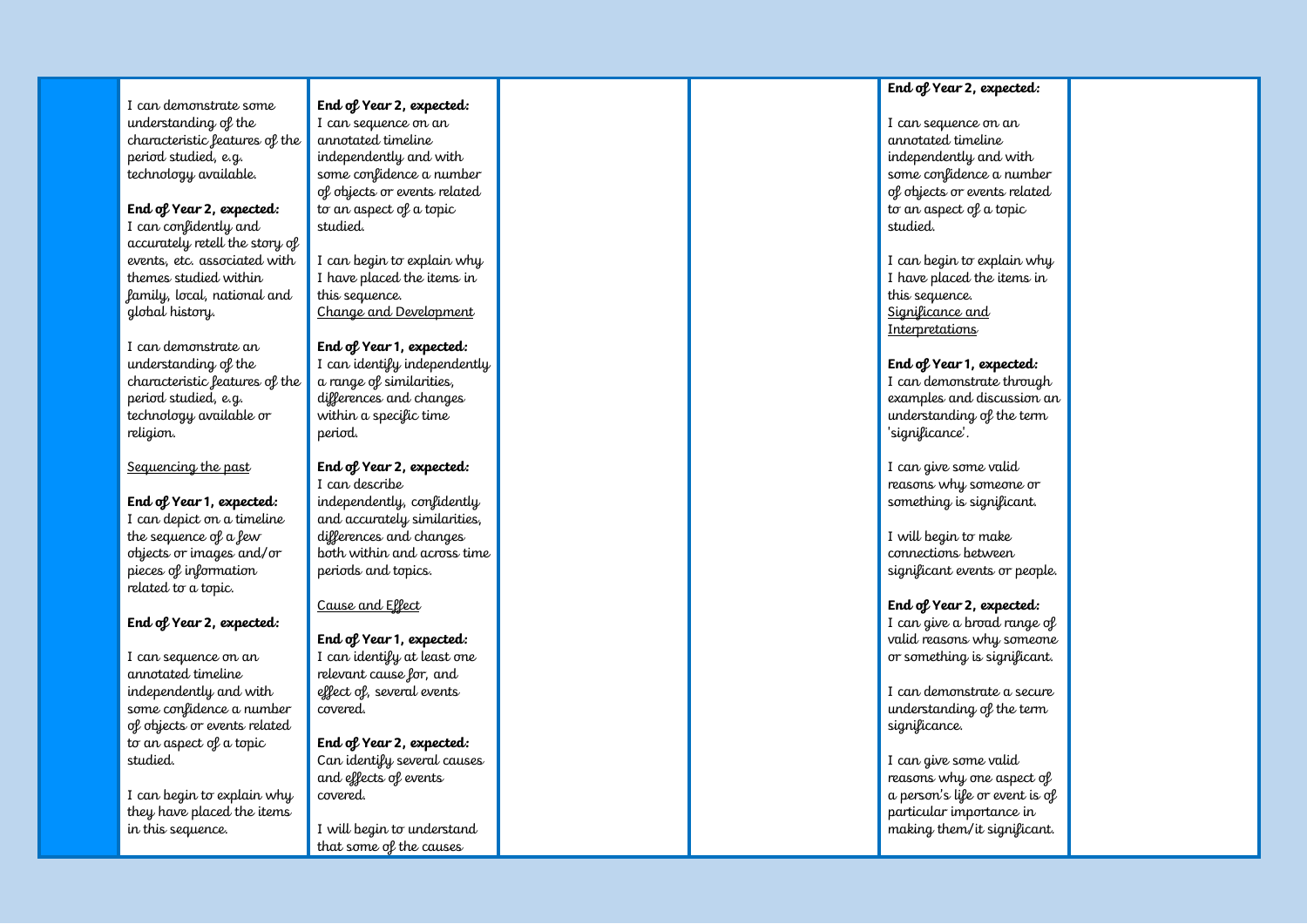### **End of Year 1, expected:**

I can begin to use a range of common words relating to the passage of time e.g. now, then, new old, when, before, etc.

I can demonstrate a secure understanding of the words used.

I will require little prompting to use these words.

**End of Year 2, expected:**

I can use a wider range of terms and phrases, e.g. nowadays, in the past, previously, and depending on the context and opportunities be able to use more complex terms, e.g. last century, decade, and those related to time periods.

I can demonstrate secure understanding of the terms used.

I can independently use the terms appropriately.

Cause and Effect

**End of Year 1, expected:** I can identify at least one relevant cause for, and effect of, several events covered.

**End of Year 2, expected:** I can identify several causes

### and/or effects are of particular importance.

I may begin to demonstrate an understanding of which are the most important differences and why.

Using Sources as Evidence

### **End of Year 1, expected:**

I can extract some information from more than one type of source to find out about an aspect of the past. These sources could include written, visual, oral sources and artefacts including the environment.

### **End of Year 2, expected:**

I can select key information independently from several different types of source including written, visual, oral sources and artefacts, etc. to answer historical questions.

I can demonstrate an understanding that some sources are more useful than others in providing information to answer a historical question.

Vocab: same, different, compare, before, after, past, now, timeline, 20th century, 1950s, 1960s, 21st century, grandparent, growing up, year, clue, object/artefact, matching, modern, old, materials (wooden, paper, metal, plastic)

I can make valid connections and judgements between significant events or people.

Planning and Carrying out a Historical Enquiry

**End of Year 1, expected:** I can plan a small enquiry by asking relevant questions.

I can find relevant information to answer questions using at least one story and another type of source.

I can use appropriate historical vocabulary.

**End of Year 2, expected:** I can pose a range of valid questions independently.

Vocab: Explorer, map, discover, equipment, adventure, trade, great, desert, caravan, Hajj, uncharted, navigation, botanist, naturalist, indigenous, pirate, territory, replica, polar, hero, equipment, race, recent, astronaut, space, memorial, achievement, significant.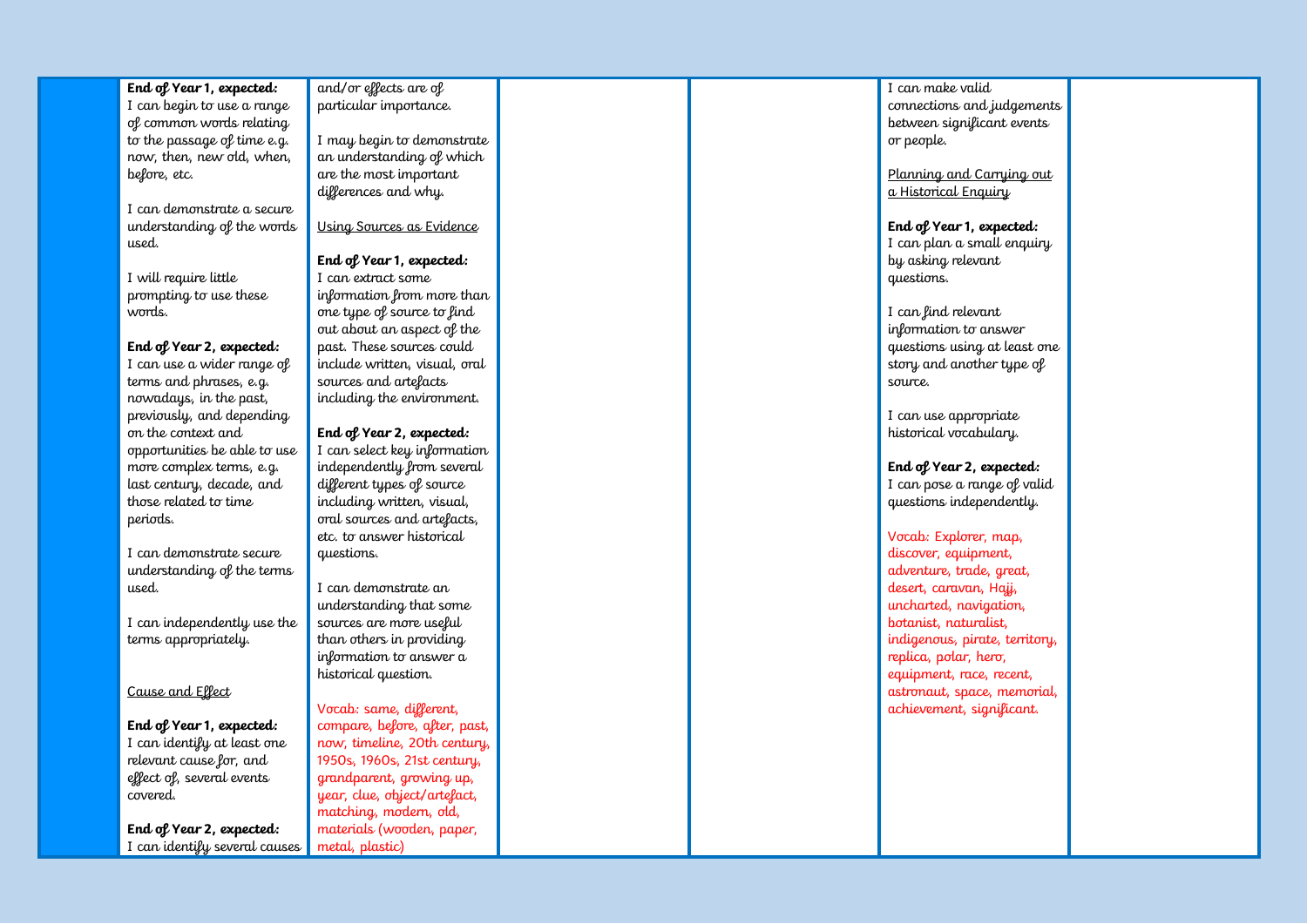|                  | and effects of events<br>covered.<br>I will begin to understand<br>that some of the causes<br>and/or effects are of<br>particular importance, e.g.<br>for the Great Fire of London<br>taking place.<br>Vocab: Stuart period, King<br>James 1, earlier, treason,<br>Gunpowder plot, Guy<br>Fawkes, Catholic,<br>Protestant, Houses of<br>Parliament, evidence,<br>sources, traditional, rhyme,<br>orally, hero, villain,<br>customs, tradition,<br>commemorate, importance,<br>relevance, effigy, law,<br>repeal, now, then, cause,<br>interpretation,<br>consequences, impact,<br>benefit. |                                                                                                                                                                                                                                                                                                                  |                                                                                                                                                                                                                                                                                              |  |
|------------------|--------------------------------------------------------------------------------------------------------------------------------------------------------------------------------------------------------------------------------------------------------------------------------------------------------------------------------------------------------------------------------------------------------------------------------------------------------------------------------------------------------------------------------------------------------------------------------------------|------------------------------------------------------------------------------------------------------------------------------------------------------------------------------------------------------------------------------------------------------------------------------------------------------------------|----------------------------------------------------------------------------------------------------------------------------------------------------------------------------------------------------------------------------------------------------------------------------------------------|--|
| <b>Geography</b> |                                                                                                                                                                                                                                                                                                                                                                                                                                                                                                                                                                                            | Around the World in 80<br>days<br>(Navigating the World)<br>Locational Knowledge<br>End of Year 1, expected:<br>I can locate some major<br>cities, oceans and<br>continents on a UK and<br>world map.<br>I can use a world map,<br>atlas or globe to name and<br>locate the seven continents<br>and five oceans. | Around the World in 80<br>days<br>(UK Weather Watchers)<br>Place Knowledge<br>I can demonstrate<br>locational awareness, name<br>my local area, and that I<br>live in the UK.<br>I know that weather can be<br>different in different parts of<br>the UK.<br>Human and Physical<br>Geography |  |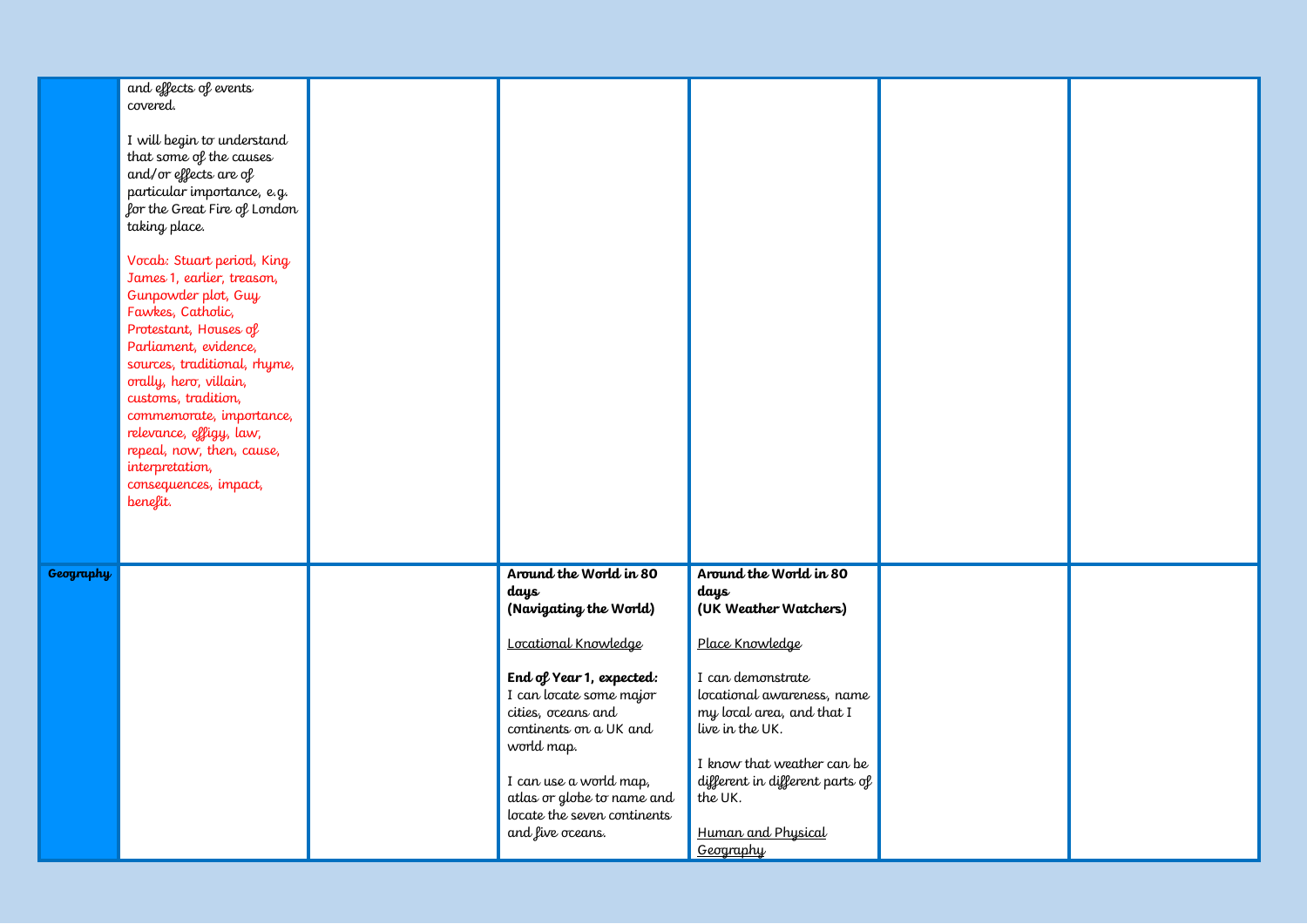|  | End of Year 2, expected:        |                                 |  |
|--|---------------------------------|---------------------------------|--|
|  | I can identify and name the     | End of Year 1, expected:        |  |
|  | relevant continents.            | I can show limited              |  |
|  |                                 |                                 |  |
|  |                                 | awareness of weather            |  |
|  | Place Knowledge                 | differences.                    |  |
|  |                                 |                                 |  |
|  | End of Year 1, expected:        | I can describe and ask          |  |
|  |                                 | questions about seasonal        |  |
|  | I can describe in some          | and daily weather patterns      |  |
|  | detail the local area and       | (UK and overseas) and           |  |
|  | distant locations' features     | describe which continents       |  |
|  | using images to support         | have significant hot or cold    |  |
|  | answers.                        | areas and relate these to the   |  |
|  |                                 | poles and equator.              |  |
|  | I can compare the local         |                                 |  |
|  | area to distant locations.      | I can make comparisons          |  |
|  | This might be naming key        | when prompted with the          |  |
|  | landmarks, e.g. the nearest     | weather in my area.             |  |
|  | local green space or            |                                 |  |
|  |                                 |                                 |  |
|  | landmarks of other capital      | I can identify seasonal         |  |
|  | cities.                         | weather patterns.               |  |
|  |                                 |                                 |  |
|  | I know that people do jobs      | End of Year 2, expected:        |  |
|  | and that where they live        |                                 |  |
|  | (e.g. coastline) might affect   | I know the four seasons         |  |
|  | this.                           | and the correct order and       |  |
|  |                                 | identify seasonal and daily     |  |
|  | I have some sense of what       | weather patterns in the UK.     |  |
|  | animals eat and the             |                                 |  |
|  | dangers (human or               | I know that weather can be      |  |
|  | physical) animals might         | different in different parts of |  |
|  | encounter.                      | the UK.                         |  |
|  |                                 |                                 |  |
|  |                                 | I can start to give reasons     |  |
|  | End of Year 2, expected:        | why the UK has the              |  |
|  | I can demonstrate               | weather it does (e.g. wind).    |  |
|  | locational awareness, name      |                                 |  |
|  | my local area, and where I      | Geographical Vocabulary         |  |
|  | live in the UK.                 |                                 |  |
|  |                                 |                                 |  |
|  |                                 | I can identify multiple         |  |
|  | I know that weather can be      | weather types.                  |  |
|  | different in different parts of |                                 |  |
|  | the UK.                         | I can demonstrate that I        |  |
|  |                                 | understand basic, subject-      |  |
|  | I can describe a local          | specific vocabulary relating    |  |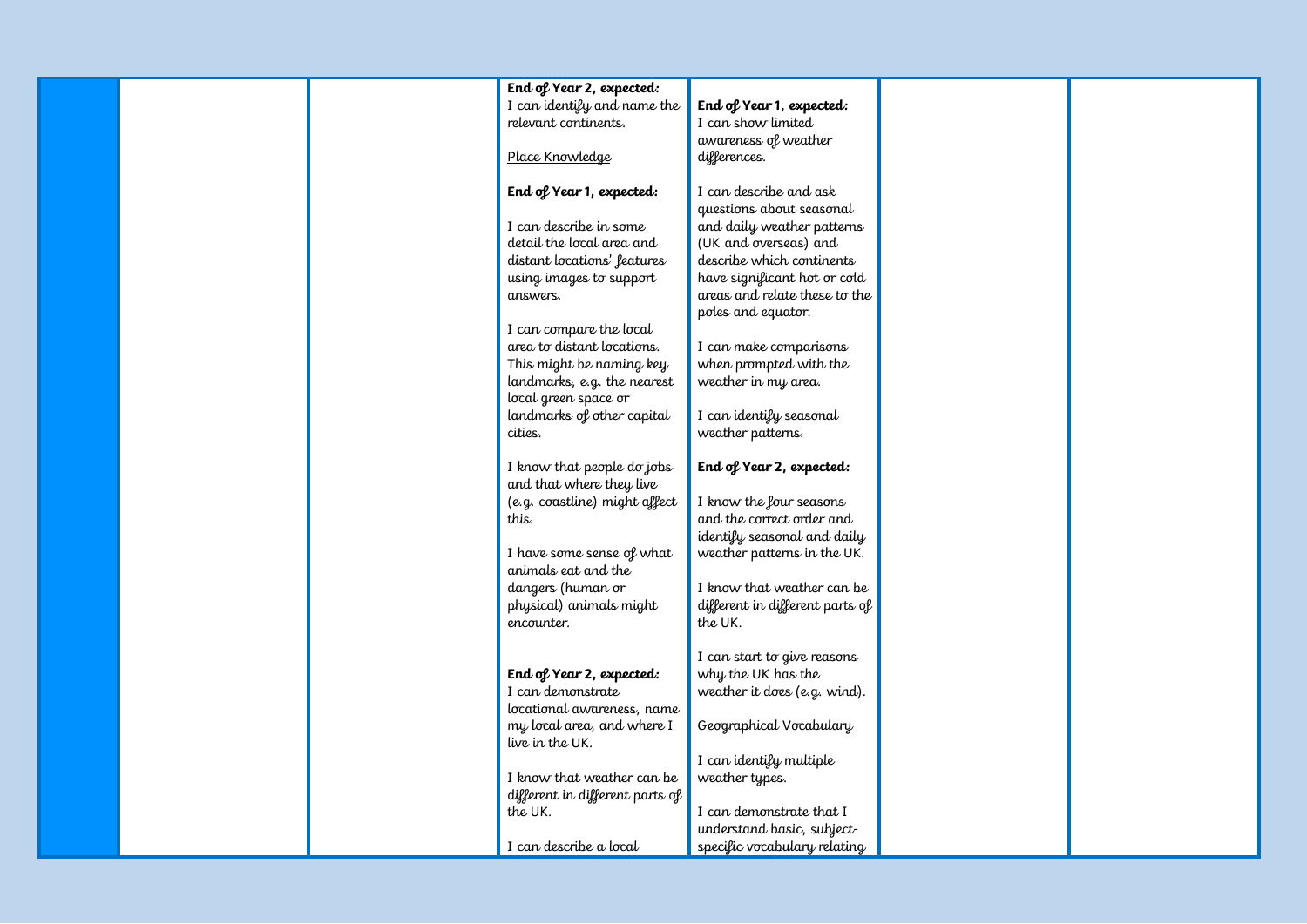|  | natural environment           | to physical geography                                    |  |
|--|-------------------------------|----------------------------------------------------------|--|
|  | (animals and plants) and      | (weather).                                               |  |
|  | use a range of good quality   |                                                          |  |
|  | key vocabulary.               | I can write sentences about                              |  |
|  |                               | different weather types                                  |  |
|  | Geographical Vocabulary       | using good vocabulary.                                   |  |
|  |                               |                                                          |  |
|  | End of Year 1, expected:      | Correctly use most of the                                |  |
|  |                               | key vocabulary given in the                              |  |
|  | I can use appropriate         | unit.                                                    |  |
|  | vocabulary in relation to the |                                                          |  |
|  | human and physical            | Geographical Skills and                                  |  |
|  | features of local and distant | Fieldwork                                                |  |
|  | locations.                    |                                                          |  |
|  |                               | I can use and understand                                 |  |
|  | I can describe the physical   | basic weather symbols.                                   |  |
|  | and human geography of a      |                                                          |  |
|  | distant place.                | I can use photographs and                                |  |
|  | I can recognise a natural     | plan perspectives to describe<br>and recognise landmarks |  |
|  | environment and describe it   | and basic human and                                      |  |
|  | using geographical            | physical features.                                       |  |
|  | vocabulary.                   |                                                          |  |
|  |                               | I can correctly use most of                              |  |
|  | End of Year 2, expected:      | the key vocabulary given in                              |  |
|  |                               | the unit.                                                |  |
|  | I can talk with confidence    |                                                          |  |
|  | about human and physical      | I can use geographical                                   |  |
|  | environments, such as         | skills (sketching) and                                   |  |
|  | farmland, the local area or   | creative means (role play,                               |  |
|  | further afield (e.g. a major  | questioning) to show my                                  |  |
|  | UK city), naming features     | understanding of different                               |  |
|  | and using some key            | weather and seasons.                                     |  |
|  | vocabulary.                   |                                                          |  |
|  |                               | Vocab: Sun, cloud, weather,                              |  |
|  | I can identify and name       | weather symbol, satellite,                               |  |
|  | some of the wonders (of the   | above, sky, umbrella,                                    |  |
|  | world).                       | predict, Weather, stormy,                                |  |
|  |                               | thunder, lightning, breeze,                              |  |
|  | I can give reasons for        | gale, winds, rains, torrents,                            |  |
|  | choices.                      | tides, sunshine, snowflakes,                             |  |
|  | I can correctly use most of   | storm, oceans roaring,<br>north, south, east, west,      |  |
|  | the key vocabulary given in   | days of the week, Wind,                                  |  |
|  | the unit.                     | weather, change, compass,                                |  |
|  |                               |                                                          |  |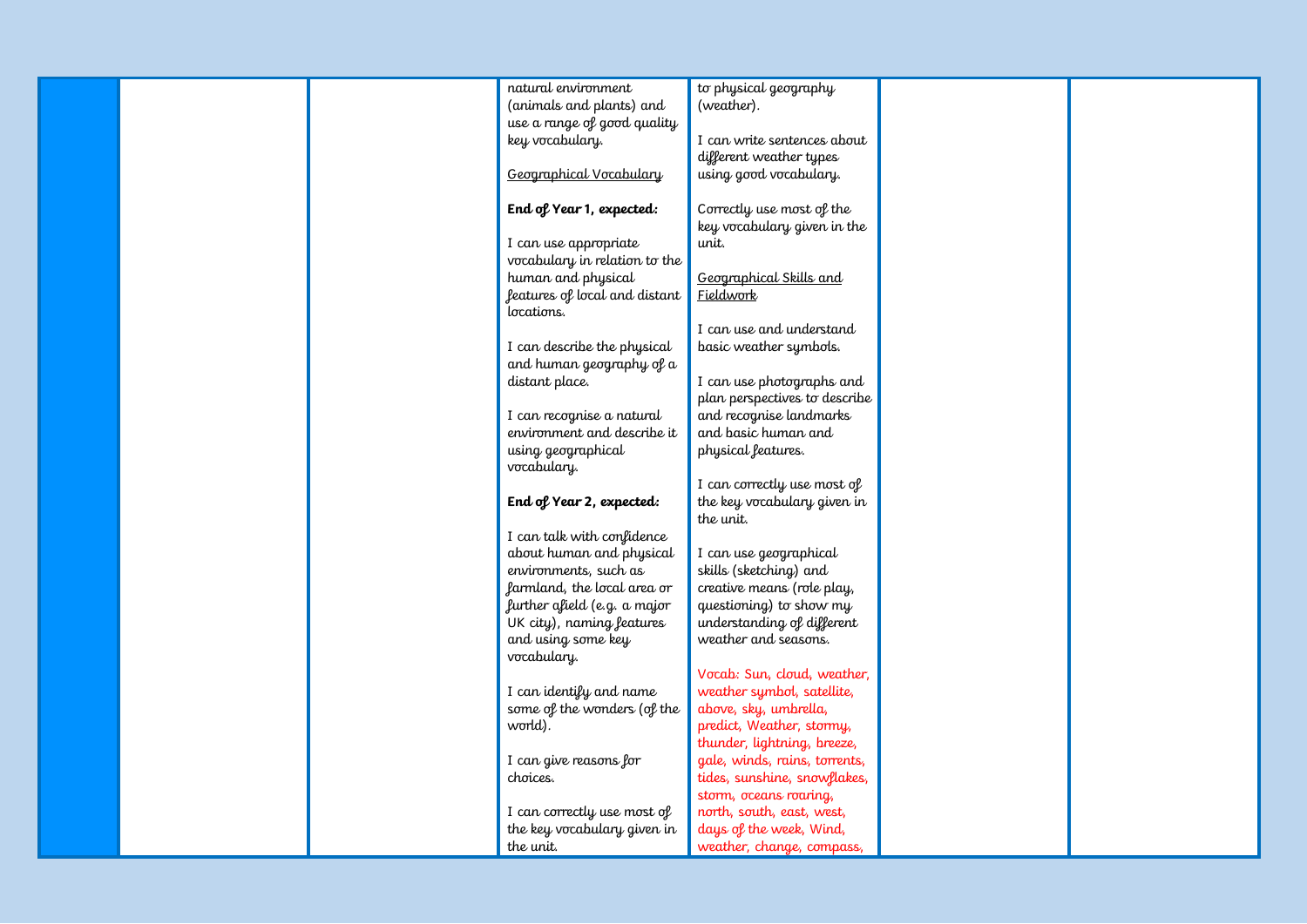|           |                                                                                                                                                                                                                                                                                                                                                                                                           |                                                                                                                                                                                                                                                                                                                                                                                                                 | Vocab: Continent, ocean,<br>population, landmark,<br>desert, rainforest, North<br>America, South America,<br>Europe, Africa, Asia,<br>Australia, Antarctica,<br>compass, climate, equator,<br>tropical, temperate, capital<br>city, currency, cuisine,<br>aerial                                                                                                                 | blown, north, south, east,<br>west, sun, wind, shiver,<br>shine, icy blast, freezing,<br>cold, warm, blow, thaw,<br>melt, cold blast, glow,<br>winter, summer, bright,<br>Weather, observe, predict,<br>wind, change                                                                                                                                                                        |                                                                                                                                                                                                                                                                                                                                                                           |                                                                                                                                                                                                                                                                                                                                                                             |
|-----------|-----------------------------------------------------------------------------------------------------------------------------------------------------------------------------------------------------------------------------------------------------------------------------------------------------------------------------------------------------------------------------------------------------------|-----------------------------------------------------------------------------------------------------------------------------------------------------------------------------------------------------------------------------------------------------------------------------------------------------------------------------------------------------------------------------------------------------------------|----------------------------------------------------------------------------------------------------------------------------------------------------------------------------------------------------------------------------------------------------------------------------------------------------------------------------------------------------------------------------------|---------------------------------------------------------------------------------------------------------------------------------------------------------------------------------------------------------------------------------------------------------------------------------------------------------------------------------------------------------------------------------------------|---------------------------------------------------------------------------------------------------------------------------------------------------------------------------------------------------------------------------------------------------------------------------------------------------------------------------------------------------------------------------|-----------------------------------------------------------------------------------------------------------------------------------------------------------------------------------------------------------------------------------------------------------------------------------------------------------------------------------------------------------------------------|
| <b>RE</b> |                                                                                                                                                                                                                                                                                                                                                                                                           |                                                                                                                                                                                                                                                                                                                                                                                                                 | Christianity Understanding Christianity module Islam Sikh/Hinduism Judaism Buddism Mixed                                                                                                                                                                                                                                                                                         |                                                                                                                                                                                                                                                                                                                                                                                             |                                                                                                                                                                                                                                                                                                                                                                           |                                                                                                                                                                                                                                                                                                                                                                             |
|           | 1.1 What do Christians<br>believe God is like?<br>(possible digging deeper) 1.1<br>Think about what<br>Christians believe God is<br>like. (loving/forgiving)<br>Reflect on God the creator<br>and why Christians<br>celebrate God at harvest.<br>What could God look like?<br>Does anyone know? Look at<br>different art showing ideas<br>of God. What does God<br>mean to me individual<br>ideas on God. | Importance of festivals<br>including <mark>Christmas</mark><br>UC 1.3 Why does Christmas<br>matter to Christians?<br>Digging Deeper for year 2<br>Stories: the Nativity story<br>How do festivals bring<br>people together? What are<br>the ingredients<br>of a festival? What<br>festivals/celebrations are<br>important to the class.<br>Discuss how different<br>communities have different<br>celebrations. | Different ways of giving<br>thanks to God<br>The importance of prayer to<br>Christians (The Lord's<br>Prayer)<br>Invite a faith visitor to<br>school or visit a place of<br>worship.<br>Invite a faith visitor to<br>school or visit a place of<br>worship to explore<br>prayer, worship and<br>reflection with pupils.<br>How do different religions<br>say 'thank you' to God? | The Easter Story<br>1.5 Why does Easter matter<br>to Christians?<br>(Digging Deeper)<br>Stories:<br>The Easter Story<br>Pupils explore the Easter<br>story, finding out what the<br>festival means and how it<br>is celebrated.<br>Why does Easter matter to<br>Christians? (UC Salvation<br>1.5)                                                                                           | Expressing religious<br>meaning. Comparison<br><b>between</b><br>Muslim/Christianity<br>Pupils use photos or<br>religious artefacts<br>identifying the group to<br>which these belong Why is<br>a light/water/a tree such<br>an important<br>religious symbol? Explore<br>symbols of two different<br>religious<br>traditions, looking for<br>similarities such as light, | Faith stories<br>What do faith stories tell us<br>about the way people<br>should look after each other<br>and the world? Think about<br>whether everyone shares the<br>same belief about how the<br>world began. Explore and<br>tell some parables through<br>drama.<br>Who made the world and<br>other big questions (Reflect<br>on UC 1.1 and UC digging<br>$deeper$ 1.2) |
|           | What are parables?<br>Stories: Parable of the lost,<br>son, The wise man and the<br>foolish man, The good<br>Samaritan, Jonah<br>Discuss the purpose of<br>parables for Christians and<br>relate different parables to<br>scenarios in modern times.<br>Explore the view 'Jesus the<br>teacher' and reflect on<br>teachings from the                                                                      | Why does Christmas matter<br>to Christians?<br>(*UC Incarnation 1.3,<br>Digging Deeper)<br>What events are Christians<br>remembering and believing<br>when they<br>celebrate Christmas?<br>I can at least three<br>examples of different beliefs<br>and practices, including<br>festivals, worship, rituals<br>and ways of life, and                                                                            | In what way do different<br>religious people share<br>actions when praying?<br>What types of prayer are<br>there and what is its<br>purpose for Christians?<br>Why do Christians all over<br>the world pray 'The Lord's<br>Prayer'? Explore<br>the Lord's Prayer through<br>images.<br>I can give at least three                                                                 | I can at least three<br>examples of different beliefs<br>and practices, including<br>festivals, worship, rituals<br>and ways of life, and<br>explain some meanings<br>behind them.<br>I can retell and suggest<br>meanings to some religious<br>and moral stories; think,<br>talk and ask questions<br>about some sacred writings<br>and sources of wisdom and<br>the traditions from which | water, trees.<br>What is important about<br>the design of some places<br>of worship?<br>Visit a place of worship to<br>identify and find out about<br>the<br>meanings of symbols for<br>God.<br>Muslim prayer and action.<br>Why do some people pray<br>to Allah for help?                                                                                                | What might heaven be like?<br>What do many Christians,<br>Muslims and Jews believe<br>about how the world was<br>made? (UC God 1.1 What do<br>Christians believe God is<br>like? Digging Deeper) Who<br>made the world? (UC God<br>1.2 Digging<br>Deeper) How is the victory<br>of good over evil expressed<br>in a range of<br>religions and worldviews?                   |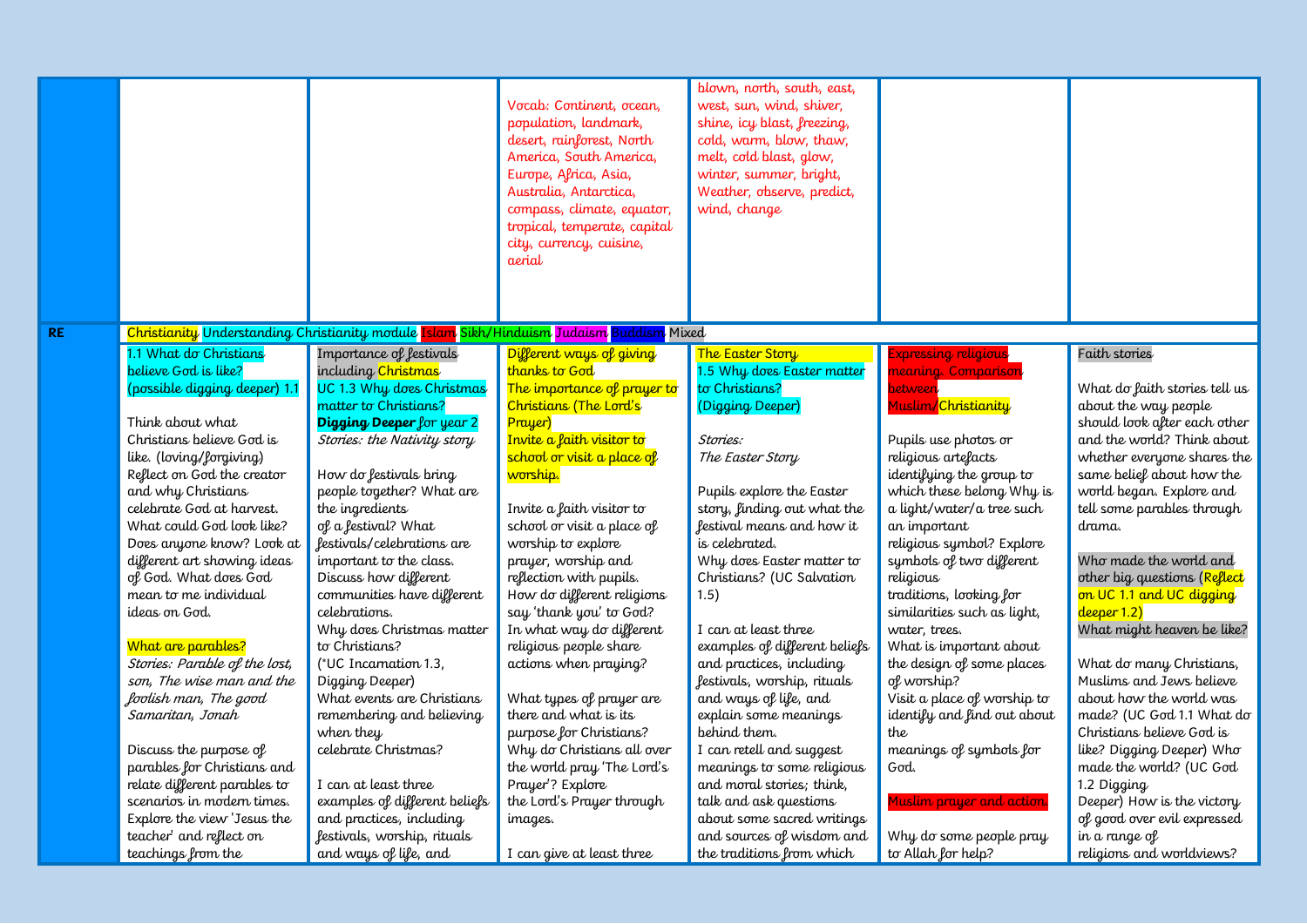### parables. explain some meanings behind them. examples of symbols and actions explaining how and they come. I can talk with others about

I can retell and suggest meanings to some religious and moral stories; think, talk and ask questions about some sacred writings and sources of wisdom and the traditions from which they come. I can explore how and where worshippers connect to prayer and worship. I can participate in periods of stillness and reflection. I can tell stories and share real life examples of how people show care and concern for humanity and the world; think, talk and ask questions about why people do this.

Vocab: Parable, wise, forgiving Samaritan, praise, worship, trust, believe

I can retell and suggest meanings to some religious and moral stories; think, talk and ask questions about some sacred writings and sources of wisdom and the traditions from which they come. I can talk with others about how groups express who theu are and how individuals belong to communities including faith groups. I can describe what a leader does and why.

Vocab: Community, Advent, festival, nativity, frankincense, myrrh

why they express religious meaning; notice some similarities between communities. I can explore how and where worshippers connect to prayer and worship. I can participate in periods of stillness and reflection. I can talk with others about how groups express who they are and how individuals belong to communities including faith groups. I can describe what a leader does and why.

Vocab: Faith, believer, leader, minister, dedication, religious, promises

how groups express who they are and how individuals belong to communities including faith groups. I can describe what a leader does and why.

Vocab: Holy week, disciple, death, peace (deeper) saviour, trust, reflection

How and why do some Muslims wash and pray in a daily pattern? Why does a prayer mat become holy when a Muslim prays on it? What makes a place holy?

# Taking responsibility (Zakat)

Create a recipe for living together happily. What is Zakat? Why is this important to so many Muslim people? Whose world is it? Should everyone in the world take responsibility for looking after it? I can at least three examples of different beliefs and practices, including festivals, worship, rituals and ways of life, and explain some meanings behind them. I can give at least three

examples of symbols and actions explaining how and why they express religious meaning; notice some similarities between communities.

I can explore how and where worshippers connect to prayer and worship. I can participate in periods of stillness and reflection. I can talk with others about how groups express who they are and how individuals belong to

Eg. the story of Diwali, Purim, Bilal (Muslim call to prayer) What might heaven be like? Explore themes from the Spirited Arts competition [\(www.natre.org.uk\)](http://www.natre.org.uk/)

I can retell and suggest meanings to some religious and moral stories; think, talk and ask questions about some sacred writings and sources of wisdom and the traditions from which they come. I can explore how and where worshippers connect

to prayer and worship. I can participate in periods of stillness and reflection. I can explore questions about belonging, meaning and truth so that I can express my own ideas and opinions using creative media.

I can ask and answer a range of 'how' and 'why' questions about belonging, meaning and truth expressing my own ideas and opinions. I can tell stories and share real life examples of how people show care and concern for humanity and the world; think, talk and ask questions about why

people do this. Vocab: Victory, value, expression, reflect, decisions, questioning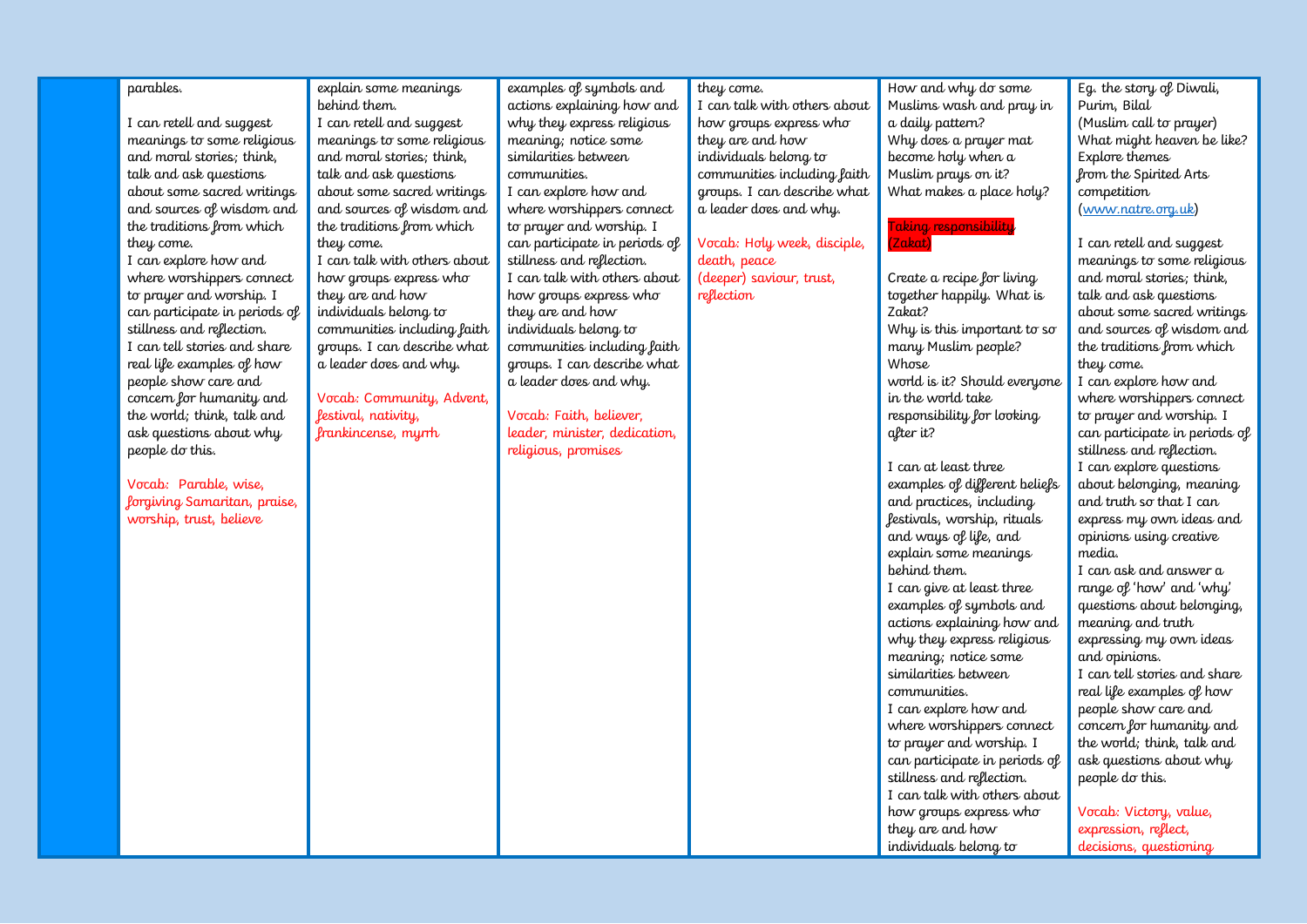|             |                                                                                                                                                                                                                                                                                                                                                                                                                                                                                                                                                                                                                                                                                                                                                                                                                                                                                                                                 |                                                                                                                                                                                                                                                                                                                                                                                                                                                                                                                                                                                                                           |                                                                                                                                                                                                                                                                                                                                                                                                                                                                                                                                                                                                                                                                                                                                                                                                                                                                 |                                                                                                                                                                                                                                                                                                                                                                                                                                     | communities including faith<br>groups. I can describe what<br>a leader does and why.<br>Vocab: Prayer mat, Allah,<br>holy, Islamic,<br>responsibility, Zakat,<br>symbol,                                                                                                                                                                                                                                                                                                                                                                                                                                                                                                                                                                                                                                     |                                                                                                                                                                                                                                                                                                                                                                                                                                                                                                                                                                                                                                                                                                                                                                                                                                         |
|-------------|---------------------------------------------------------------------------------------------------------------------------------------------------------------------------------------------------------------------------------------------------------------------------------------------------------------------------------------------------------------------------------------------------------------------------------------------------------------------------------------------------------------------------------------------------------------------------------------------------------------------------------------------------------------------------------------------------------------------------------------------------------------------------------------------------------------------------------------------------------------------------------------------------------------------------------|---------------------------------------------------------------------------------------------------------------------------------------------------------------------------------------------------------------------------------------------------------------------------------------------------------------------------------------------------------------------------------------------------------------------------------------------------------------------------------------------------------------------------------------------------------------------------------------------------------------------------|-----------------------------------------------------------------------------------------------------------------------------------------------------------------------------------------------------------------------------------------------------------------------------------------------------------------------------------------------------------------------------------------------------------------------------------------------------------------------------------------------------------------------------------------------------------------------------------------------------------------------------------------------------------------------------------------------------------------------------------------------------------------------------------------------------------------------------------------------------------------|-------------------------------------------------------------------------------------------------------------------------------------------------------------------------------------------------------------------------------------------------------------------------------------------------------------------------------------------------------------------------------------------------------------------------------------|--------------------------------------------------------------------------------------------------------------------------------------------------------------------------------------------------------------------------------------------------------------------------------------------------------------------------------------------------------------------------------------------------------------------------------------------------------------------------------------------------------------------------------------------------------------------------------------------------------------------------------------------------------------------------------------------------------------------------------------------------------------------------------------------------------------|-----------------------------------------------------------------------------------------------------------------------------------------------------------------------------------------------------------------------------------------------------------------------------------------------------------------------------------------------------------------------------------------------------------------------------------------------------------------------------------------------------------------------------------------------------------------------------------------------------------------------------------------------------------------------------------------------------------------------------------------------------------------------------------------------------------------------------------------|
| <b>PSHE</b> | Me and my relationships<br>Year 1<br>I can name a variety of<br>different feelings and<br>explain how these might<br>make me behave.<br>I can think of some<br>different ways of dealing<br>with 'not so good' feelings.<br>I know when I need help<br>and who to go to for help.<br>I can tell you some different<br>classroom rules.<br>Year 2<br>I can tell you some ways<br>that I can get help, $if$ I am<br>being bullied and what I<br>can do if someone teases<br>me.<br>I can suggest rules that will<br>help to keep us happy and<br>friendly and what will help<br>me keep to these rules. I<br>can also tell you about<br>some classroom rules we<br>have made together.<br>I can give you lots of ideas<br>about being what makes a<br>good friend and also tell<br>you how I try to be a good<br>friend.<br>Most of the time I can<br>express my feelings in a<br>safe, controlled way.<br>Vocab: family, belong, | Valuing difference<br>Year 1<br>I can say ways in which<br>people are similar as well<br>as different.<br>I can say why things<br>sometimes seem unfair,<br>even if they are not.<br>Year 2<br>I can say how I could help<br>myself if I was being left<br>out.<br>I can give a few examples<br>of good listening skills and<br>I can explain why listening<br>skills help to understand a<br>different point of view.<br>Vocab: similarity, same as,<br>different from, difference,<br>bullying, bullying<br>behaviour, deliberate, on<br>purpose, unfair, included,<br>bully, bullied, celebrations,<br>special, unique | Keeping myself safe<br>Year 1<br>I can say what I can do if I<br>have strong, but not so<br>good feelings, to help me<br>stay safe (e.g. sad - talk to<br>someone).<br>I can give examples of how<br>I keep myself healthy.<br>Year 2<br>I can give some examples of<br>safe and unsafe secrets and<br>I can think of safe people<br>who can help if something<br>feels wrong.<br>I can give other examples of<br>touches that are ok or not<br>ok (even if they haven't<br>happened to me) and I can<br>identify a safe person to tell<br>if I felt 'not OK' about<br>something.<br>I can explain that they can<br>be helpful or harmful, and<br>say some examples of how<br>they can be used safely.<br>Vocab: safe, special, calm,<br>belonging, special, rights,<br>responsibilities, rewards,<br>proud, consequences, upset,<br>disappointed, illustration | Rights and responsibilities<br>Year 1<br>I can give some examples<br>of how I look after myself<br>and my environment - at<br>school or at home.<br>I can also say some ways<br>that we look after money.<br>Year 2<br>I can give examples of<br>when I've used some of<br>these ideas to help me<br>when I am not settled.<br>Vocab: Class rules, learning<br>charter, rewards, proud,<br>consequences, Spellbrook<br>golden rules | Being my best<br>Year 1<br>I can name a few different<br>ideas of what I can do if I<br>find something difficult.<br>I can say why certain foods<br>are healthy and why it's<br>important to eat at least<br>five portions of<br>vegetables/fruit a day.<br>Year 2<br>I can name different parts<br>of my body that are inside<br>me and help to turn food<br>into energy. I know what I<br>need to get energy.<br>I can explain how setting a<br>goal or goals will help me<br>to achieve what I want to<br>be able to do.<br>Vocab: healthy, unhealthy,<br>balanced, exercise, sleep,<br>choices, clean, body parts,<br>keeping clean, toiletry items<br>(e.g. toothbrush, shampoo,<br>soap), hygienic, safe<br>medicines, trust, safe,<br>safety, green cross code,<br>eyes, ears, look, listen,<br>wait. | Growing and changing<br>Year 1<br>I can identify an adult I<br>can talk to at both home<br>and school. If I need help<br>I can tell you some things I<br>can do now that I couldn't<br>do when I was a toddler.<br>I can tell you what some of<br>my body parts do.<br>Year 2<br>I can tell you who helps us<br>grow (people who look after<br>us) and what things I can<br>now do myself that I<br>couldn't when I was<br>younger.<br>I can give examples of how<br>it feels when you have to<br>say goodbye to someone or<br>something (e.g. move<br>house).<br>I can give examples of how<br>to give feedback to<br>someone.<br>Vocab: changes, life cycles,<br>baby, adult, adulthood,<br>grown-up, mature, male,<br>female, vagina, penis,<br>testicles, anus, learn, new,<br>grow, feelings, anxious,<br>worried, excited, coping |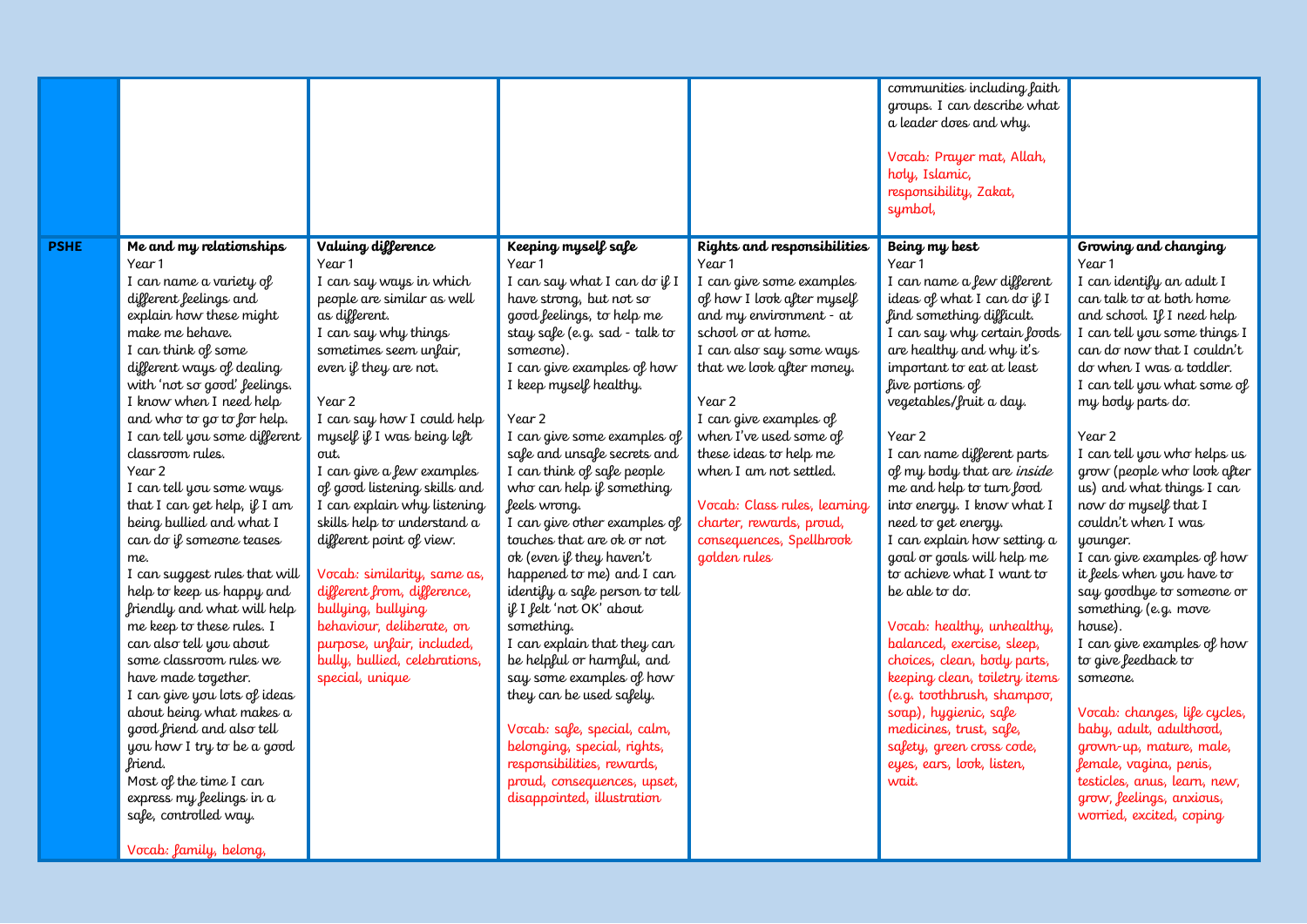| Year 1*<br>Rhythm in the way we walk<br>In the groove<br>Round and round<br>Your imagination<br>Reflect, rewind, replay<br>Music<br>and the banana rap<br>Hey You!<br>Listen<br>Rhodes Music Festival<br>Listen<br>Listen<br>Christmas Play<br>I can begin to answer<br>I can begin to answer<br>I can begin to answer<br>questions about the music I<br>questions about the music I<br>questions about the music I<br>Listen<br>Listen<br>listen to.<br>listen to.<br>I can begin to answer<br>listen to.<br>I can begin to answer<br>Listen<br>questions about the music I<br>questions about the music I<br>I can begin to answer<br>Pulse<br>Pulse<br>Pulse<br>questions about the music I<br>I can find the pulse.<br>I can find the pulse.<br>listen to.<br>I can find the pulse.<br>listen to.<br>I know that the pulse is the<br>I know that the pulse is the<br>Pulse<br>I know that the pulse is the<br>Pulse<br>listen to.<br>heartheat of the music.<br>heartheat of the music.<br>I can find the pulse.<br>heartheat of the music.<br>I can find the pulse.<br>Pulse<br>I know that the pulse is the<br>I can find the pulse.<br>I can be an animal, a pop<br>I know that the pulse is the<br>I can be an animal, a pop<br>I can be an animal, a pop<br>heartheat of the music.<br>star or march when finding<br>heartheat of the music.<br>I know that the pulse is the<br>star or march when finding<br>star or march when finding<br>heartheat of the music.<br>the pulse of the music.<br>the pulse of the music.<br>I can be an animal, a pop<br>the pulse of the music.<br>I can be an animal, a pop<br>star or march when finding<br>I can be an animal, a pop<br>Rhythm<br>Rhythm<br>star or march when finding<br>Rhythm<br>the pulse of the music.<br>star or march when finding<br>I can copy rhythms when<br>I can copy rhythms when<br>the pulse of the music.<br>I can copy rhythms when<br>the pulse of the music.<br>playing Warm-up Games.<br>playing Warm-up Games.<br>Rhythm<br>playing Warm-up Games.<br>Rhythm<br>I can copy rhythms when<br>Rhythm<br>I can clap the rhythm of<br>I can clap the rhythm of<br>I can copy rhythms when<br>I can clap the rhythm of<br>I can copy rhythms when<br>my name and favourite<br>my name and favourite<br>playing Warm-up Games.<br>my name and favourite<br>playing Warm-up Games.<br>colour when playing Warm-<br>colour when playing Warm-<br>I can clap the rhythm of<br>colour when playing Warm-<br>I can clap the rhythm of<br>playing Warm-up Games.<br>my name and favourite<br>I can clap the rhythm of<br>my name and favourite<br>up Games.<br>up Games.<br>up Games.<br>colour when playing Warm-<br>colour when playing Warm-<br>my name and favourite<br>Play<br>Play<br>Play<br>colour when playing Warm-<br>I can play the glockenspiel<br>I can play the glockenspiel<br>I can play the glockenspiel<br>up Games.<br>up Games.<br>along to some of the songs<br>along to some of the songs<br>Play<br>along to some of the songs<br>Plau<br>up Games.<br>we sang this year.<br>we sang this year.<br>I can play the glockenspiel<br>I can play the glockenspiel<br>Play<br>we sang this year.<br>I can play the glockenspiel<br>along to some of the songs<br>Improvise<br>Improvise<br>along to some of the songs<br>Improvise<br>along to some of the songs<br>I can improvise with the<br>I can improvise with the<br>we sang this year.<br>I can improvise with the<br>we sang this year.<br>we sang this year.<br>songs we sang this year.<br>songs we sang this year.<br>Improvise<br>songs we sang this year.<br>Improvise<br>I can improvise with the<br>I can improvise with the<br>Improvise<br>Compose<br>Compose<br>Compose<br>songs we sang this year.<br>I can improvise with the<br>I composed a simple<br>I composed a simple<br>songs we sang this year.<br>I composed a simple<br>melody with some of the<br>melody with some of the<br>melody with some of the<br>songs we sang this year.<br>Compose<br>Compose<br>I composed a simple<br>Compose<br>songs we sang this year.<br>songs we sang this year.<br>I composed a simple<br>songs we sang this year.<br>melody with some of the<br>melody with some of the<br>I composed a simple | same, different, friends,<br>friendship, qualities, caring,<br>sharing, kind, greeting,<br>touch, feel, texture, like,<br>dislike, help, helpful,<br>community, feelings,<br>confidence, praise, skills,<br>self-belief, incredible,<br>proud, celebrate,<br>relationships, special,<br>appreciate |                         |                        |                        |                          |  |
|------------------------------------------------------------------------------------------------------------------------------------------------------------------------------------------------------------------------------------------------------------------------------------------------------------------------------------------------------------------------------------------------------------------------------------------------------------------------------------------------------------------------------------------------------------------------------------------------------------------------------------------------------------------------------------------------------------------------------------------------------------------------------------------------------------------------------------------------------------------------------------------------------------------------------------------------------------------------------------------------------------------------------------------------------------------------------------------------------------------------------------------------------------------------------------------------------------------------------------------------------------------------------------------------------------------------------------------------------------------------------------------------------------------------------------------------------------------------------------------------------------------------------------------------------------------------------------------------------------------------------------------------------------------------------------------------------------------------------------------------------------------------------------------------------------------------------------------------------------------------------------------------------------------------------------------------------------------------------------------------------------------------------------------------------------------------------------------------------------------------------------------------------------------------------------------------------------------------------------------------------------------------------------------------------------------------------------------------------------------------------------------------------------------------------------------------------------------------------------------------------------------------------------------------------------------------------------------------------------------------------------------------------------------------------------------------------------------------------------------------------------------------------------------------------------------------------------------------------------------------------------------------------------------------------------------------------------------------------------------------------------------------------------------------------------------------------------------------------------------------------------------------------------------------------------------------------------------------------------------------------------------------------------------------------------------------------------------------------------------------------------------------------------------------------------------------------------------------------------------------------------------------------------------------------------------------------------------------------------------------------------------------------------------------------------------------------------------------------------------------------------------------------------------------------------------------------------------------------------------------------------------------------------------------------------------------------------------------------------------------------------------------------------------------------------------------------------------------------------------------------------------------------------------------------------------------------------------------------------------------------------|----------------------------------------------------------------------------------------------------------------------------------------------------------------------------------------------------------------------------------------------------------------------------------------------------|-------------------------|------------------------|------------------------|--------------------------|--|
|                                                                                                                                                                                                                                                                                                                                                                                                                                                                                                                                                                                                                                                                                                                                                                                                                                                                                                                                                                                                                                                                                                                                                                                                                                                                                                                                                                                                                                                                                                                                                                                                                                                                                                                                                                                                                                                                                                                                                                                                                                                                                                                                                                                                                                                                                                                                                                                                                                                                                                                                                                                                                                                                                                                                                                                                                                                                                                                                                                                                                                                                                                                                                                                                                                                                                                                                                                                                                                                                                                                                                                                                                                                                                                                                                                                                                                                                                                                                                                                                                                                                                                                                                                                                                                                            |                                                                                                                                                                                                                                                                                                    |                         |                        |                        |                          |  |
|                                                                                                                                                                                                                                                                                                                                                                                                                                                                                                                                                                                                                                                                                                                                                                                                                                                                                                                                                                                                                                                                                                                                                                                                                                                                                                                                                                                                                                                                                                                                                                                                                                                                                                                                                                                                                                                                                                                                                                                                                                                                                                                                                                                                                                                                                                                                                                                                                                                                                                                                                                                                                                                                                                                                                                                                                                                                                                                                                                                                                                                                                                                                                                                                                                                                                                                                                                                                                                                                                                                                                                                                                                                                                                                                                                                                                                                                                                                                                                                                                                                                                                                                                                                                                                                            | songs we sang this year.                                                                                                                                                                                                                                                                           | melody with some of the | Vocab: Blues, Baroque, | Vocab: Keyboard, bass, | songs we sang this year. |  |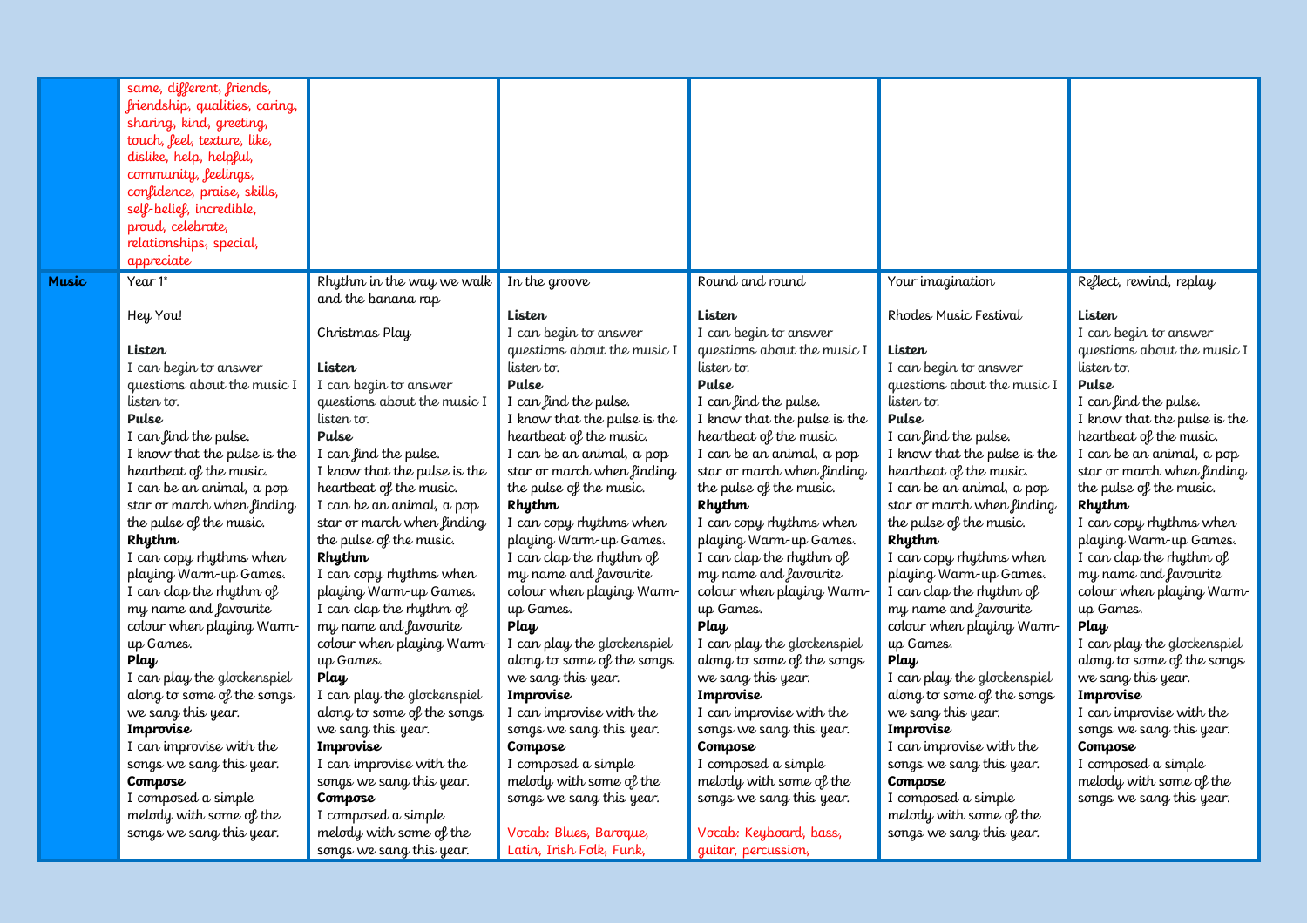|           | Vocab: Pulse, rhythm,<br>pitch, rap, improvise,<br>compose, melody, bass<br>guitar, drums, decks,<br>perform                                                                                                                                                                                                                                                                                                                                                                                                                                                                                                                     | Vocab: Pulse, rhythm,<br>pitch, rap, melody, singers,<br>keyboard, bass, guitar,<br>percussion, trumpets,<br>saxophones, perform | pulse, rhythm, pitch,<br>compose, improvise,<br>perform, groove |                                                         | trumpets, saxophones,<br>pulse, rhythm, pitch,<br>improvise, compose,<br>perform, audience | Vocab: Keyboard, drums,<br>bass, pulse, rhythm, pitch,<br>improvise, compose,<br>perform, audience,<br>imagination |                                  |                                                                                                                                                                                                                                                                                                                                                                                                                                                                                                                                                                                                                                                                                                                                                                                                                                                                                                                                                                           |
|-----------|----------------------------------------------------------------------------------------------------------------------------------------------------------------------------------------------------------------------------------------------------------------------------------------------------------------------------------------------------------------------------------------------------------------------------------------------------------------------------------------------------------------------------------------------------------------------------------------------------------------------------------|----------------------------------------------------------------------------------------------------------------------------------|-----------------------------------------------------------------|---------------------------------------------------------|--------------------------------------------------------------------------------------------|--------------------------------------------------------------------------------------------------------------------|----------------------------------|---------------------------------------------------------------------------------------------------------------------------------------------------------------------------------------------------------------------------------------------------------------------------------------------------------------------------------------------------------------------------------------------------------------------------------------------------------------------------------------------------------------------------------------------------------------------------------------------------------------------------------------------------------------------------------------------------------------------------------------------------------------------------------------------------------------------------------------------------------------------------------------------------------------------------------------------------------------------------|
| Art       | The Gunpowder Plot<br>Explosion paintings-<br>Spinners and throwing paint,<br>popping paint balloons.<br>Pop Art-Roy Lichtenstein<br>"Explosion"<br>Computer generated Pop Art.<br>Layering cut out images.<br>I can name the primary and<br>secondary colours.<br>I can create moods in artwork.<br>I can create a repeating pattern in<br>print.<br>I can show how people feel in<br>paintings and drawing.<br>I can use IT to create a picture.<br>I can describe what I can see and<br>give an opinion about the work of<br>an artist.<br>I can ask questions about a piece<br>of art.<br>I can cut, roll and coil material. |                                                                                                                                  |                                                                 |                                                         |                                                                                            |                                                                                                                    | drawing.<br>together.<br>artist. | Science-Plants<br>History- Great Explorers<br>Drawing, sketching & painting<br>native plants in the local<br>environment.<br>Charles Darwin<br>Andy Goldsworthy Nature Art<br>I can choose and use three<br>different grades of pencil when<br>I can use charcoal, pencil and<br>pastel to create art.<br>I can use a viewfinder to focus on<br>a specific part of an artefact<br>before drawing it.<br>I can mix paint to create all the<br>secondary colours.<br>I can create brown with paint.<br>I can create tints with paint by<br>adding white.<br>I can create tones with paint by<br>adding black.<br>I can create a printed piece of art<br>by pressing, rolling, rubbing and<br>stamping.<br>I can make a clay pot.<br>I can join two clay finger pots<br>I can use different effects within<br>an IT paint package.<br>I can suggest how artists have<br>used colour, pattern and shape.<br>I can create a piece of art in<br>response to the work of another |
| <b>DT</b> |                                                                                                                                                                                                                                                                                                                                                                                                                                                                                                                                                                                                                                  | Textiles - Templates and<br>joining techniques (Hand<br>puppets)                                                                 | salsa)                                                          | Food - Preparing fruit and<br>vegetables (guacamole and | Mechanisms - Sliders and<br>Levers (Easter card)                                           |                                                                                                                    |                                  |                                                                                                                                                                                                                                                                                                                                                                                                                                                                                                                                                                                                                                                                                                                                                                                                                                                                                                                                                                           |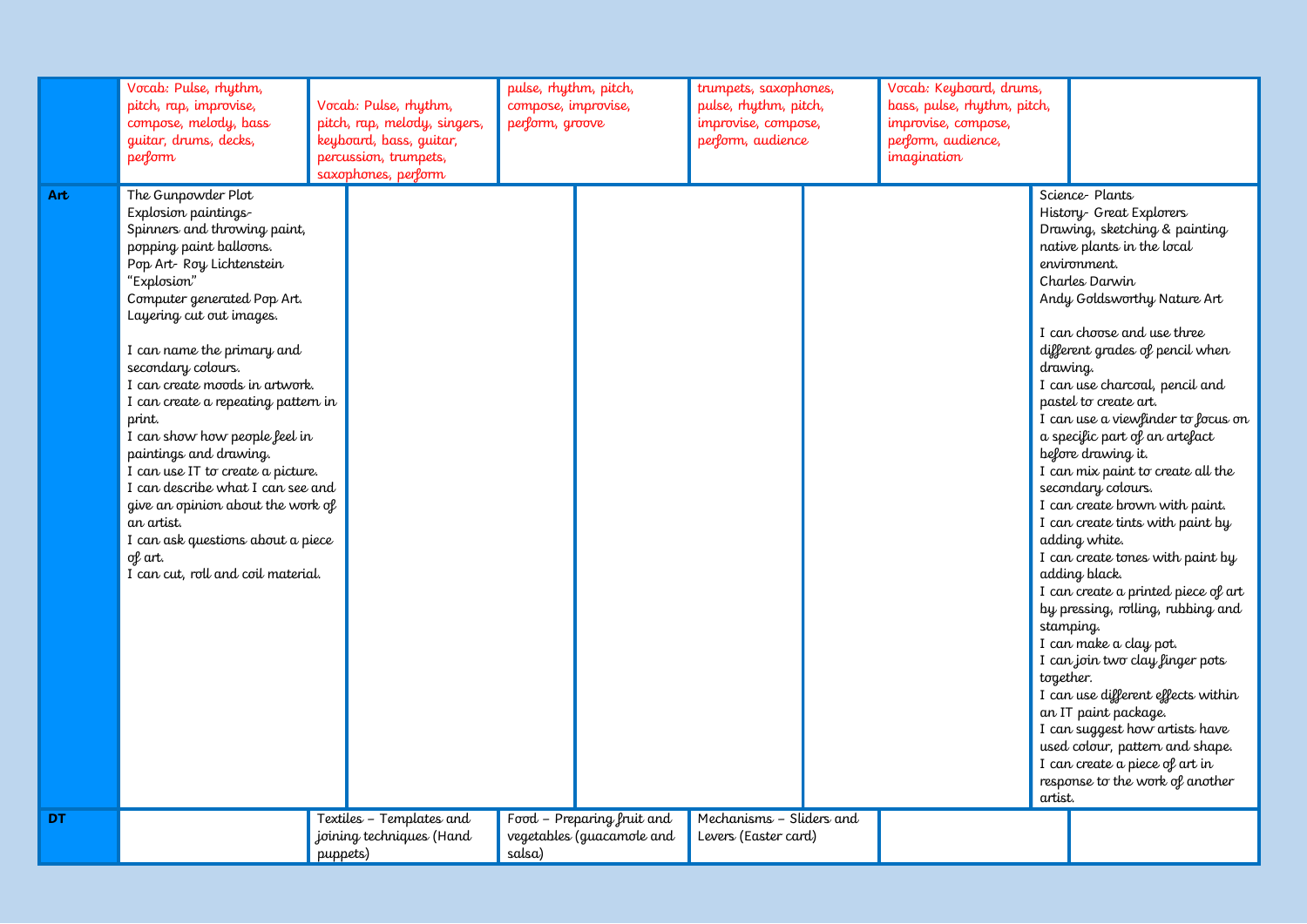### **Prior learning**

- Explored and used different fabrics.
- Cut and joined fabrics
- with simple techniques.
- Thought about the user
- and purpose of products.

### **Designing**

- Design a functional and appealing product for a chosen user and purpose based on simple design criteria.
- Generate, develop, model and communicate their ideas as appropriate through talking, drawing, templates, mock-ups and information and communication technology.

### **Making**

• Select from and use a range of tools and equipment to perform practical tasks such as marking out, cutting, joining and finishing. • Select from and use textiles according to their characteristics.

### **Evaluating**

• Explore and evaluate a range of existing textile products relevant to the project being undertaken. • Evaluate their ideas throughout and their final products against original design criteria.

### **Technical knowledge and**

### **Prior learning**

- Experience of common fruit and vegetables, undertaking sensory activities i.e. appearance taste and smell. • Experience of cutting soft
- fruit and vegetables using appropriate utensils.

### **Designing**

- Design appealing products for a particular user based on simple design criteria. • Generate initial ideas and design criteria through investigating a variety of fruit and vegetables. • Communicate these ideas
- through talk and drawings.

### **Making**

- Use simple utensils and equipment to e.g. peel, cut, slice, squeeze, grate and chop safely. • Select from a range of fruit and vegetables
- according to their characteristics e.g. colour, texture and taste to create a chosen product.

### **Evaluating**

• Taste and evaluate a range of fruit and vegetables to determine the intended user's preferences. • Evaluate ideas and finished products against design criteria, including intended user and purpose.

### **Technical knowledge and**

### **Prior learning**

- Early experiences of working with paper and card to make simple flaps and hinges.
- Experience of simple cutting, shaping and joining skills using scissors, glue, paper fasteners and masking tape.

### **Designing**

- Generate ideas based on simple design criteria and their own experiences, explaining what they could make.
- Develop, model and communicate their ideas through drawings and mock-ups with card and paper.

### **Making**

- Plan by suggesting what to do next.
- Select and use tools, explaining their choices, to cut, shape and join paper and card.
- Use simple finishing techniques suitable for the product they are creating.

### **Evaluating**

criteria.

• Explore a range of existing books and everyday products that use simple sliders and levers. • Evaluate their product by discussing how well it works in relation to the purpose and the user and

whether it meets design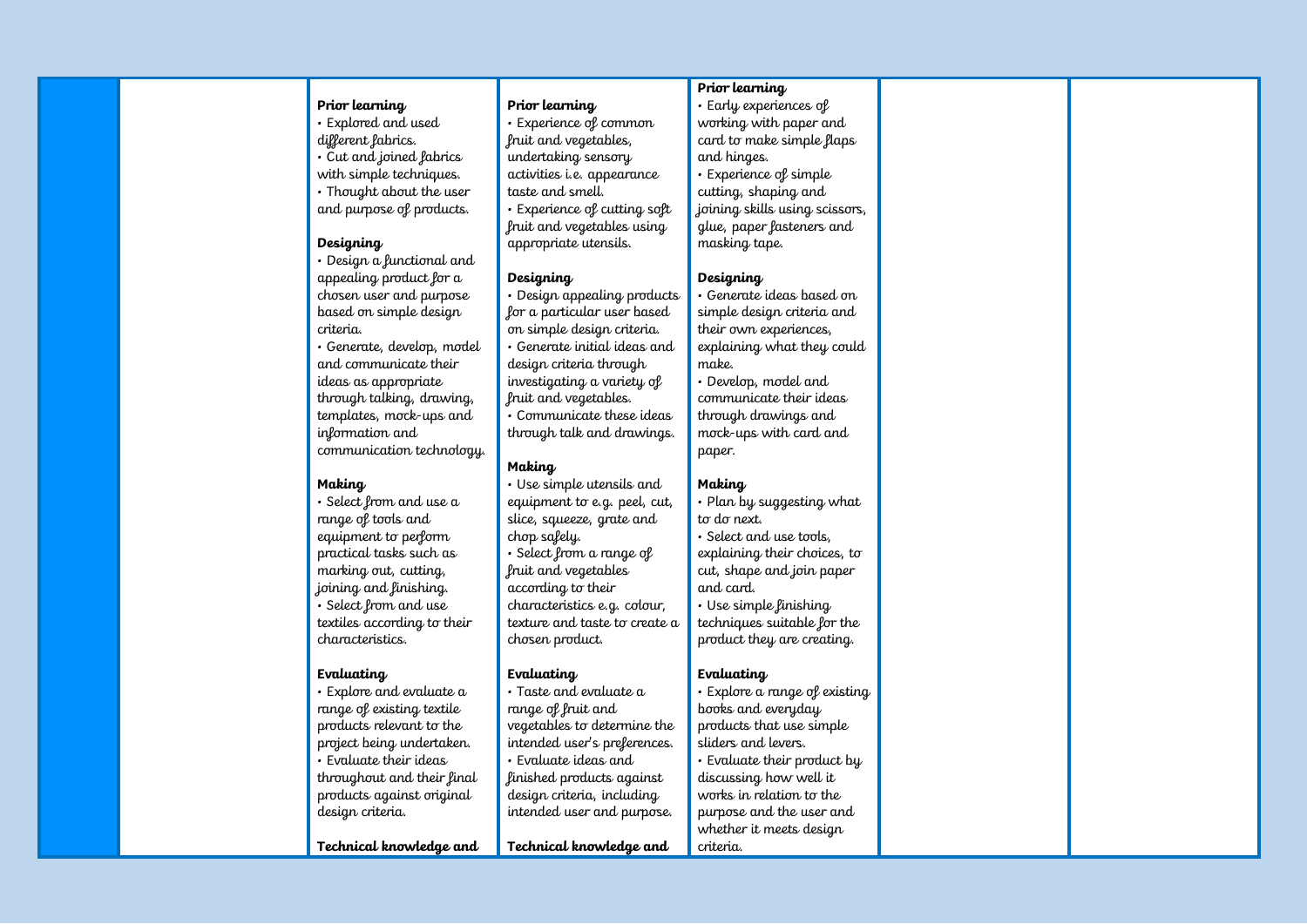|  | understanding                 | understanding                |                              |
|--|-------------------------------|------------------------------|------------------------------|
|  | · Understand how simple 3-    | · Understand where a range   | Technical knowledge and      |
|  | D textile products are made,  | of fruit and vegetables come | understanding                |
|  | using a template to create    | from e.g. farmed or grown    | · Explore and use sliders    |
|  | two identical shapes.         | at home.                     | and levers.                  |
|  | · Understand how to join      | • Understand and use basic   | • Understand that different  |
|  | fabrics using different       | principles of a healthy and  | mechanisms produce           |
|  | techniques e.g. running       | varied diet to prepare       | different types of           |
|  | stitch, glue, over stitch,    | dishes, including how fruit  | movement.                    |
|  | stapling.                     | and vegetables are part of   | • Know and use technical     |
|  | · Explore different finishing | The eatwell plate.           | vocabulary relevant to the   |
|  | techniques e.g. using         | · Know and use technical     | project.                     |
|  | painting, fabric crayons,     | and sensory vocabulary       |                              |
|  | stitching, sequins, buttons   | relevant to the project.     | LO: Evaluate existing books  |
|  |                               |                              | and cards with sliders and   |
|  | and ribbons.                  |                              |                              |
|  | • Know and use technical      | LO: Understand where food    | levers                       |
|  | vocabulary relevant to the    | comes from and find out      | LO: Explore and practise the |
|  | project.                      | about Mexican food           | skill of making different    |
|  |                               | LO: Use the basic principles | kinds of sliders and levers. |
|  | LO: Evaluate puppets from     | of a healthy and varied diet | LO: Make mock-ups of their   |
|  | different time periods        | to prepare dishes            | card                         |
|  | (history link)                | LO: Taste and evaluate       | LO: Design a card that uses  |
|  | LO: Practise using different  | different ingredients        | sliders and levers           |
|  | stitches                      | LO: Use different skills to  | LO: Make cards using         |
|  | LO: Design a hand puppet      | prepare food                 | sliders and levers           |
|  | LO: Make puppets using        | LO: Create an exploded       | LO: Evaluate products        |
|  | different joining techniques  | diagram to plan a dish       | against the design criteria  |
|  | (sewing and gluing)           | LO: Make guacamole or        |                              |
|  | LO: Evaluate puppets          | salsa                        | Vocab: slider, lever, pivot, |
|  | against the design criteria   | LO: Evaluate the dish        | slot, bridge/guide           |
|  |                               | against the design criteria  |                              |
|  | Vocab: names of existing      |                              | card, masking tape,          |
|  | products, joining and         | Vocab: fruit and vegetable   | paper fastener, join         |
|  | finishing techniques,         | names, names of equipment    |                              |
|  | tools, fabrics and            | and utensils                 | pull, push, up, down,        |
|  | components                    |                              | straight, curve, forwards,   |
|  |                               | sensory vocabulary e.g.      | backwards                    |
|  | template, pattern pieces,     | soft, juicy, crunchy, sweet, |                              |
|  | mark out, join, decorate,     | sticky, smooth, sharp,       | design, make, evaluate,      |
|  | linish                        | crisp, sour, hard            | user, purpose, ideas, design |
|  |                               |                              | criteria, product, function  |
|  | features, suitable, quality   | flesh, skin, seed, pip,      |                              |
|  | mock-up, design brief,        |                              |                              |
|  |                               | core, slicing, peeling,      |                              |
|  | design criteria, make,        | cutting, squeezing, healthy  |                              |
|  | evaluate, user, purpose,      | diet, choosing,              |                              |